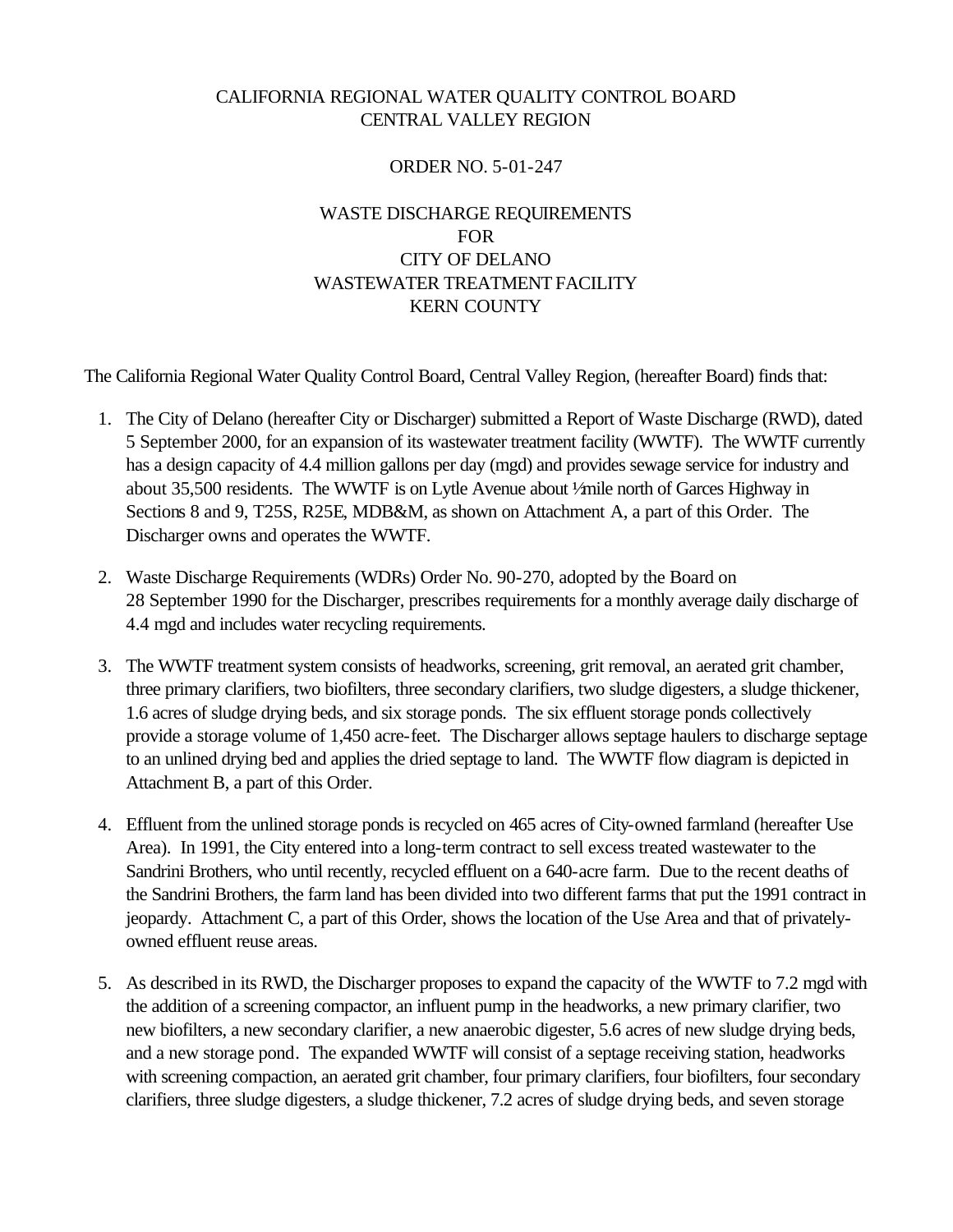# WASTE DISCHARGE REQUIREMENTS ORDER NO. 5-01-247  $-2$ -2-CITY OF DELANO WWTF KERN COUNTY

ponds. The proposed new treatment facilities will be within the 5-acre WWTF site, and the new sludge beds and storage pond will be on the north portion of the City's 160-acre industrial site.

- 6. The City will continue recycling effluent on its 454-acre Use Area, as depicted in Attachment C, and plans to purchase additional land and to secure long-term contracts with local farmers to irrigate using the WWTF's effluent. The expansion will include the addition of 965 acres of Use Area of which 460 acres will be purchased by the City and the remaining will be owned by individual farmers.
- 7. Order No. 90-270 is subject to and due for periodic review and does not reflect the current WWTF. The purpose of this Order is to rescind the previous Order and update waste discharge requirements, in part, to ensure the discharge is consistent with Board plans and policies, to prescribe the requirements that are effective in protecting existing and potential beneficial uses of receiving waters, and to reflect the Discharger's proposed expansion.

### **Facility Description and Current Discharge**

8. Self-monitoring data from September 1999 to July 2000 characterize the discharge as follows:

| Constituent / Parameter       | Units     | Influent | Effluent | % Removal |
|-------------------------------|-----------|----------|----------|-----------|
| Monthly Average Daily Flow    | mgd       | 4.28     | 4.28     | N/A       |
| Settleable Solids             | mL/L      | 8.0      | 0.1      | N/A       |
| BOD <sub>5</sub> <sup>1</sup> | mg/L      | 125      | 28       | 78        |
| $TSS^2$                       | mg/L      | 125      | 36       | 71        |
| $EC^3$                        | i mhos/cm |          | 735      | N/A       |
|                               |           |          |          |           |

 $1 - 5$ -day, 20 $\degree$ C biochemical oxygen demand

 $\frac{2}{3}$  Total Suspended Solids

Conductivity at 25°C

9.From 1995 to 1999, the total nitrogen concentration in WWTF effluent ranged from 4.0 mg/L to 7.0 mg/L.

- 10. Self-monitoring reports from 1999 to 2000 indicate that winter flows are not higher than summer flows, demonstrating insignificant inflow and infiltration to the collection system during winter months.
- 11. The WWTF receives influent from residential, commercial, and industrial sources. The City's significant users include two prisons; a 500-bed hospital; and Paramount Citrus, a citrus packing plant that seasonally discharges about 0.1 mgd to the WWTF.
- 12. The Board issued the Discharger a notice of violation, dated 23 February 2000, for exceeding the monthly average daily discharge flow limit of 4.4 mgd during the month of September 1999; exceeding the suspended solids effluent limit; failing to preclude public access to the Use Area; failing to apply wastewater to the Use Area at agronomic rates; failing to keep ditches and sumps free of marginal vegetation; failing to dispose of sludge in a manner approved by the Executive Officer and in compliance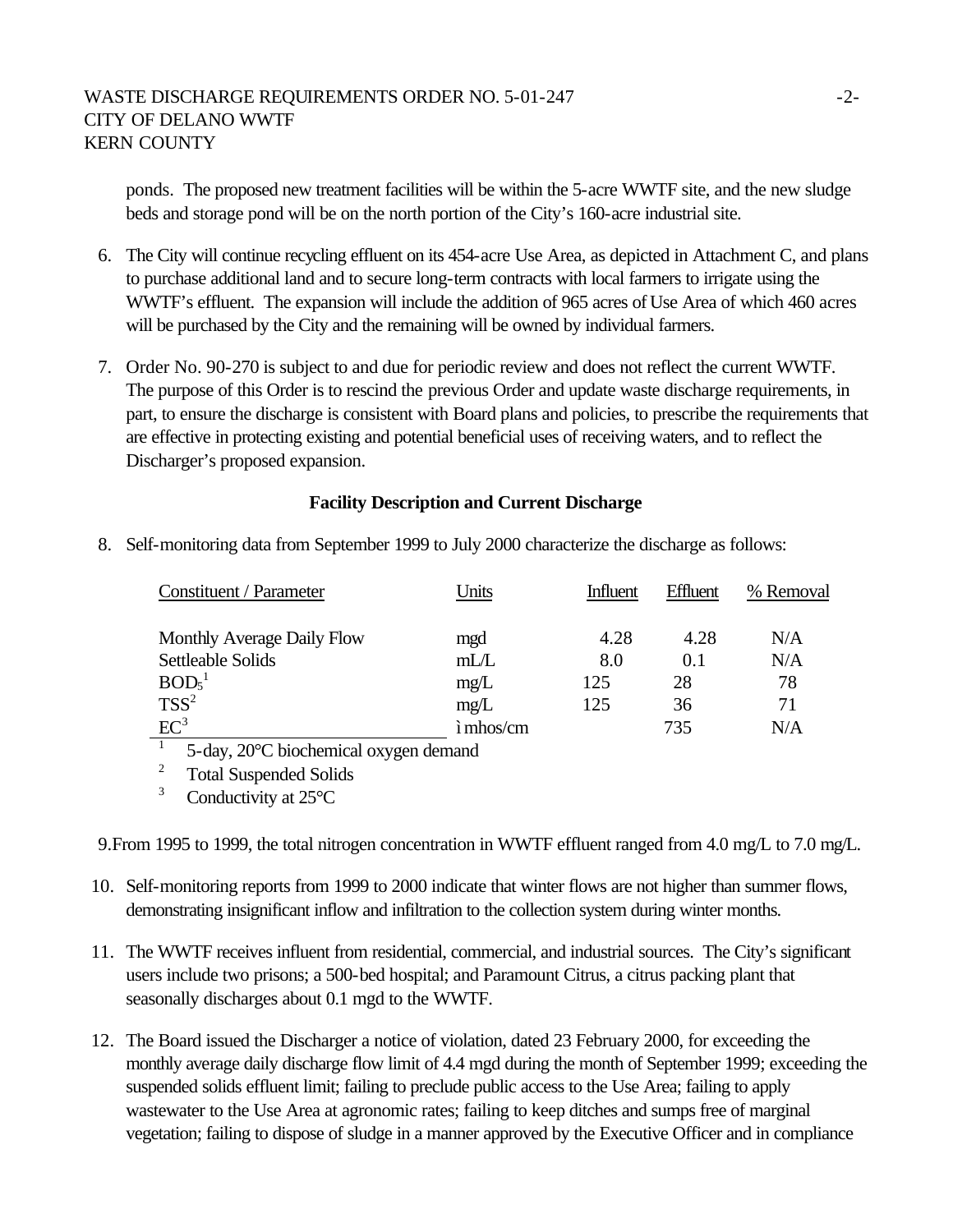# WASTE DISCHARGE REQUIREMENTS ORDER NO. 5-01-247 -3-CITY OF DELANO WWTF KERN COUNTY

with Title 27, California Code of Regulations (CCR), section 20005 et seq.; failing to submit monitoring reports at the required frequency; failing to calibrate flow meters annually; and failing to inform the Board of a wastewater spill. The Discharger's planned expansion of the WWTF will address some of these issues.

13. The City obtains its source water from nine wells. Two existing wells and new well sites in the City will require treatment to remove DBCP, most likely using carbon filters. Other than this contaminant, source water quality meets recommended secondary drinking water standards for salinity constituents, as indicated by the City's 2000 Annual Water Quality Report. Excerpts of this report are presented below.

| Units         | Value |
|---------------|-------|
| $\mu$ mhos/cm | 450   |
| mg/L          | 270   |
| mg/L          | 80    |
| mg/L          | 42    |
| mg/L          |       |
|               |       |

- 14. On average, the EC of WWTF effluent is about 300 μmhos/cm higher than source water EC.
- 15. The Discharger currently dewaters sludge by discharging it to 1.6 acres of unlined sludge drying beds, then disposes of it on 60 acres of City-owned fields adjacent to the WWTF. A farmer leases the fields to grow sudan and alfalfa and applies 1 to 1.5 tons of biosolids per acre every four years. The Discharger proposes to modify the existing sludge drying beds to substantially reduce their permeability (i.e., through soil cement lining) and construct an additional 5.6 acres of compacted sludge drying beds. The Discharger plans to discontinue its current practice of drying untreated septage in a sludge drying bed and applying it to land.
- 16. The Discharger is not required to obtain coverage under an NPDES general industrial storm water permit because all storm water runoff is diverted into existing storm water retention basins, kept separate from the wastewater stream, and does not discharge to a water of the United States.

### **Recycling**

17. Domestic wastewater contains pathogens harmful to humans that are typically measured by means of total or fecal coliform, as indicator organisms. California Department of Health Services (DHS), which has primary state-wide responsibility for protecting public health, has established statewide criteria in Title 22, CCR, section 60301 et seq., (hereafter Title 22) for the use of recycled water and has developed guidelines for specific uses. Revisions of the water recycling criteria in Title 22 became effective on 2 December 2000. The revised Title 22 expands the range of allowable uses of recycled water, establishes criteria for these uses, and clarifies some of the ambiguity contained in the existing regulations.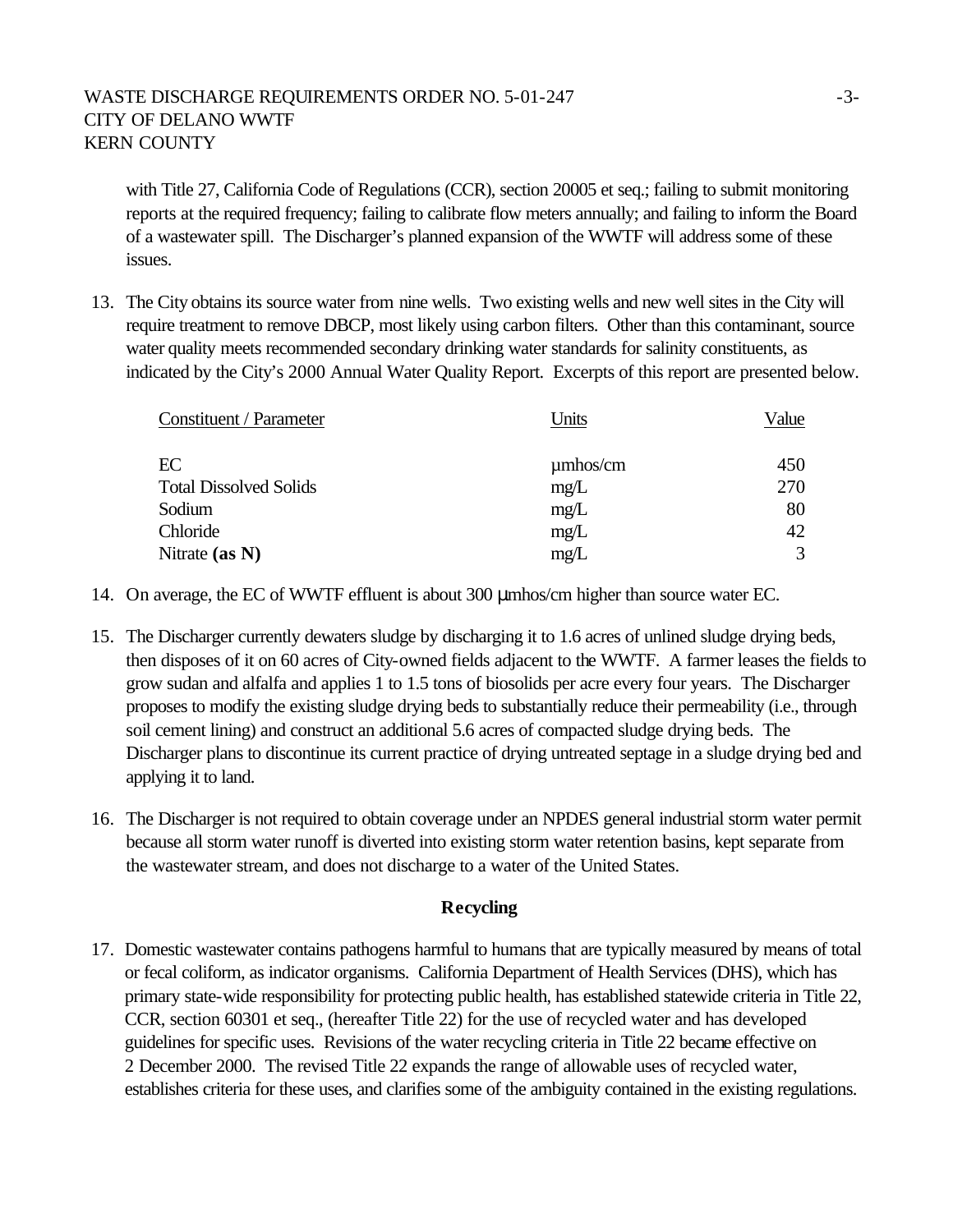# WASTE DISCHARGE REQUIREMENTS ORDER NO. 5-01-247  $-4$ -CITY OF DELANO WWTF KERN COUNTY

- 18. The 1988 Memorandum of Agreement (MOA) between DHS and the State Water Resources Control Board on the use of recycled water establishes basic principles relative to the agencies and the regional boards. In addition, the MOA allocates primary areas of responsibility and authority between these agencies, and provides for methods and mechanisms necessary to assure ongoing, continuous future coordination of activities relative to the use of recycled water in California.
- 19. The Discharger recycles WWTF effluent on a 454-acre City-owned parcel and sold excess effluent to the Sandrini Brothers for recycling on a 640-acre parcel adjacent to the WWTF until recently. Order No. 90-270 requires the Discharger submit Annual Land Management Reports, but the Discharger only submitted a report for its 1994 recycling operations. The Sandrini Brothers never submitted reports for their recycling operations. Title 22 requires recyclers of treated municipal wastewater to submit an engineering report detailing the use of recycled water, contingency plans, and safeguards. The City has yet to submit an engineering report to DHS pursuant to Title 22 for on-site water recycling operations. By letter dated 28 June 2001, the Board requested the Discharger submit a Title 22 report by 1 October 2001.
- 20. Title 22 section 60304(d) allows for the use of undisinfected secondary recycled water for prescribed applications involving certain food and seed crops, subject to various restrictions. Because undisinfected secondary recycled water would represent a potential public health threat if food or seed crops were directly or indirectly exposed to the undisinfected recycled water, it is imperative that the restrictions outlined with the identified uses under section 60304(d) are strictly complied with. If a recycler cannot provide the necessary assurances that applicable restrictions can be complied with at all times, it is appropriate for the Board to either require a higher level of treatment (i.e., disinfection) or restrict applications of undisinfected secondary recycled water to crops not intended for human consumption (e.g., fodder and fiber crops).
- 21. The current City-owned Use Area is planted in cotton and alfalfa and the privately-owned Use Area has been planted in alfalfa, cotton, cherries, pistachios, and table grapes (the Sandrini Brothers passed effluent through sand filters prior to irrigating the table grapes). According to the City's water balance, crops in the proposed Use Area will include cotton, alfalfa, wheat, almonds, and pistachios. As described in Finding No. 20, it is appropriate to restrict the Use Area to fodder and fiber crops.
- 22. According to the *Western Fertilizer Handbook*, the annual nitrogen uptake by the proposed Use Area crops are 180 lbs/acre for cotton, 480 lbs/acre for alfalfa, 175 lbs/acre for wheat, and 200 lbs/acre for almonds. The nitrogen uptake of pistachios is assumed to be the same as almonds, 200 lbs/acre.
- 23. At the current maximum permitted capacity of 4.4 mgd, the hydraulic load to the existing Use Area is 4,100 acre-feet/year. The nitrogen load to the existing Use Area is about 140 lbs/acre/year using an annual average total nitrogen concentration of 7 mg/L. The hydraulic load to the proposed Use Area will be 5,900 acre-feet/year. The nitrogen load to the proposed City-owned Use Area and the privatelyowned Use Area will be 100 lbs/acre/year and 69 lbs/acre/year, respectively, using an annual average total nitrogen concentration of 7 mg/L.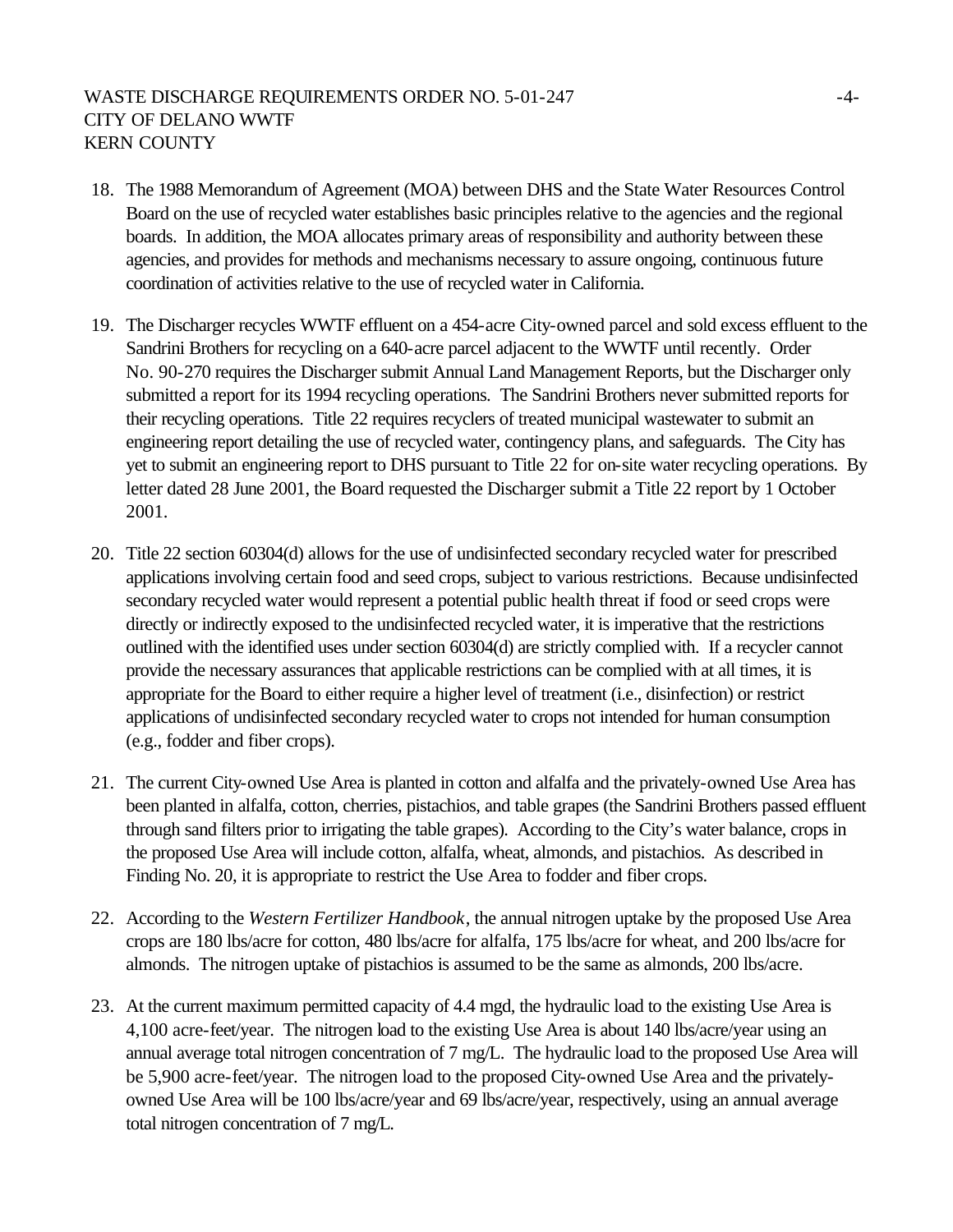# WASTE DISCHARGE REQUIREMENTS ORDER NO. 5-01-247 -5-CITY OF DELANO WWTF KERN COUNTY

24. By letter dated 16 April 2001, the Board directed the Discharger to submit a Title 22 report for the existing and proposed use areas, apply for a Master Recycling Permit or individual water recycling requirements for each user of recycled water.

### **Surface Hydrology, Soils and Land Use**

- 25. The WWTF and Use Area lie within the Tulare Lake Basin, specifically the North Kern Hydrologic Area (No. 558.80) as depicted on interagency hydrologic maps prepared by the California Department of Water Resources (DWR) in 1986. Areal topography indicates a slope of about 1 foot per 2500 feet toward the west.
- 26. The area is characterized by warm, dry summers and cool, wet winters. The average annual rainfall is 7.95 inches, 85 percent of which occurs between November and April. The average annual evapotranspiration rate is 52 inches per year.
- 27. The City of Delano is midway between the eastern edge of the San Joaquin Valley floor and Tulare Lake's historic shoreline. Surface water drainage is to the valley floor. Specifically, runoff in the Delano environs travels in a northwesterly direction to the Tulare Lake bed. Nearby drainage basins are the Poso Creek and Rag Gulch watersheds, which originate in the Greenhorn Mountain area in the southern Sierra Nevada mountains east of Delano. The Friant-Kern Canal is about seven miles to the east and the Alpaugh Irrigation District Canal is about nine miles to the west. Lake Woollomes, seven miles east of the WWTF, is a storage facility for the Friant-Kern Canal. The canals convey surface water for irrigation.
- 28. Federal Emergency Management Agency maps indicate the WWTF and Use Area are within a 100-year floodplain. The City indicates it will design treatment and storage facilities to mitigate any impacts from a 100-year flood. Protective features include flood-proofing structures to two feet above the natural grade and constructing earthen dikes to protect critical non-structural facilities.
- 29. Areal soils consist of sandy clay and sand. Soils within the WWTF site and Use Area include Garces silt loam, Garces silt hard substratum, and Kimberlina fine sandy loam. Permeability of the soils is considered moderate.
- 30. According to the City's consultant, the percolation rate beneath the storage pond is 0.006 feet per day. Approximately 300 acre-feet percolate beneath the storage ponds each year. At average annual flow rates of 4.4 mgd and 6 mgd, the percolation rate beneath the storage ponds is approximately 6 percent and 4.4 percent of the total wastewater flow, respectively.
- 31. Areal groundwater is approximately 15 to 17 feet below ground surface and appears to flow southwesterly, according to information in *Lines of Equal Elevation of Water in Wells in Unconfined Aquifer*, published by DWR in Spring 1997.
- 32. The City installed four wells in 1987 to monitor first encountered groundwater in the WWTF vicinity: one upgradient and the rest downgradient. Attachment D, a part of this Order, shows the location of the four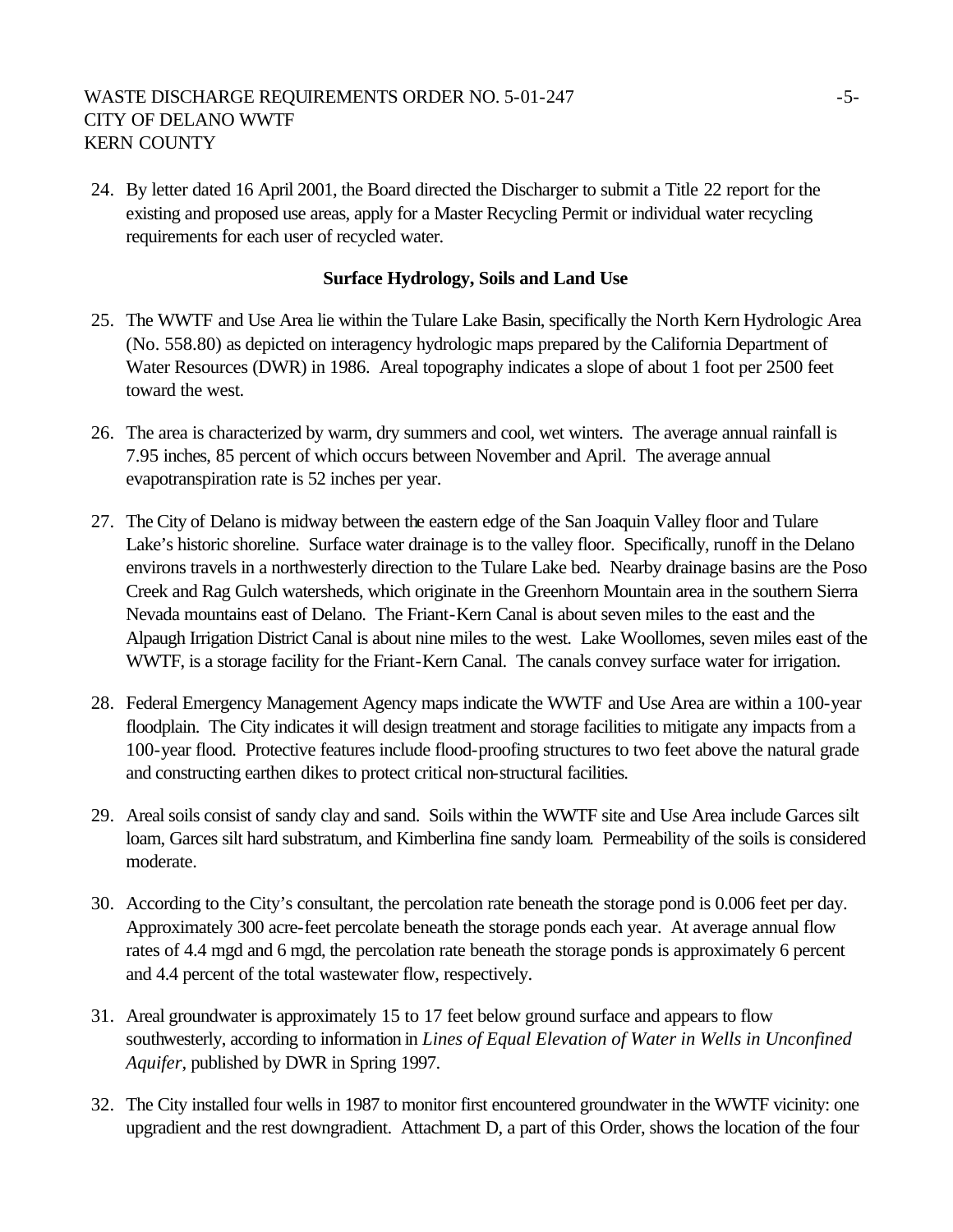### WASTE DISCHARGE REQUIREMENTS ORDER NO. 5-01-247  $-6$ -CITY OF DELANO WWTF KERN COUNTY

monitoring wells. Monitoring Well 1 (MW-1) is upgradient from the WWTF treatment works, but in the northeast corner of the WWTF's effluent storage pond area, MW-2 is southwest of MW-1 and upgradient from a portion of the Discharger's Use Area, MW-3 is east of MW-2 and within the sewage treatment works area, and MW-4 is east of MW-3 and downgradient from a portion of the Discharger's Use Area. The Discharger's self-monitoring reports indicate that groundwater depth at the WWTF is about 14 feet below ground surface. Annual monitoring well data indicates groundwater levels beneath the WWTF have risen about six feet between 1991 and 2000. Annual groundwater monitoring indicates groundwater degradation in the vicinity of the WWTF. A 1999 sample from each well revealed EC as high as 2,500 μmhos/cm and nitrate (as N) as high as 32 mg/L in the downgradient wells. The Discharger indicated these values may be inaccurate, as it reports it has not been purging the wells adequately prior to sampling. By letter dated 28 June 2001, the Board requested the Discharger to resample wells using proper sampling techniques and analyze the samples for general minerals and nitrogen compounds. The table below shows the ranges of nitrate, EC, and pH in the monitoring wells from 1991 to 2000.

|              |               |              | WWTF and Use Area Wells |              |              |
|--------------|---------------|--------------|-------------------------|--------------|--------------|
| Constituent  | Units         | Upgradient   | Downgradient            | Downgradient | Downgradient |
|              |               | $MW-1$       | $MW-2$                  | $MW-3$       | $MW-4$       |
| Nitrate as N | mg/L          | $0.38 - 15$  | $0.27 - 24$             | $7.5 - 32$   | $3.8 - 20$   |
| EC           | $\mu$ mhos/cm | $120 - 1790$ | 780 - 2200              | $220 - 4200$ | $190 - 2800$ |
| pH           | mg/L          | $7.0 - 8.3$  | $7.3 - 8.3$             | $7.2 - 8.1$  | $7.0 - 8.1$  |

33. The City retained a consultant (BSK) to sample groundwater monitoring wells on 19 June 2001. The resulting data indicates groundwater passing under the WWTF is degraded from salinity and polluted with nitrates, iron, manganese, and sulfate. The table below summarizes the analytical results of the June 2001 sampling event.

| Constituent      | Units                          | MCL <sup>1</sup> | $MW-1$ | $MW-2$    | $MW-3$ | $MW-4$  |
|------------------|--------------------------------|------------------|--------|-----------|--------|---------|
| Alkalinity       | $mg/L$ as<br>CaCO <sub>3</sub> | (none)           | 230    | 340       | 450    | 310     |
| <b>Boron</b>     | mg/L                           | (none)           |        |           |        |         |
| Chloride         | mg/L                           | $250^2$          |        |           |        |         |
| EC               | $\mu$ mhos/cm                  | $900^2$          | 1,200  | 1,000     | 2,100  | 2,000   |
| Hardness         | $mg/L$ as                      | (none)           | 420    | 200       | 860    | 560     |
|                  | CaCO <sub>3</sub>              |                  |        |           |        |         |
| Iron             | mg/L                           | $0.3^3$          | 0.58   | 0.19      | 0.43   | 0.43    |
| Manganese        | mg/L                           | $0.010^{3}$      | 0.010  | < 0.010   | 0.070  | < 0.010 |
| Nitrate          | $mg/L$ as N                    | 10 <sup>4</sup>  | 9.5    | nondetect | 27     | 6.8     |
| Sodium           | mg/L                           | (none)           | 110    | 170       | 200    | 280     |
| Sulfate          | mg/L                           | 250              | 100    | 77        | 360    | 450     |
| TDS <sup>5</sup> | mg/L                           | $500^2$          | 820    | 700       | 1,400  | 1,500   |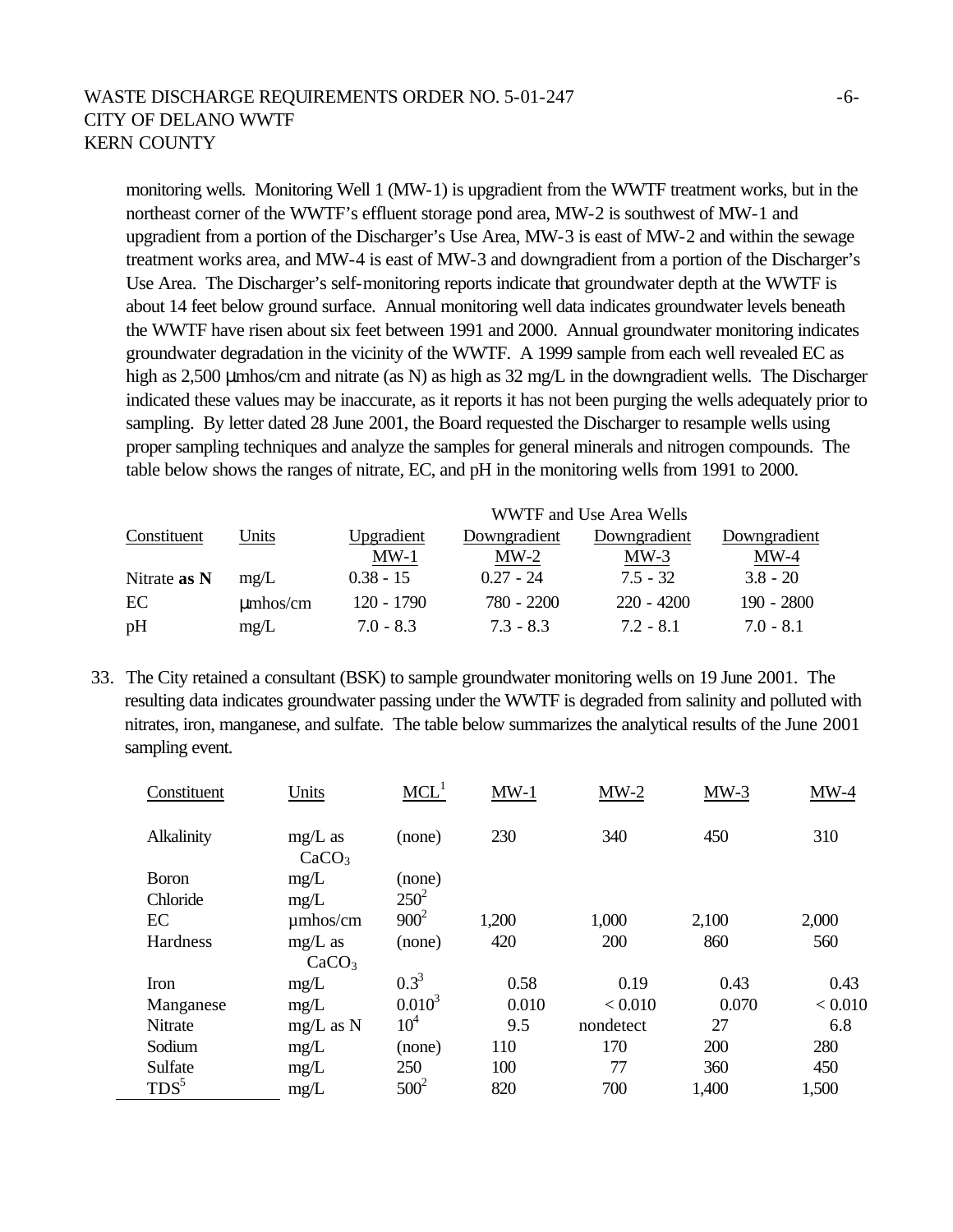| WASTE DISCHARGE REQUIREMENTS ORDER NO. 5-01-247 | $-7-$ |
|-------------------------------------------------|-------|
| CITY OF DELANO WWTF                             |       |
| KERN COUNTY                                     |       |
|                                                 |       |

| `∩n⊆<br>uem |  | M. | W | A.<br>v |  |  |
|-------------|--|----|---|---------|--|--|
|-------------|--|----|---|---------|--|--|

- <sup>1</sup> Maximum contaminant level (MCL) for waters designated for municipal use as specified in Title 22, California Code of Regulations, section 64431 et seq.
- <sup>2</sup> Recommended secondary MCL (Title 22, section 64449, table 64449-B)
- 3 Secondary MCL, (Title 22, section 64449, table 64449-A)
- 4 Primary MCL (Title 22, section 64431, table 64431)
- 5 Total dissolved solids
- 34. Elevated levels in groundwater sampled from MW-3 of alkalinity, hardness, nitrate, sulfate, and TDS suggest that the WWTF operation has impacted groundwater.
- 35. BSK's monitoring well data is consistent with the City's data. This suggests that the City's past monitoring data accurately characterizes shallow groundwater quality.
- 36. The area surrounding the WWTF is zoned as Residential-Agricultural and includes agricultural and vacant land. Crops in the Delano area include orchard fruits, grapes, almonds, cotton and corn. Domestic drinking wells in the vicinity are about 400 feet deep. Farmers only flood irrigate crops and they use a mixture of canal water and groundwater.

# **Basin Plan and Regulatory Considerations**

- 37. The *Water Quality Control Plan for the Tulare Lake Basin, Second Edition*, (hereafter Basin Plan) designates beneficial uses, establishes water quality objectives, contains implementation plans and policies for protecting waters of the Basin, and incorporates by references plans and policies adopted by the State Water Resources Control Board. These requirements implement the Basin Plan.
- 38. Water in the Tulare Lake Basin is in short supply, requiring importation of surface waters from other parts of the State. The Basin Plan encourages recycling on irrigated crops wherever feasible and indicates that evaporation of recycleable wastewater is not an acceptable permanent disposal method where the opportunity exists to replace an existing use or proposed use of fresh water with recycled water.
- 39. The Basin Plan identifies existing and potential beneficial uses of the Valley Floor Waters as agricultural supply; industrial service supply; industrial process supply; water contact recreation; noncontact water recreation; warm freshwater habitat; wildlife habitat; rare, threatened, or endangered species; and groundwater recharge.
- 40. The Basin Plan identifies existing and potential beneficial uses of area groundwater as municipal, domestic, agricultural, industrial service, and industrial process supply.
- 41. Section 13050(h) of the California Water Code defines water quality objectives as "... the limits or levels of water quality constituents or characteristics which are established for the reasonable protection of beneficial uses of water or the prevention or nuisance within a specific area."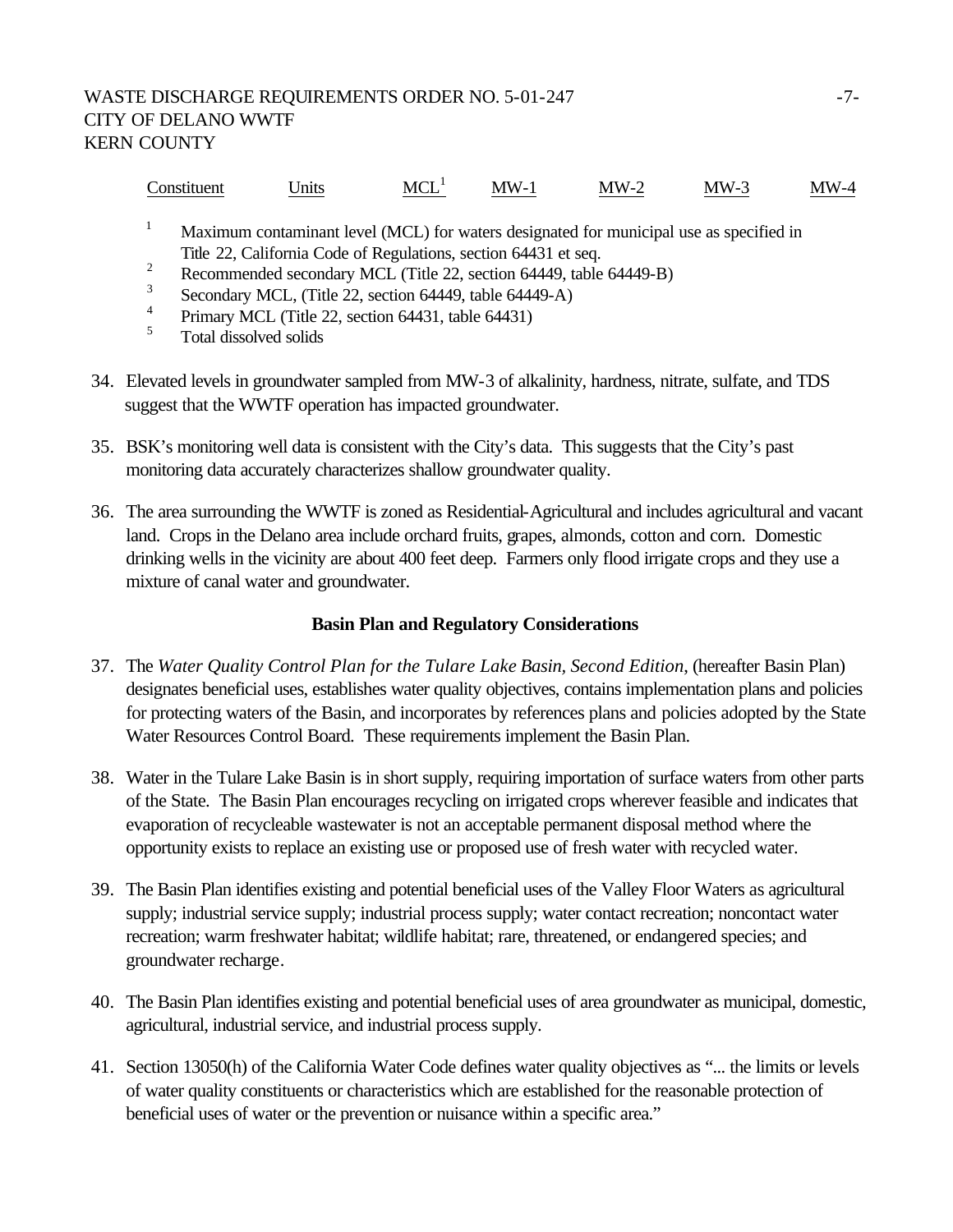# WASTE DISCHARGE REQUIREMENTS ORDER NO. 5-01-247 -8-CITY OF DELANO WWTF KERN COUNTY

- 42. The Basin Plan establishes numerical and narrative water quality objectives for surface and groundwaters within the Basin, and recognizes that water quality objectives are achieved primarily through the Board's adoption of waste discharge requirements and enforcement orders. Where numerical water quality objectives are listed, these are the limits necessary for the reasonable protection of beneficial uses of the water. Where compliance with narrative water quality objectives is required, the Board will, on a caseby-case basis, adopt numerical limitations in orders which will implement the narrative objectives to maintain existing and anticipated beneficial uses of waters in the subject area.
- 43. The Basin Plan identifies numerical water quality objectives for waters designated as municipal supply. These are the maximum contaminant levels (MCLs) specified in the following provisions of Title 22, CCR: Tables 64431-A (Inorganic Chemicals) and 64431-B (Fluoride) of section 64431, Table 64444-A (Organic Chemicals) of section 64444, and Table 64449-A (Secondary Maximum Contaminant Levels-Consumer Acceptance Limits) and 64449-B (Secondary Maximum Contaminant Levels-Ranges) of section 64449. The Basin Plan's incorporation of these provisions by reference is prospective, and includes future changes to the incorporated provisions as the changes take effect. The Basin Plan requires the application of objectives more stringent than MCLs as necessary to ensure that waters do not contain chemical constituents in concentrations that adversely affect beneficial uses, whether the use is domestic drinking water supply, agricultural supply, or some other use.
- 44. The Basin Plan contains narrative water quality objectives for chemical constituents in and toxicity of groundwater that address constituents in the discharge that are potentially harmful to beneficial uses. The toxicity objective requires that groundwater be maintained free of toxic substances in concentrations that produce detrimental physiological responses in plants or animals. The chemical constituent objective states groundwater shall not contain chemical constituents in concentrations that adversely affect beneficial uses. Guidelines for identifying the quality of irrigation water necessary to sustain various crops were compiled by Ayers and Westcot in 1985 *(Food and Agriculture Organization of the United Nations — Irrigation Drainage Paper No. 29).* The Basin Plan recognizes these Guidelines for providing relevant numerical criteria to evaluate compliance with the previously described narrative water quality objectives. The Guidelines are intended for use in estimating the potential hazards to crop production associated with long term use of the particular water being evaluated. The Guidelines divide water quality characteristics as having "No Problem – Increasing Problems – Severe Problems" based on large numbers of field studies and observations, and carefully controlled greenhouse and small plot research. In general, crops sensitive to sodium or chloride are most sensitive to foliar absorption from sprinkler applied water. Bicarbonate has been a problem when fruit crops or nursery crops are sprinkler irrigated during periods of very low humidity and high evaporation. The following table contains numerical criteria adapted from the Guidelines for protection of a range of crops under various circumstances, but the most stringent is not necessarily the concentration that assures no adverse affect on any nonagricultural beneficial use: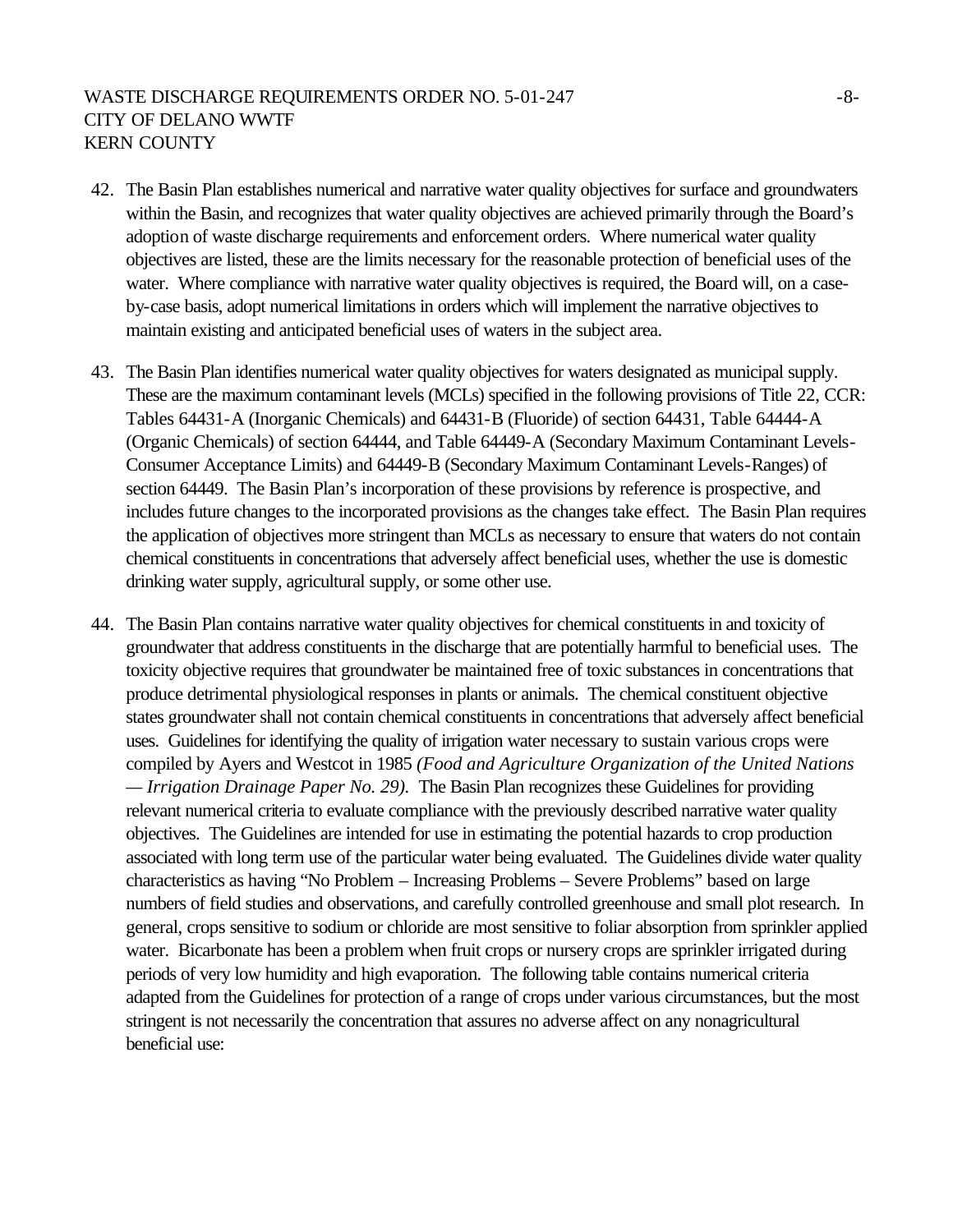|                                                                                   | <b>Extent of Problem</b>   |               |
|-----------------------------------------------------------------------------------|----------------------------|---------------|
|                                                                                   |                            | Increasing    |
| Problem and Related Constituent                                                   | No Problem                 | Problems      |
|                                                                                   |                            |               |
| Salinity of irrigation water (EC, µmhos/cm)                                       | < 700                      | $700 - 3,000$ |
| Salinity of irrigation water (TDS, $mg/L$ )*                                      | < 450                      | $450 - 1,800$ |
| Specific Ion Toxicity                                                             |                            |               |
| from ROOT absorption                                                              |                            |               |
| Sodium $(mg/L)$                                                                   | < 69                       | $69 - 207$    |
| Chloride $(mg/L)$                                                                 | < 142                      | $142 - 355$   |
| Boron $(mg/L)$                                                                    | < 0.5                      | $0.5 - 2.0$   |
| from FOLIAR absorption                                                            |                            |               |
| Sodium $(mg/L)$                                                                   | < 69                       | > 69          |
| Chloride $(mg/L)$                                                                 | < 106                      | >106          |
| Miscellaneous                                                                     |                            |               |
| $NH_4-N$ (mg/L) (for sensitive crops)                                             | < 5                        | $5 - 30$      |
| $NO3-N$ (mg/L) (for sensitive crops)                                              | < 5                        | $5 - 30$      |
| $HCO3$ (mg/L) (only with overhead sprinklers)                                     | < 90                       | $90 - 520$    |
| pH                                                                                | normal range = $6.5 - 8.4$ |               |
| $\Gamma$ $\cap$ $\Gamma$ $\cap$ $\Gamma$ $\cap$ $\Gamma$ $\cap$ $\Gamma$ $\Gamma$ |                            |               |

\* Assumes an EC:TDS ratio of 0.6:1

- 45. The existing and anticipated beneficial uses of area groundwater for agricultural supply include irrigation of crops sensitive to salt and boron, though some protection is afforded by not irrigating by sprinklers. Based on climate, soil type, and water quality, other crops sensitive to salt and boron might be capable of being grown in the area, and changing market conditions could drive a change in cropping patterns, but neither is expected to necessitate greater protection than crops already identified.
- 46. According to the Guidelines, reductions in crop yields are not evident when irrigating stone fruit, almonds, and grapes with water having an EC of less than 1,000 μmhos/cm. The UC Cooperative Extension states that boron sensitive crops (e.g., plums and peaches) may show injury when irrigated with water with boron ranging from 0.5 to 1.0 mg/L and reductions in crop yields when irrigated with water with boron ranging from 1.0 to 2.0 mg/L. Bicarbonate has been a problem when fruit crops or nursery crops are sprinkler irrigated during periods of very low humidity and high evaporation.
- 47. To maintain the beneficial uses of flood irrigation of crops sensitive to salt, it is necessary that area groundwater have EC values of 1,000 μmhos/cm or less, and low concentrations of salt, chloride, and sodium.
- 48. Sodium and chloride can cause foliar damage to crops that are sprinkler irrigated. Trees, vines, and woody species are the most susceptible. To protect crops near the WWTF that could be sprinkler irrigated (e.g., plums), the applied water should not contain values of sodium or chloride above 115 and 175 mg/L, respectively, according to *Agricultural Salinity Assessment and Management*, published by the American Society of Civil Engineers. Even though these values are higher than those recommended by the Guidelines (i.e., 69 mg/L for sodium and 106 mg/L for chloride), it is appropriate to consider them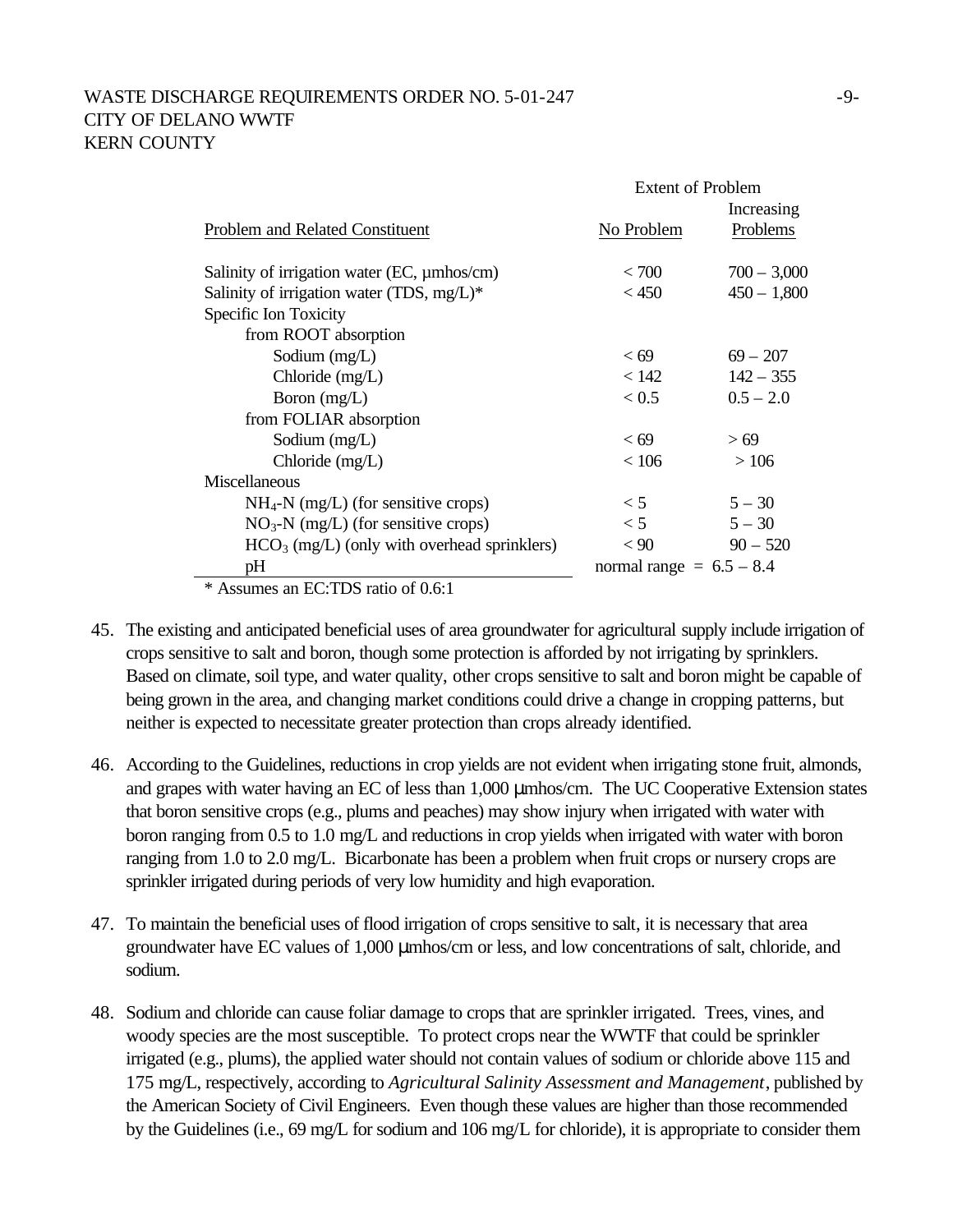# WASTE DISCHARGE REQUIREMENTS ORDER NO. 5-01-247  $-10$ -CITY OF DELANO WWTF KERN COUNTY

as water quality objectives and apply them as maximum possible groundwater limitations in this Order as background groundwater quality appears to be in this range, and method of irrigation will adequately protect crops as additional information is collected that validates or amends this.

- 49. As explained in the attached Information Sheet, this Order implements water quality objectives established as necessary to maintain existing and anticipated beneficial uses of area groundwater for the production of crops that are sensitive to salt (i.e., sodium and chloride). The numerical values reflect the highest tolerable level of quality necessary to sustain sprinkler application, as these are more restrictive than for flood irrigation. These objectives include EC  $(1,000 \mu m$ hos/cm), and the following expressed as mg/L: chloride (175), sodium (115), boron (0.7), and TDS (600). It is reasonable to conclude that the drinking water level of nitrate-nitrogen of 10 mg/L is adequately protective of existing and anticipated agricultural land uses.
- 50. Since the expanded WWTF will have a permitted capacity greater than five mgd, pursuant to Title 23, CCR, section 2233, the Discharger must establish a pretreatment program to protect the WWTF from upset as well as protect sludge quality and groundwater quality underlying the WWTF and Use Area. The pretreatment program must conform with Title 40, Code of Federal Regulations (CFR), Part 403.
- 51. The discharge authorized herein and the treatment and storage facilities associated with the discharge, except for discharges of residual sludge and solid waste, are exempt from the requirements of Title 27, CCR, section 20380 et seq. (hereafter Title 27).
- 52. California Water Code (CWC) section 13267 authorizes the Board to require anyone who discharges waste that could affect the quality of water, as the Discharger does, to furnish, under penalty of perjury, technical and monitoring program reports.
- 53. California Department of Water Resources standards for the construction and destruction of groundwater wells (hereafter DWR Well Standards), as described in *California Well Standards Bulletin 74-90* (June 1991) and *Water Well Standards: State of California Bulletin 94-81* (December 1981), and any more stringent standards adopted by the Discharger or county pursuant to CWC section 13801, apply to all monitoring wells.
- 54. In the process of crop irrigation, evaporation and crop transpiration remove water from and result in accumulation of residual salts in the soil root zone. These salts would retard or inhibit plant growth except for a fraction of irrigation water applied to leach the harmful salt from the root zone. The leached salts eventually enter ground water and concentrate above the uppermost layer of the uppermost aquifer. As this is the general condition throughout the agricultural Tulare Lake Basin, water supply wells for all beneficial uses typically are constructed to extract groundwater from below this level.
- 55. Infiltration from effluent storage ponds results in wastewater intersecting and accumulating on and in the uppermost layer of the uppermost groundwater until dispersed horizontally and vertically into the main mass of the aquifer. Compliance with the various water quality objectives necessary to protect present and future beneficial uses within the aquifer should be determined by water representative of the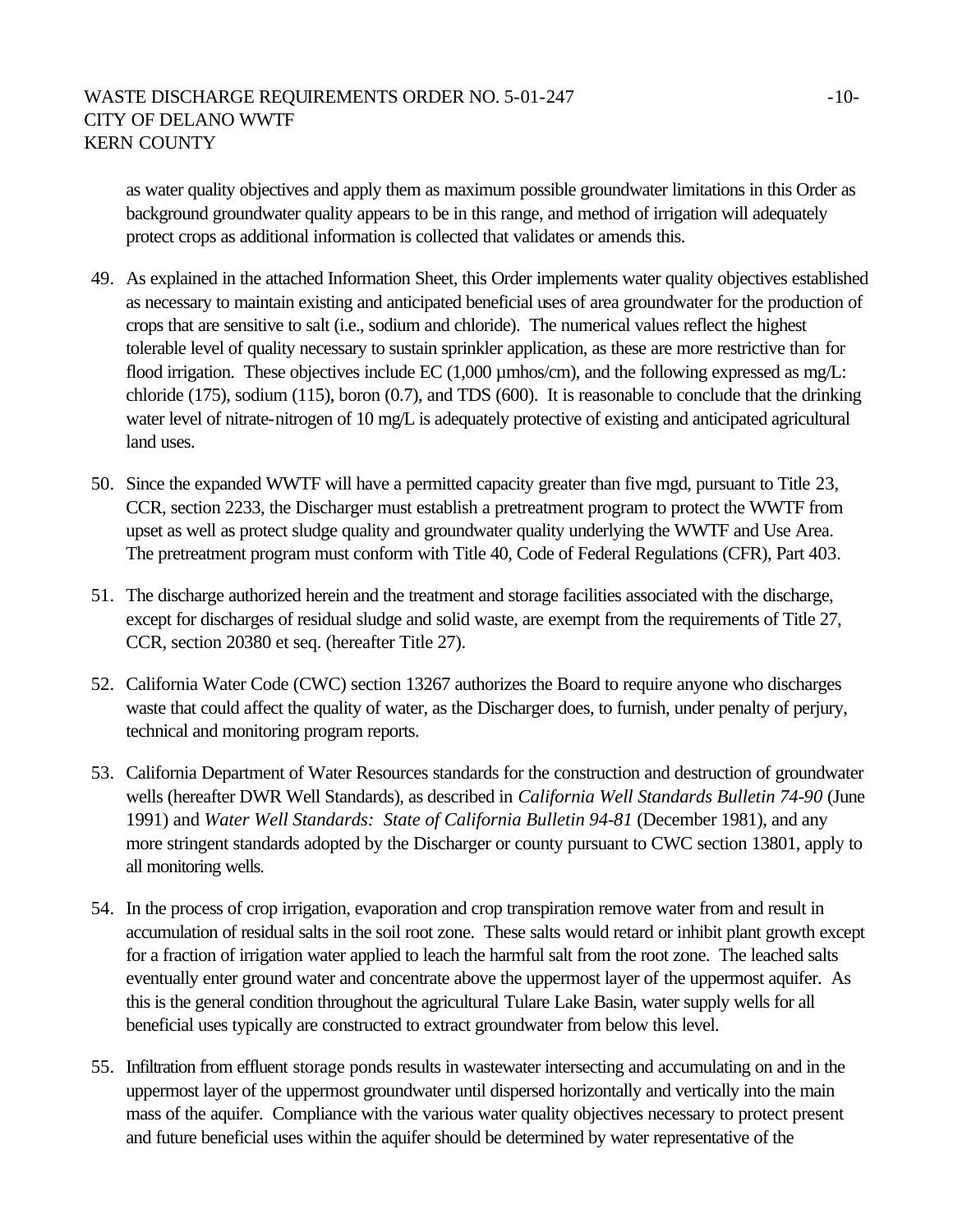uppermost zones. Site-specific studies to determine the appropriate zones and geographical locations should be conducted by the Discharger subject to Executive Officer approval.

56. The use of municipal wastewater for irrigation at agronomic rates will have a comparable impact on groundwater as fresh water extracted and used for irrigation of the same crop with separate wastewater infiltration. Beneficial reuse of wastewater conserves freshwater resources and is encouraged by the Basin Plan and agronomic application rates of wastewater cause comparable impact as widespread freshwater irrigation practices. Accordingly, benefits of groundwater monitoring in wastewater reuse areas do not justify the cost, provided the rates of wastewater applications do not exceed reasonable agronomic rates.

### **Degradation**

- 57. State Water Resources Control Board (SWRCB) Resolution No. 68-16 (hereafter Resolution 68-16 or the "Antidegradation" Policy) requires the Board in regulating the discharge of waste to maintain high quality waters of the State until it is demonstrated that any change in quality will be consistent with maximum benefit to the people of the State, will not unreasonably affect beneficial uses, and will not result in water quality less than that described in the Board's policies (e.g., quality that exceeds water quality objectives).
- 58. The Basin Plan identifies the greatest long-term problem facing the entire Tulare Lake Basin as the increase in salinity in groundwater, which has accelerated due to the intensive use of soil and water resources by irrigated agriculture. The Basin Plan recognizes that degradation is unavoidable until a valley wide drain is constructed to carry salts out of the basin. Until the drain is available, the Basin Plan describes numerous salt management recommendations and requirements. The latter includes the requirement that discharges to land from wastewater treatment facilities not have an EC greater than source water plus 500 μmhos/cm. Accordingly, the Basin Plan allows for salinity degradation and focuses on controlling the rate of increase. The role of increase for the Hydrographic Unit (including North Kern Hydrologic area) is the greatest. The Basin Plan limits discharges to areas that recharge to good quality groundwaters to have an EC of 1,000 μmhos/cm, a chloride concentration of 175 mg/L, and boron content of 1.0 mg/L.
- 59. The Board finds that some degradation of groundwater beneath the WWTF and Use Area is consistent with Resolution 68-16 provided that:
	- the degradation is confined to a specified area
	- the Discharger minimizes the degradation by fully implementing, regularly maintaining, and optimally operating best practicable treatment and control (BPTC) measures
	- the degradation is limited to waste constituents typically encountered in municipal wastewater as specified in the groundwater limitations in this Order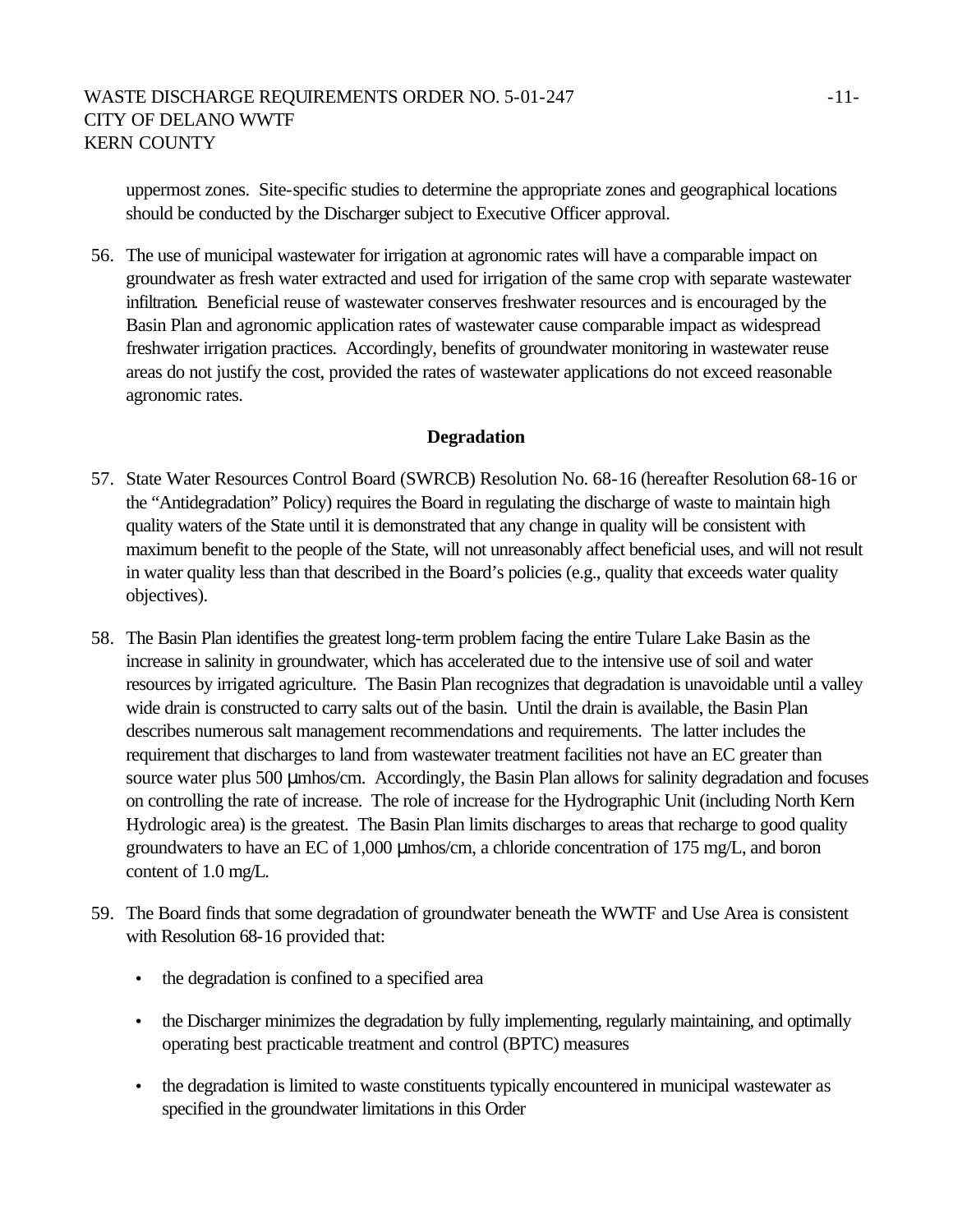# WASTE DISCHARGE REQUIREMENTS ORDER NO. 5-01-247  $-12$ -CITY OF DELANO WWTF KERN COUNTY

- the degradation does not result in water quality less than that prescribed in the Basin Plan
- 60. Some degradation of groundwater by some of the typical waste constituents released with discharge from a municipal wastewater facility after effective source control, treatment, and control is consistent with maximum benefit to the people of California. The technology, energy, water recycling, and waste management advantages of municipal utility service for the City of Delano far exceed any benefits derived from a community otherwise reliant on numerous concentrated individual wastewater systems, and the impact on water quality will be substantially less. When allowed, the degree of degradation allowed depends upon many factors (i.e., background water quality, the waste constituent, the beneficial uses and most stringent water quality objective, source control measures, and waste constituent treatability).

### **Treatment and Control Practice**

- 61. The WWTF described in Finding No. 5 provides treatment and control of the discharge that incorporates:
	- technology for secondary treatment of municipal wastewater
	- biosolids handling and treatment for reuse
	- sludge drying beds engineered for low permeability (part of WWTF expansion)
	- concrete treatment structures
	- recycling of wastewater on cropped properties
	- an operation and maintenance (O&M) manual
	- staffing to assure proper operation and maintenance
- 62. The Discharger's past on-site sludge and septage discharges caused or contributed to cause groundwater degradation for nitrates and other waste constituents. As part of its WWTF expansion project, the Discharger plans to construct engineered drying beds (i.e., through soil cement lining) that exhibit soil permeabilities of  $10^{-6}$  cm/sec. Further, the Discharger has employed poor groundwater monitoring practices and does not monitor use of recycled water on City-owned and privately-owned farmland to assure compliance with Title 22 regulations. Therefore, the Discharger manages the discharge in a manner that may not constitute BPTC as used in Resolution 68-16. While the Discharger has been monitoring the uppermost layer of upper groundwater in a network comprised of four wells since 1987, the Discharger reports that the groundwater monitoring data collected to date may not be representative of first encountered groundwater because of improper sampling techniques. Recently submitted data, purportedly collected using proper techniques, shows groundwater pollution with nitrates and degradation by salinity constituents. The evaluation of the vertical and horizontal extent of groundwater pollution due, in part, to the Discharger's WWTF, and implementation of corrective measures will be addressed in a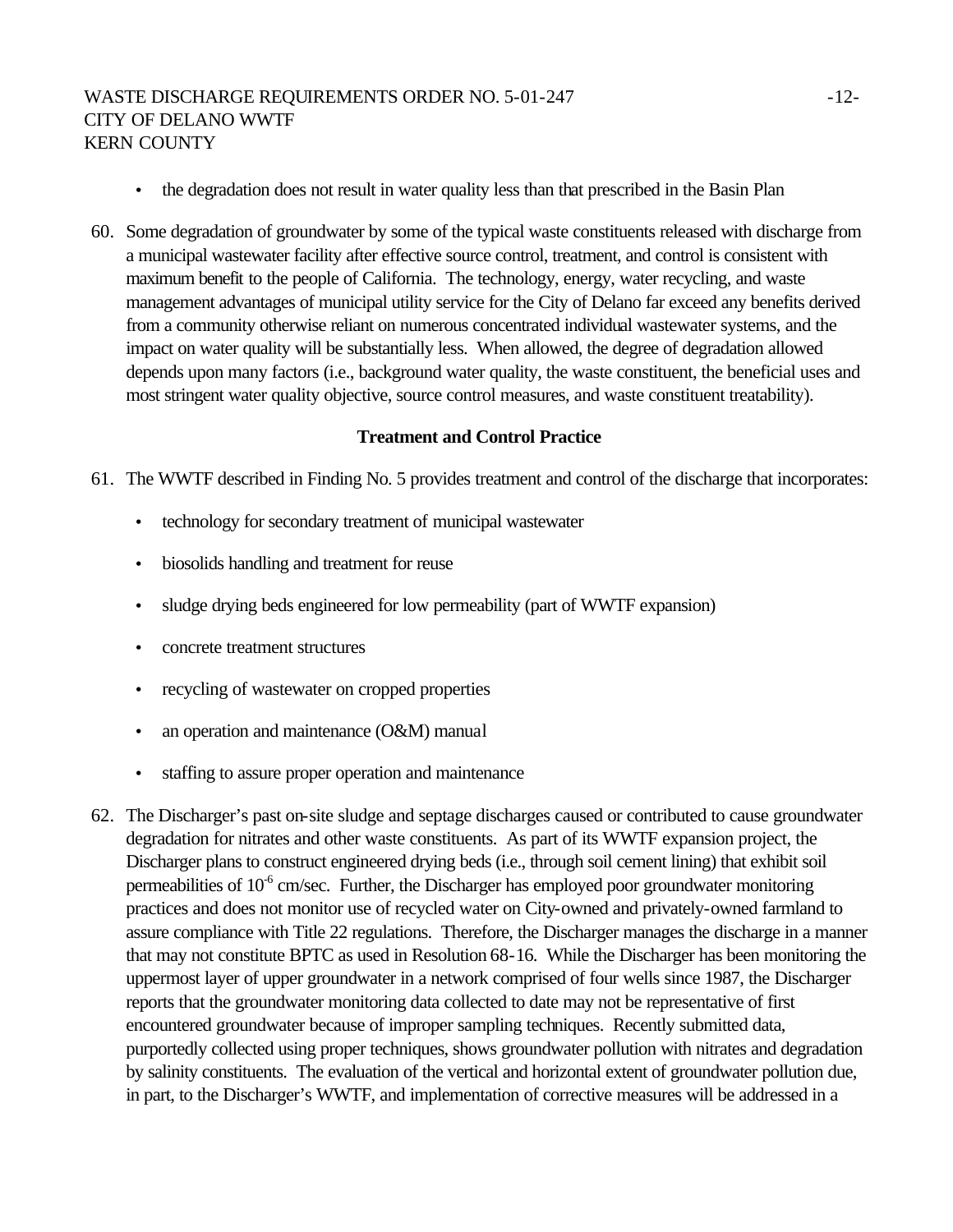# WASTE DISCHARGE REQUIREMENTS ORDER NO. 5-01-247 -13-CITY OF DELANO WWTF KERN COUNTY

separate enforcement action. Nevertheless, the existing impacts on area groundwater and the appropriate level of degradation that complies with Resolution 68-16 have not been evaluated.

- 63. This Order establishes schedules of tasks to (1) evaluate BPTC for each major treatment, storage, and disposal component of the WWTF, (2) implement a pretreatment program; and (3) characterize groundwater for waste constituents specified in this Order's Monitoring and Reporting Program.
- 64. This Order establishes groundwater limitations that will not unreasonably threaten present and anticipated beneficial uses or result in groundwater quality that exceeds water quality objectives set forth in the Basin Plan. This means that where the stringency of the limitations for the same waste constituent differs according to beneficial use, the most stringent applies as the governing limitation for that waste constituent. This Order contains tasks for assuring that BPTC and the highest water quality consistent with the maximum benefit to the people of the State will be achieved. Accordingly, the discharge is consistent with the antidegradation provisions of Resolution 68-16. Based on the results of the scheduled tasks, the Board may reopen this Order to reconsider groundwater limitations and other requirements to comply with Resolution 68-16.
- 65. Pursuant to CWC section 13263(g), discharge is a privilege, not a right, and adoption of this Order does not create a vested right to continue the discharge.

### **CEQA**

- 66. Draft Mitigated Negative Declaration. The Discharger submitted a draft mitigated negative declaration (MND), dated 5 September 2000, for expanding its WWTF in accordance with the California Environmental Quality Act (CEQA) (Public Resources Code Section 21000 et seq.) and State CEQA guidelines. The draft MND described the proposed WWTF expansion, the environmental settings, possible environmental impacts, and mitigation measures. By letter dated 6 October 2000, the Board advised the Discharger it must comply with Board-adopted waste discharge requirements and enclosed comments to the RWD.
- 67. Final Mitigated Negative Declaration. The Discharger submitted a final MND, dated 19 March 2001, addressing Board comments to the draft MND. By letter dated 16 April 2001, the Board advised the City to revise the final MND to indicate that the sludge drying beds will be lined.
- 68. Revised Final Mitigated Negative Declaration. On 13 June 2001, the City recirculated a revised final MND for the Delano WWTF expansion. The revised MND indicates that new and existing sludge drying beds will be modified to minimize percolation. By letter dated 11 July 2001, the Board advised the City to further revise the MND to indicate additional mitigation measures may be needed if groundwater sampling and testing results reveal the WWTF has polluted groundwater.
- 69. On August 6 2001, the City of Delano certified an MND in accordance with CEQA and State CEQA guidelines. The Board has reviewed this document and concurs with its findings and mitigation measures.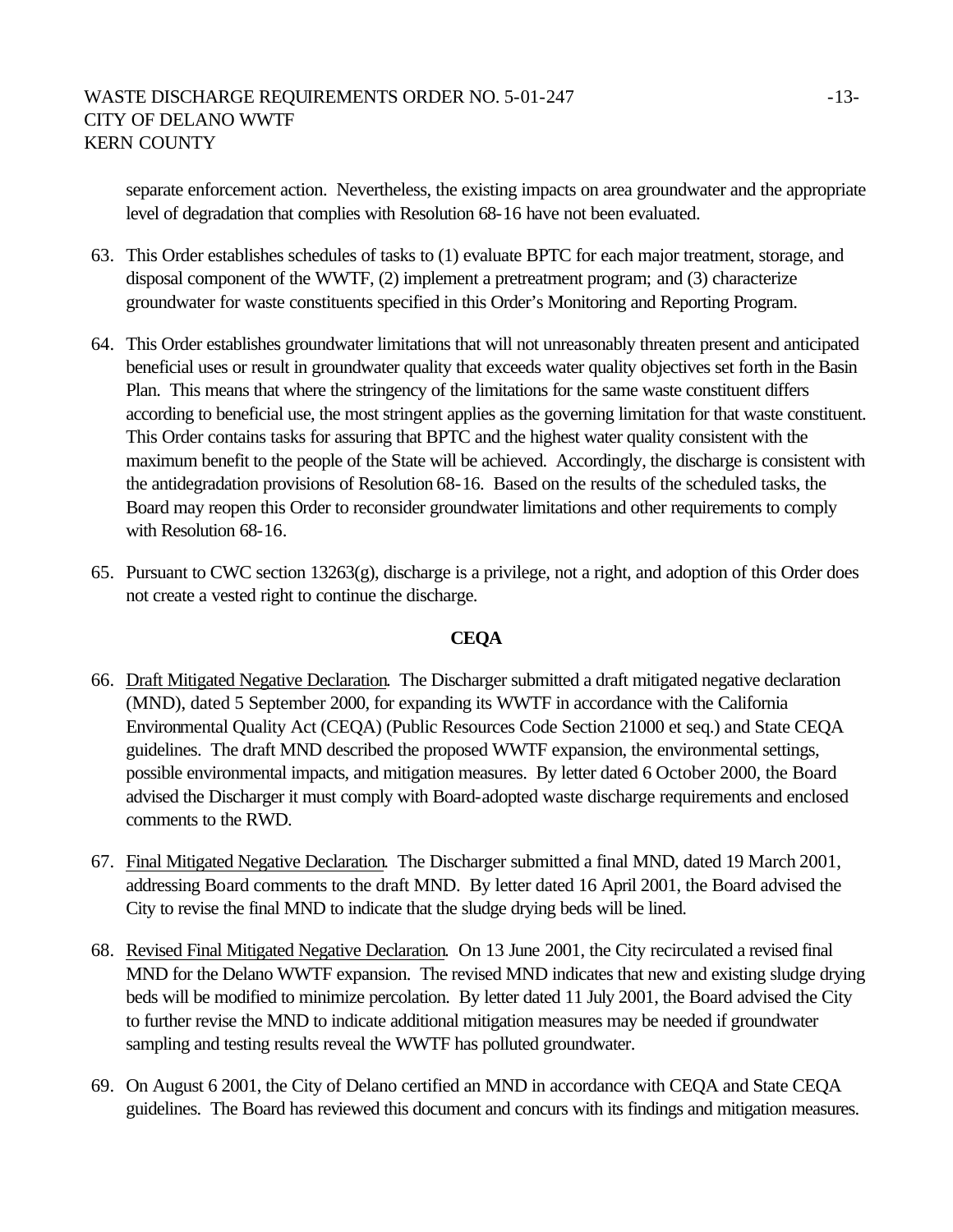### **General Findings**

- 70. Section 13263 of the CWC authorizes the Board to prescribe discharge requirements that implement the Basin Plan and other applicable plans and take into consideration other factors, including the factors in CWC section 13241, which includes economic considerations. The State Water Resources Control Board, however, has held that a regional board need not specifically address section 13241 factors when implementing existing water quality objectives in waste discharge requirements because the factors were already considered in adopting water quality objectives. These waste discharge requirements implement adopted water quality objectives. Therefore, no additional analysis of the section 13241 factors is required
- 71. The Board considered all the above and the supplemental information and details in the attached Information Sheet, which is incorporated by reference herein, in establishing the following conditions of discharge.
- 72. The Board consulted with DHS and the Kern County Health Department, and considered their recommendations regarding public health aspects for water recycling on the agricultural land.
- 73. The Board notified the Discharger and interested agencies and persons of its intent to prescribe waste discharge requirements for this discharge and has provided them with an opportunity for a public hearing and an opportunity to submit their written views and recommendations.
- 74. The Board, in a public meeting, heard and considered all comments pertaining to the discharge.

**IT IS HEREBY ORDERED** that Waste Discharge Requirements Order No. 90-270 is rescinded and that, pursuant to CWC sections 13263 and 13267, the City of Delano, its agents, successors, and assigns, in order to meet the provisions contained in Division 7 of the CWC and regulations adopted thereunder, shall comply with the following at the Wastewater Treatment Facility and associated Use Area:

*[Note: Other prohibitions, conditions, definitions, and some methods of determining compliance are contained in the attached "Standard Provisions and Reporting Requirements for Waste Discharge Requirements" dated 1 March 1991.]*

### **A. Discharge Prohibitions**

- 1. Discharge of wastes to surface waters or surface water drainage courses is prohibited.
- 2. Bypass or overflow of untreated or partially-treated waste is prohibited, except as allowed in Provision E.2 of Standard Provisions and Reporting Requirements.
- 3. Discharge of waste classified as 'hazardous,' as defined in section 2521(a) of Title 23, CCR, section 2510 et seq., or 'designated,' as defined in CWC section 13173, is prohibited.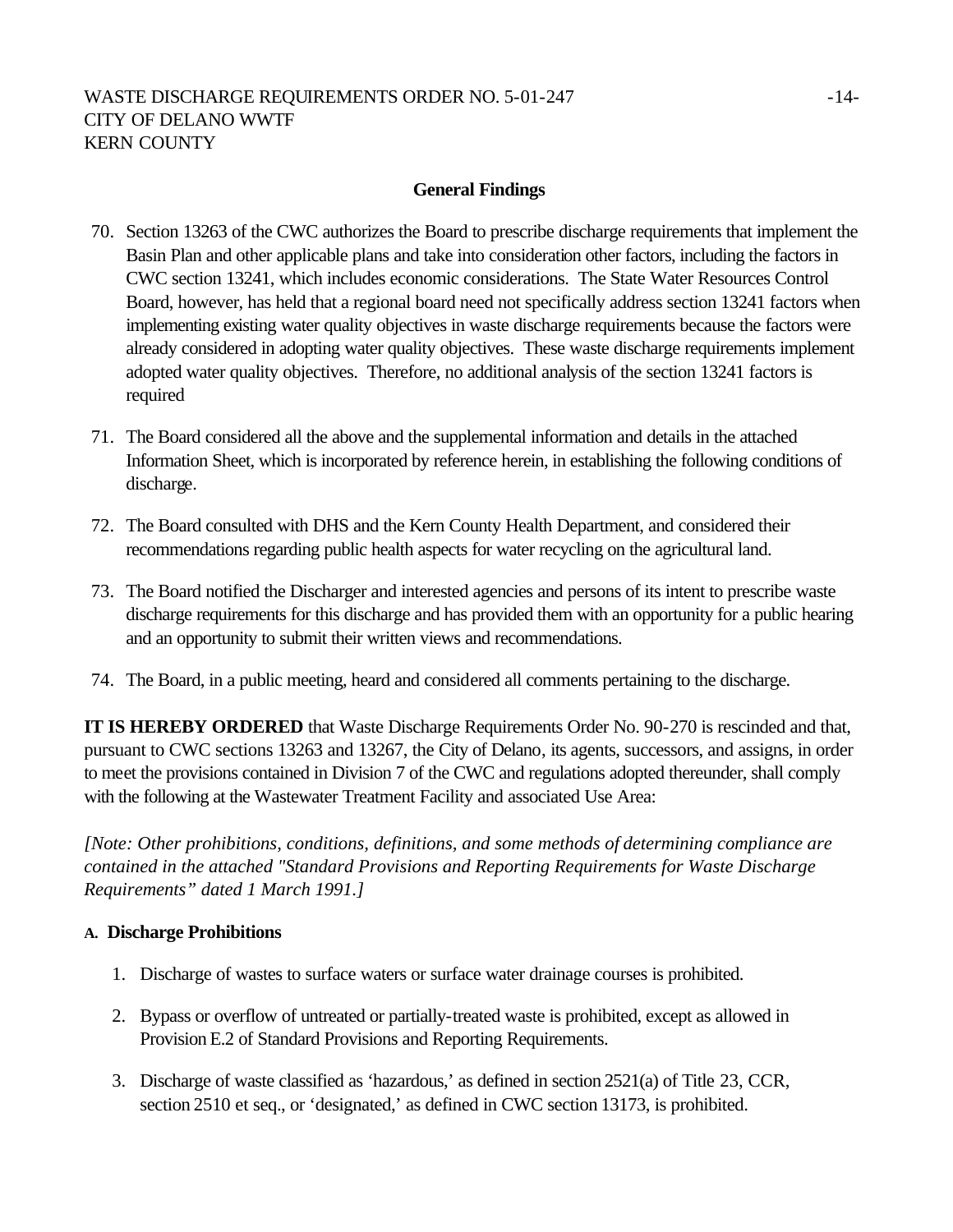# WASTE DISCHARGE REQUIREMENTS ORDER NO. 5-01-247 -15-CITY OF DELANO WWTF KERN COUNTY

- 4. Recycling of effluent to areas without Board-adopted water recycling requirements or waiver of said requirements is prohibited.
- 5. Cross-connections between any potable water supply and piping containing recycled water is prohibited. As such, no physical connection shall exist between recycled water piping and any domestic water supply well, or between recycled water piping and any irrigation well that does not have an air gap or reduced pressure principle device.
- 6. Discharge of septage to land (e.g., sludge drying beds) is prohibited.

### **B. Discharge Specifications**

- 1. **Until Provision G.8 is satisfied**, the average daily discharge to storage ponds shall not exceed 4.4 mgd.
- 2. **After Provision G.8 is satisfied**, the average daily discharge to storage ponds shall not exceed 6.0 mgd during all months except August, when the average daily discharge shall not exceed 7.2 mgd.
- 3. **After Provision G.9 is satisfied**, the average daily discharge to storage ponds shall not exceed 7.2 mgd.
- 4. The monthly average EC of the discharge shall not exceed the flow-weighted average EC of the source water plus 500 μmhos/cm, or a total of 900 μmhos/cm, whichever is less. The flow-weighted average for the source water shall be a moving average for the most recent twelve months.
- 5. The discharge shall not have a pH less than 6.0 or greater than 9.0.
- 6. The discharge to storage ponds shall not exceed the following limits:

| Constituent       | Units | Monthly Average <sup>1</sup> | Daily Maximum |
|-------------------|-------|------------------------------|---------------|
| Settleable Solids | mL/L  | 0.2                          | 1.0           |
| BOD <sub>5</sub>  | mg/L  | 40                           | 80            |
| <b>TSS</b>        | mg/L  | 40                           | 80            |

<sup>1</sup> Average value for all samples collected within a calendar month.

7. The arithmetic mean of BOD<sub>5</sub> and of total suspended solids in effluent samples collected over a monthly period shall not exceed 20 percent of the arithmetic mean of the values of influent samples collected at approximately the same times during the same period (80 percent removal).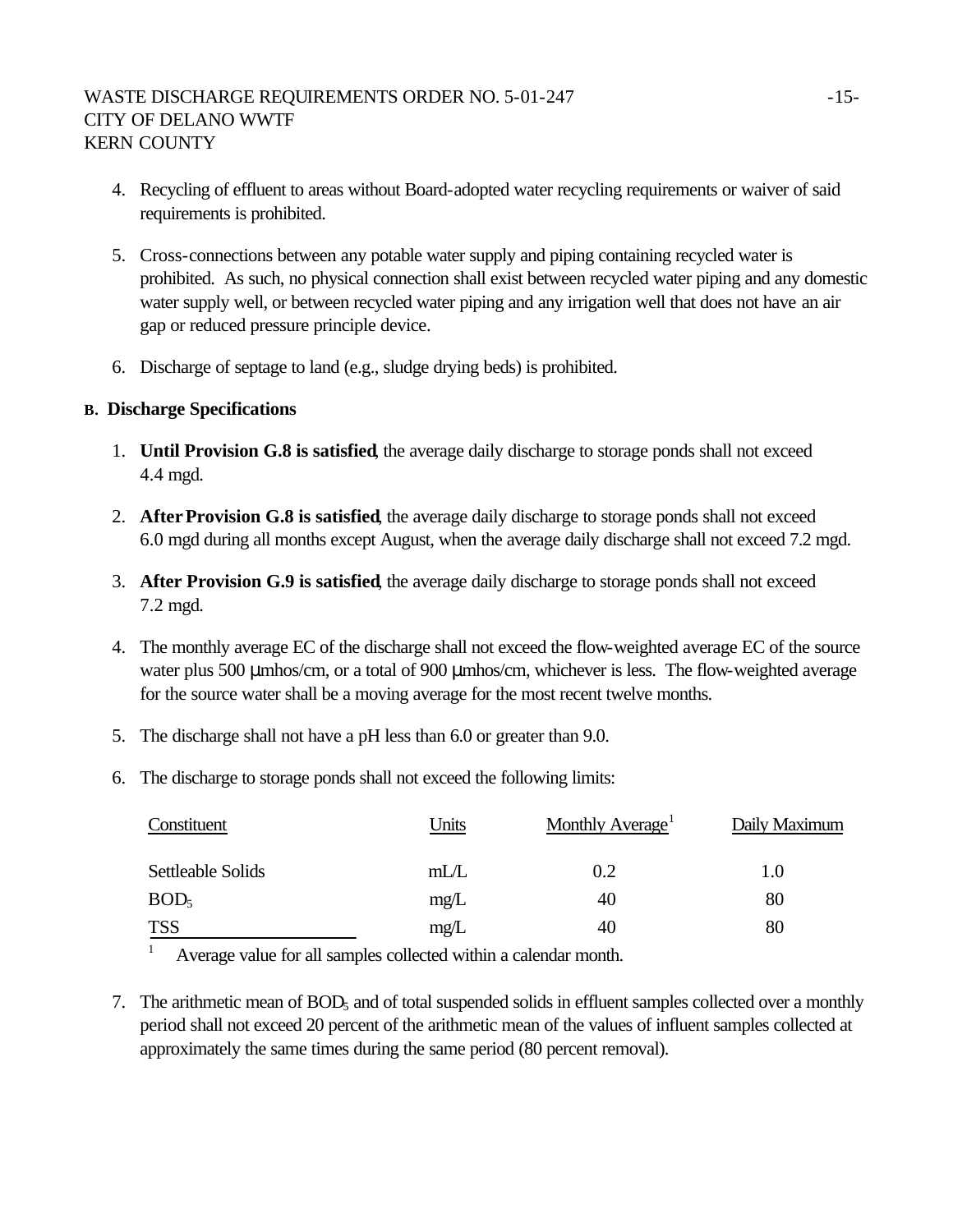# WASTE DISCHARGE REQUIREMENTS ORDER NO. 5-01-247  $-16$ -CITY OF DELANO WWTF KERN COUNTY

- 8. Objectionable odors originating at the WWTF shall not be perceivable beyond the limits of the waste treatment areas and effluent storage ponds at an intensity that creates or threatens to create nuisance conditions.
- 9. As a means of discerning compliance with Discharge Specification B.8, the dissolved oxygen content in the upper zone (one foot) of wastewater in all ponds shall not be less than 1.0 mg/L.
- 10. Ponds shall be managed to prevent breeding of mosquitoes. In particular:
	- a. An erosion control plan should assure that small coves and irregularities are not created around the perimeter of the water surface.
	- b. Weeds shall be minimized through control of water depth, harvesting, and herbicides.
	- c. Dead algae, vegetation, and debris shall not accumulate on the water surface.
	- d. Vegetation management operations in areas in which nesting birds have been observed shall be carried out either before or after, but not during, the **April 1 to June 30** bird nesting season.
- 11. Freeboard shall never be less than two feet in any pond (measured vertically).
- 12. As a means of discerning compliance with Discharge Specification B.11, the Discharger shall install and maintain in each pond permanent markers with calibration indicating the water level at design capacity and available operational freeboard. Upon the Discharger's written request, specific WWTF ponds may be exempt from this requirement. Such exemptions shall be subject to the Executive officer's written approval.
- 13. The WWTF shall be designed, constructed, operated, and maintained to prevent inundation or washout due to floods with a 100-year frequency.
- 14. The Discharger shall preclude public access to the waste treatment and effluent storage facilities through methods such as fences, signs, or other acceptable means.
- 15. Storage ponds shall have sufficient capacity to accommodate allowable wastewater flow and design seasonal precipitation and ancillary inflow and infiltration during the winter. Design seasonal precipitation shall be based on total annual precipitation using a return period of 100 years, distributed monthly in accordance with historical rainfall patterns.
- 16. On **15 November** of each year, available storage capacity in storage ponds shall be at least equal to the volume necessary to comply with Discharge Specification B.15.
- 17. No waste constituent shall be released or discharged, or placed where it will be released or discharged, in a concentration or in a mass that causes violation of Groundwater Limitations.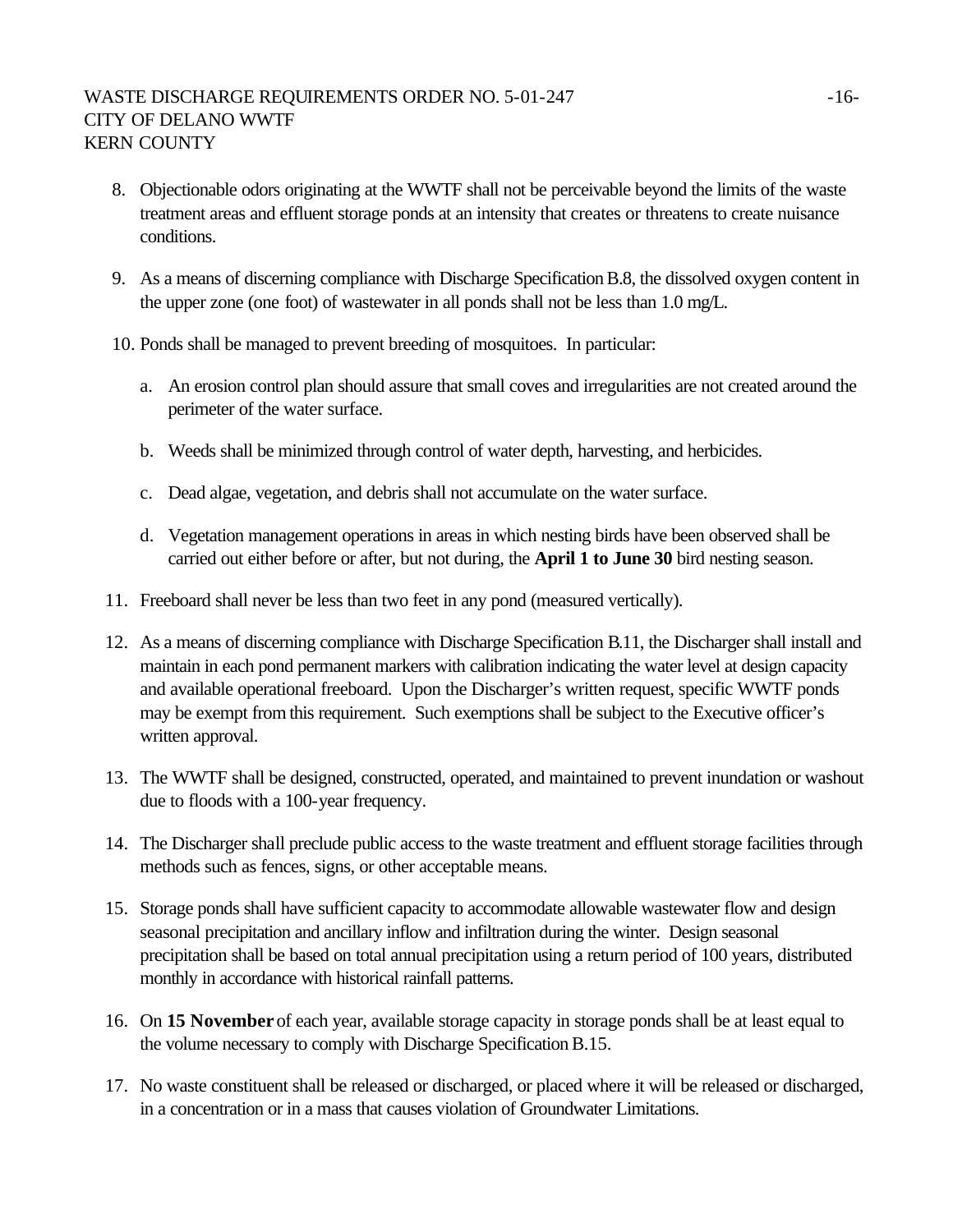## WASTE DISCHARGE REQUIREMENTS ORDER NO. 5-01-247  $-17$ -CITY OF DELANO WWTF KERN COUNTY

### **C. Water Recycling Specifications**

The following specifications apply to use areas under the ownership and control of the Discharger. Other use areas are or will be covered by separate water recycling requirements.

- 1. Use of recycled water as permitted by this Order shall comply with all the terms and conditions of the most current Title 22 provisions.
- 2. All users of recycled water shall provide for appropriate backflow protection for potable water supplies as specified in Title 17, CCR, section 7604, or as specified by DHS.
- 3. Recycled water shall remain within the permitted Use Area (as defined in Finding No. 6).
- 4. Use of recycled water shall be limited to flood irrigation of fodder, fiber, seed crops, and of crops such as wine grapes that undergo extensive commercial, physical, or chemical processing before human consumption.
- 5. Application of wastewater, biosolids, and commercial fertilizer to use areas shall be at reasonable agronomic rates considering the crop, soil, climate, and irrigation management system in accordance with the use area management plan required under Provision G.7 of this Order, subject to Executive Officer approval. The annual nutrient loading of use areas, including the nutritive value of organic and chemical fertilizers and of the recycled water shall not exceed the crop demand.
- 6. The Discharger shall maintain the following setback distances from areas irrigated with recycled water:

| Setback Distance (feet) | Tо                   |
|-------------------------|----------------------|
| 25                      | <b>Property Line</b> |
| 30                      | <b>Public Roads</b>  |
| 50                      | Drainage courses     |
| 100                     | Irrigation wells     |
| 150                     | Domestic wells       |

- 7. The perimeter of use areas shall be graded to prevent ponding along public roads or other public areas.
- 8. Areas irrigated with recycled water shall be managed to prevent breeding of mosquitoes. More specifically:
	- a. All applied irrigation water must infiltrate completely within a 48-hour period.
	- b. Ditches not serving as wildlife habitat should be maintained free of emergent, marginal, and floating vegetation.
	- c. Low-pressure and unpressurized pipelines and ditches accessible to mosquitoes shall not be used to store recycled water.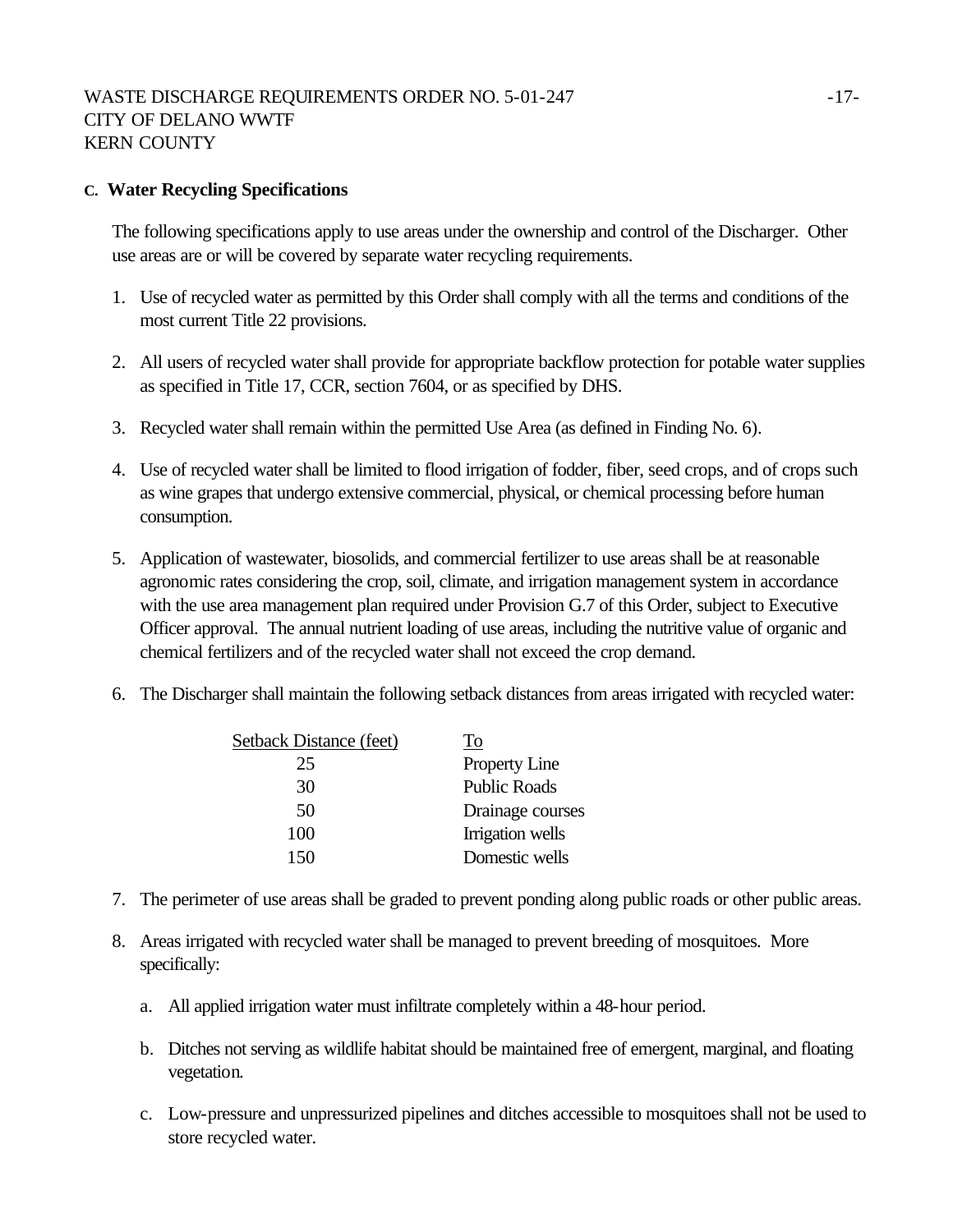# WASTE DISCHARGE REQUIREMENTS ORDER NO. 5-01-247  $-18$ -CITY OF DELANO WWTF KERN COUNTY

- 9. Recycled water shall be managed to minimize runoff onto adjacent properties not owned or controlled by the Discharger.
- 10. Recycled water used for irrigation shall be managed to minimize erosion.
- 11. Recycled water shall be managed to minimize contact with workers.
- 12. If recycled water is used for construction purposes, it shall comply with the most current edition of *Guidelines for Use of Recycled Water for Construction Purposes*. Other uses of recycled water not specifically authorized herein shall be subject to the approval of the Executive Officer and shall comply with Title 22.
- 13. Public contact with recycled water shall be precluded through such means as fences, signs, or acceptable alternatives. Signs with proper wording (shown below) of a size no less than four inches high by eight inches wide shall be placed at all areas of public access and around the perimeter of all areas used for effluent disposal or conveyance to alert the public of the use of recycled water. All signs shall present the international symbol similar to that shown in Attachment E and present the following wording:

# **RECYCLED WATER - DO NOT DRINK**

# **AGUA DE DESPERDICIO RECLAMADA - POR FAVOR NO TOME**

### **D. Sludge Specifications**

Sludge in this document means the solid, semisolid, and liquid residues removed during primary, secondary, or advanced wastewater treatment processes. Solid waste refers to grit and screening material generated during preliminary treatment. Residual sludge means sludge that will not be subject to further treatment at the WWTF. Biosolids refers to sludge that has undergone sufficient treatment and testing to qualify for reuse pursuant to federal and state regulations as a soil amendment for agriculture, silviculture, horticulture, and land recycling.

- 1. Sludge and solid waste shall be removed from screens, sumps, ponds, clarifiers, etc. as needed to ensure optimal plant operation.
- 2. Treatment and storage of sludge generated by the WWTF shall be confined to the WWTF property and conducted in a manner that precludes infiltration of waste constituents into soils in a mass or concentration that will violate Groundwater Limitations.
- 3. Any storage of residual sludge, solid waste, and biosolids on property of the WWTF shall be temporary and controlled and contained in a manner that minimizes leachate formation and precludes infiltration of waste constituents into soils in a mass or concentration that will violate Groundwater Limitations.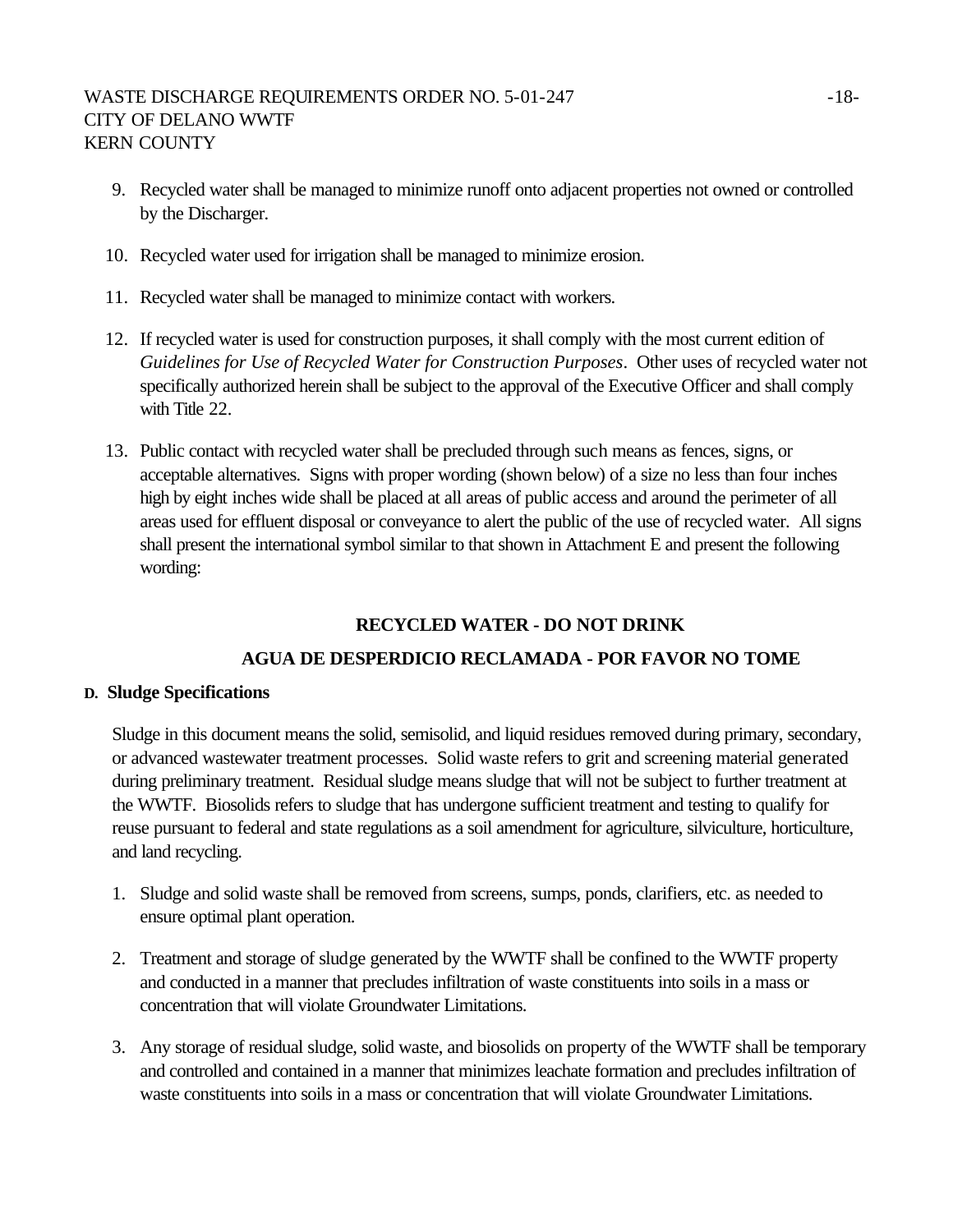# WASTE DISCHARGE REQUIREMENTS ORDER NO. 5-01-247 -19-CITY OF DELANO WWTF KERN COUNTY

- 4. Residual sludge, biosolids, and solid waste shall be disposed of in a manner approved by the Executive Officer and consistent with Title 27. Removal for further treatment, disposal, or reuse at sites (i.e., landfill, WWTF, composting sites, soil amendment sites) operated in accordance with valid waste discharge requirements issued by a regional water quality control board will satisfy this specification.
- 5. Use of biosolids as a soil amendment shall comply with General Biosolids Order (State Water Resources Control Board Water Quality Order No. 2000-10-DWQ, *General Waste Discharge Requirements for the Discharge of Biosolids to Land for Use as a Soil Amendment in Agricultural, Silvicultural, Horticultural, and Land Reclamation Activities*). The Discharger must file a complete Notice of Intent for each biosolids use project to be eligible for coverage under the General Biosolids Order. Alternatively, use of biosolids as a soil amendment shall comply with valid waste discharge requirements issued by a regional water quality control board.
- 6. Use and disposal of biosolids should comply with the self-implementing federal regulations of 40 CFR 503, which are subject to enforcement by the U.S. Environmental Protection Agency (EPA), not the Board. If during the life of this Order the State accepts primacy for implementation of 40 CFR 503, the Board may also initiate enforcement where appropriate.

### **E. Pretreatment Requirements**

- 1. The Discharger shall implement the necessary legal authorities, programs, and controls to ensure that the following incompatible wastes are not introduced to the treatment system, where incompatible wastes are:
	- a. Wastes which create a fire or explosion hazard in the treatment works;
	- b. Wastes which will cause corrosive structural damage to treatment works, but in no case wastes with a pH lower than 5.0, unless the works is specially designed to accommodate such wastes;
	- c. Solid or viscous wastes in amounts which cause obstruction to flow in sewers, or which cause other interference with proper operation or treatment works;
	- d. Any waste, including oxygen demanding pollutants (BOD, etc.), released in such volume or strength as to cause inhibition or disruption in the treatment works, and subsequent treatment process upset and loss of treatment efficiency;
	- e. Heat in amounts that inhibit or disrupt biological activity in the treatment works, or that raise influent temperatures above 40°C (104°F), unless the treatment works is designed to accommodate such heat;
	- f. Petroleum oil, nonbiodegradable cutting oil, or products of mineral oil origin in amounts that will cause interference or pass through;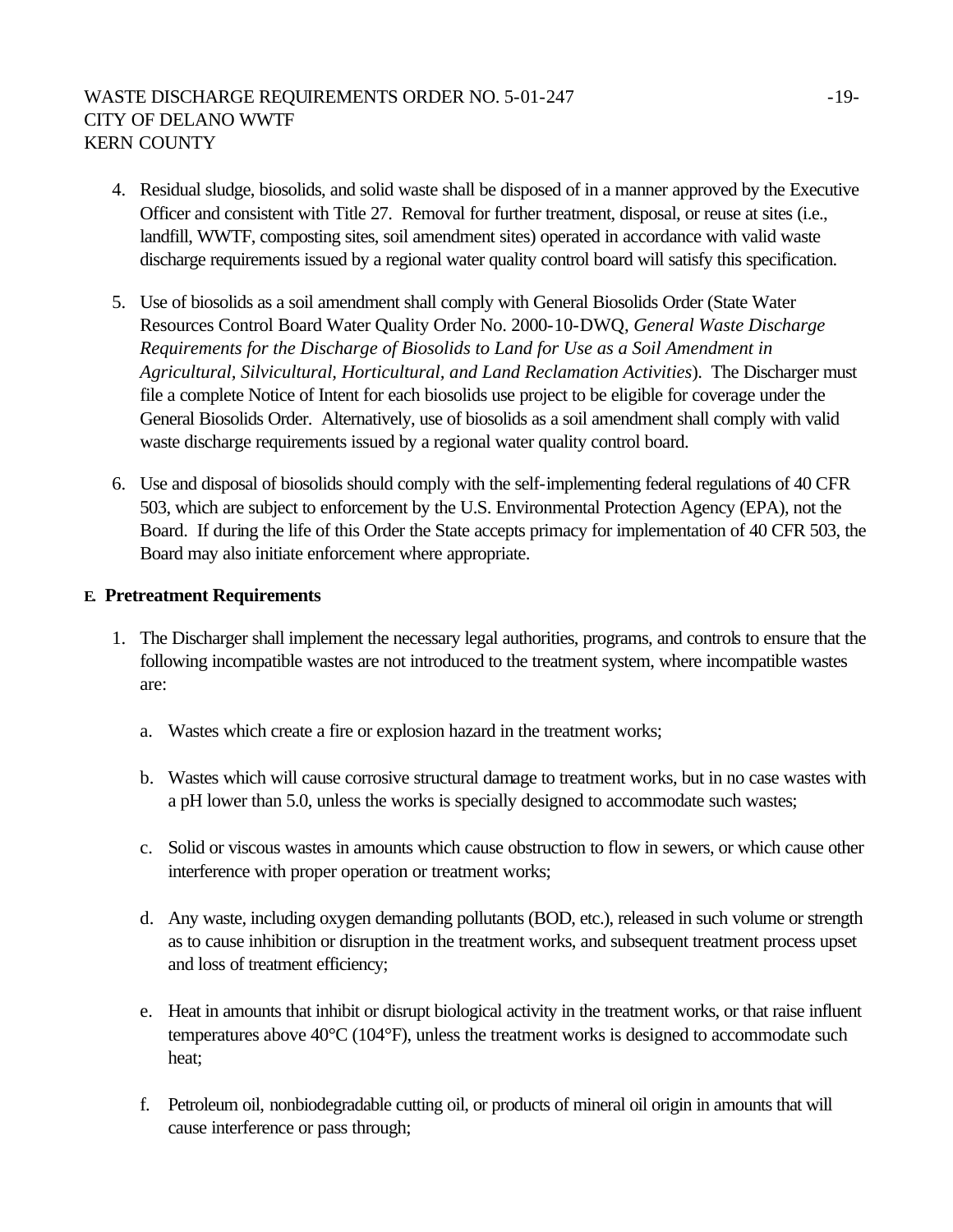- g. Pollutants which result in the presence of toxic gases, vapors, or fumes within the treatment works in a quantity that may cause acute worker health and safety problems; and
- h. Any trucked or hauled pollutants, except at points predesignated by the Discharger.
- 2. The Discharger shall implement the legal authorities, programs, and controls necessary to ensure that indirect discharges do not introduce pollutants into the sewerage system that, either alone or in conjunction with a discharge or discharges form other sources:
	- a. Flow through the system to the receiving water in quantities or concentrations that cause a violation of this Order, or
	- b. Inhibit or disrupt treatment processes, treatment system operations, or sludge processes, use, or disposal and either cause a violation of this Order or prevent sludge use or disposal in accordance with this Order.
- 3. The Discharger shall be responsible for the performance of all pretreatment requirements contained in 40 CFR Part 403 and shall be subject to enforcement actions, penalties, fines, and other remedies by the EPA, Board, or other appropriate parties, as provided in the Clean Water Act (CWA), as amended, for noncompliance.
- 4. The Discharger shall enforce the requirements promulgated under sections 307(b), (c), (d), and 402(b) of the CWA. The Discharger shall cause industrial users subject to federal categorical standards to achieve compliance no later than that date specified in those requirements or, in the case of a new industrial user, upon commencement of the discharge.
- 5. Within 60 days of Board approval of the Pretreatment Program developed as required by Provision G.9, the Discharger shall comply fully with Pretreatment Requirements E.1, E.2, E.3, and E.4 and perform the pretreatment functions required in 40 CFR 403, including, but not limited to:
	- a. Implementing the necessary legal authorities as provided in 40 CFR  $403.8(f)(1)$ ;
	- b. Enforcing the pretreatment requirements under 40 CFR 403.5 and 403.6;
	- c. Implementing the programmatic functions as provided in 40 CFR 403.8(f)(2);
	- d. Providing the requisite funding and personnel to implement the pretreatment program as provided in 40 CFR 403.8(f)(3); and
	- e. Publishing a list of industrial users which were in significant noncompliance and applicable pretreatment requirements as required by 40 CFR 403.8(f)(2)(vii).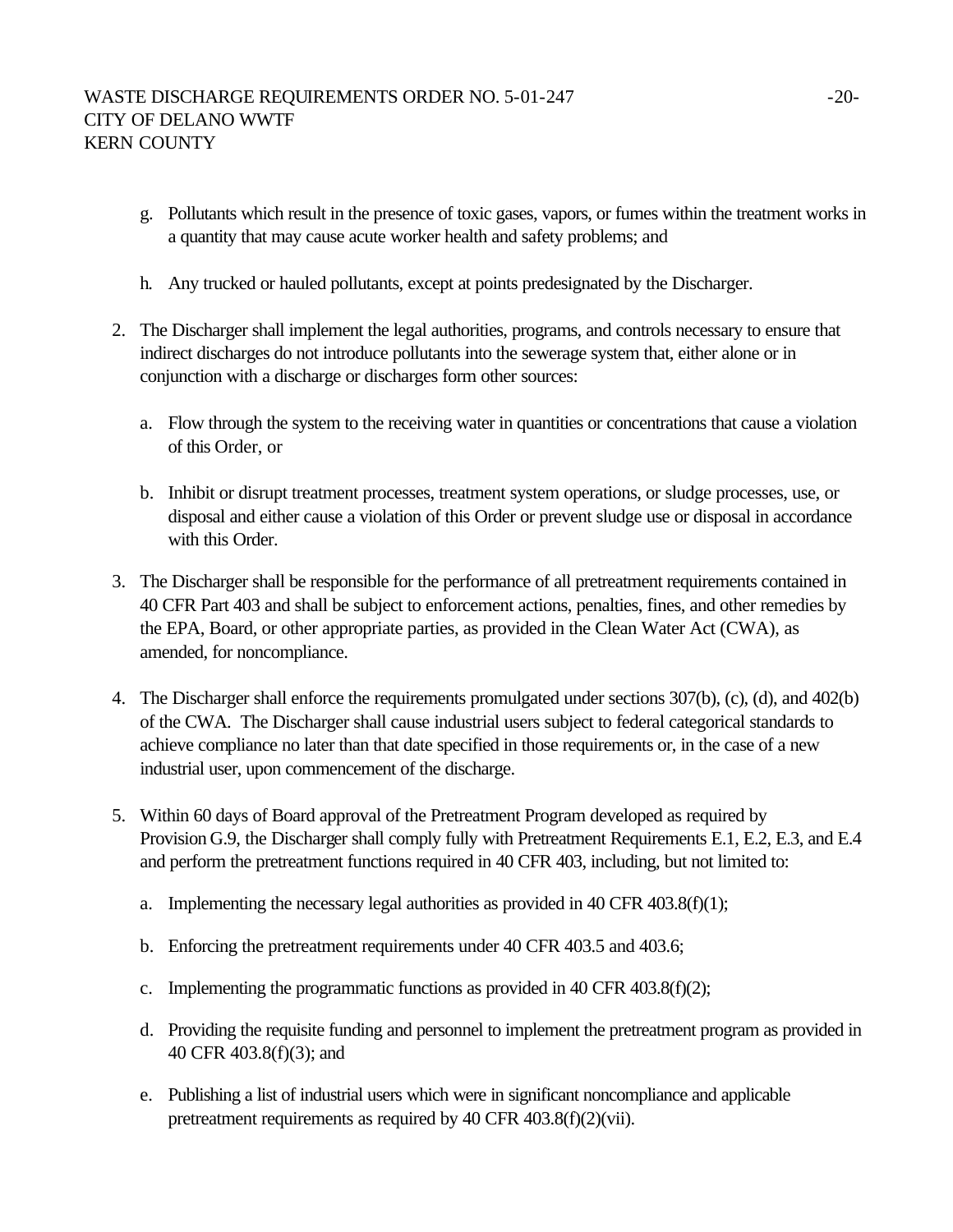# WASTE DISCHARGE REQUIREMENTS ORDER NO. 5-01-247  $-21$ -CITY OF DELANO WWTF KERN COUNTY

f. Conducting inspections in accordance with provisions of 40 CFR 403.8(f)(1)(v) and 403.8(f)(2)(v) and ensuring compliance with pretreatment standards and requirements by (1) assessing and collecting, when appropriate, civil penalties and civil administrative penalties in accordance with Government Code sections 54740, 54740.5, and 54740.6, or (2) other equally effective means.

### **F.Groundwater Limitations**

Release of waste constituents from any storage, treatment, or disposal component associated with the WWTF shall not, in combination with other sources of the waste constituents, cause groundwater under and beyond the WWTF and discharge area(s) to exceed any of the following:

- 1. Constituent concentrations specified below or natural background concentration, whichever is greater:
	- a. Total coliform organisms of 2.2 MPN/100 mL.
	- b. Total nitrogen in excess of 10 mg/L.
	- c. For constituents identified in Title 22 (as described in Finding No. 43), the MCLs quantified therein.
- 2. Constituent concentrations listed below or natural background concentration, whichever is greater:

| Constituent                                                             | Jnits         | imitation |  |  |
|-------------------------------------------------------------------------|---------------|-----------|--|--|
|                                                                         |               |           |  |  |
| <b>Boron</b>                                                            | mg/L          | 0.7       |  |  |
| Chloride                                                                | mg/L          | 175       |  |  |
| EC                                                                      | $\mu$ mhos/cm | 1,000     |  |  |
| Sodium                                                                  | mg/L          | 115       |  |  |
| Total Dissolved Solids <sup>1</sup>                                     | mg/L          | 600       |  |  |
| A cumulative constituent comprised of dissolved matter consisting       |               |           |  |  |
| mainly of inorganic salts, small amounts of organic matter, and         |               |           |  |  |
| dissolved gases [e.g., ammonia, bicarbonate alkalinity, boron, calcium, |               |           |  |  |
| chloride, copper, iron, magnesium, manganese, nitrate, phosphorus,      |               |           |  |  |
| potassium, sodium, silica, sulfate, total alkalinity                    |               |           |  |  |

- 3. Taste- or odor-producing substances in concentrations that cause nuisance or adversely affect beneficial uses, including but not limited to, ammonia (as N) in excess of 0.5 mg/L or natural background, whichever is greater.
- 4. Constituent concentrations identified as follows or natural background concentration, whichever is greater: toxic substances in concentrations that produce detrimental physiological responses in human,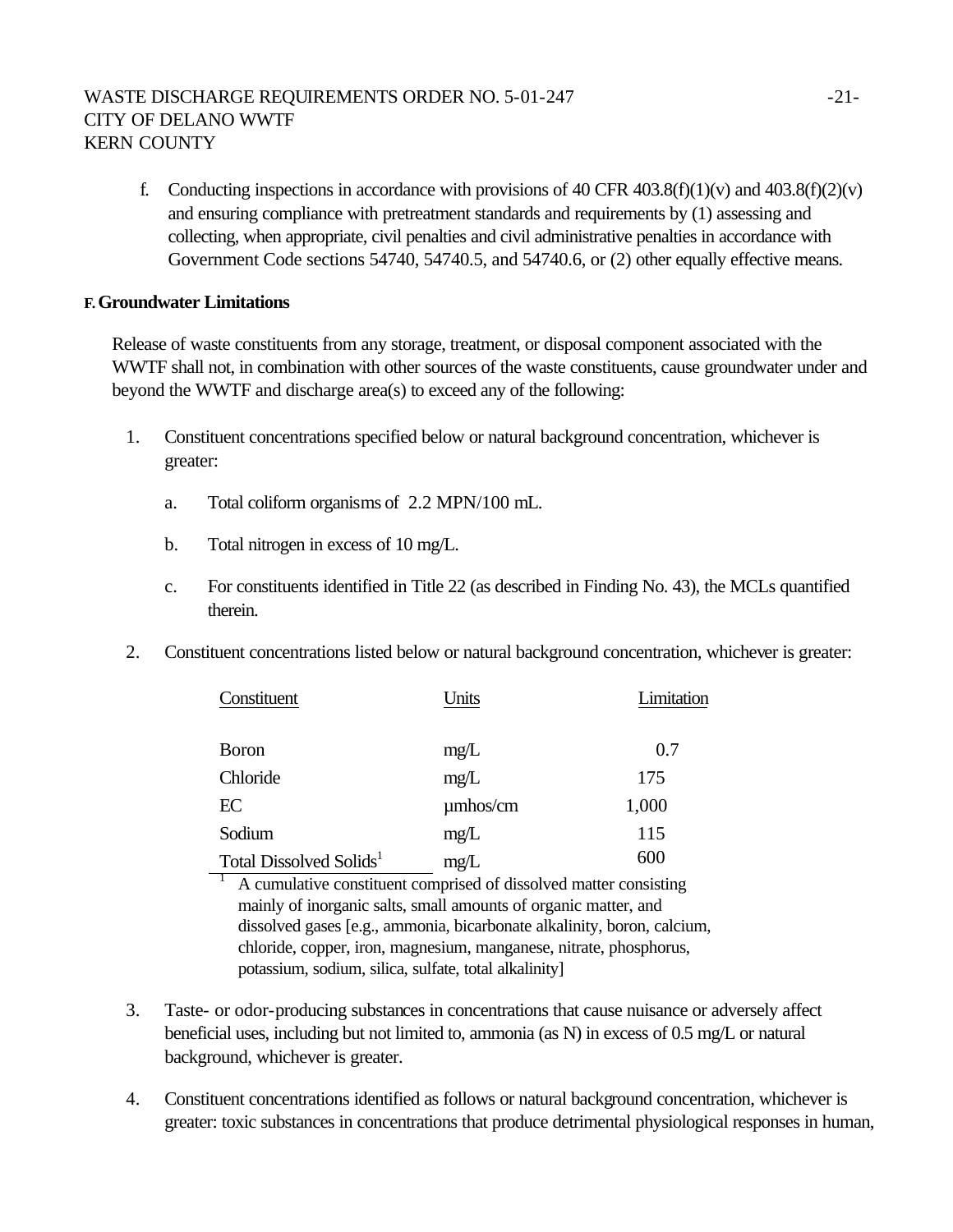# WASTE DISCHARGE REQUIREMENTS ORDER NO. 5-01-247  $-22$ -CITY OF DELANO WWTF KERN COUNTY

plant, or animal life; or chemical constituents and pesticides in concentrations that adversely affect beneficial uses.

### **G. Provisions**

- 1. The Discharger shall comply with *Standard Provisions and Reporting Requirements for Waste Discharge Requirements*, dated 1 March 1991, which are attached hereto and by reference a part of this Order. This attachment and its individual paragraphs are commonly referenced as Standard Provision(s).
- 2. The Discharger shall comply with Monitoring and Reporting Program (MRP) No. 5-01-247 part of this Order, and any revisions thereto as ordered by the Executive Officer.
- 3. A copy of this Order, including its attachments and Standard Provisions, shall be kept at the WWTF for reference by operating personnel. Key operating personnel shall be familiar with its contents.
- 4. The Discharger shall use best practicable treatment and control, including proper operation and maintenance, to comply with terms of this Order.
- 5. **By 15 February 2002,** the Discharger shall submit a sludge management plan that satisfies the information requirements of Attachment F *Information Needs For Sludge Management Plan*. A California registered civil engineer experienced in sludge disposal must prepare and certify the sludge management plan. Following written approval of the sludge management plan from the Executive Officer, this Provision shall be considered satisfied.
- 6. **By 15 February 2002**, the Discharger shall submit written certification that it is either in compliance with Sludge Specifications D.2 and D.3 or that it has removed all biosolids from the existing stockpiles and disposed of them in accordance with Sludge Specifications D.4 and D.5.
- 7. **By 15 March 2002**, the Discharger shall submit a technical report describing a use area management plan that ensures wastewater, biosolids, and commercial fertilizer will be applied to use areas at reasonable agronomic rates considering the crop, soil, climate, and irrigation management system. The report shall describe the types of crops to be grown and harvested annually, crop water use, nitrogen uptake, and supporting data and calculations for monthly water and yearly nutrient balances. The technical report shall include a map showing locations of all domestic and irrigation wells that are within and near use areas, areas of public access, locations and wording of public warning signs, and setback distances from irrigation and domestic wells, property boundaries, and roads. A California registered civil engineer experienced in the design of wastewater treatment and recycling facilities shall prepare the report. Upon written acceptance of the technical report by the Executive Officer, this Provision will be satisfied.
- 8. Once the Discharger completes the WWTF expansion project (described in Finding No. 5), the Discharger shall submit a technical report certifying whether the expanded WWTF is capable of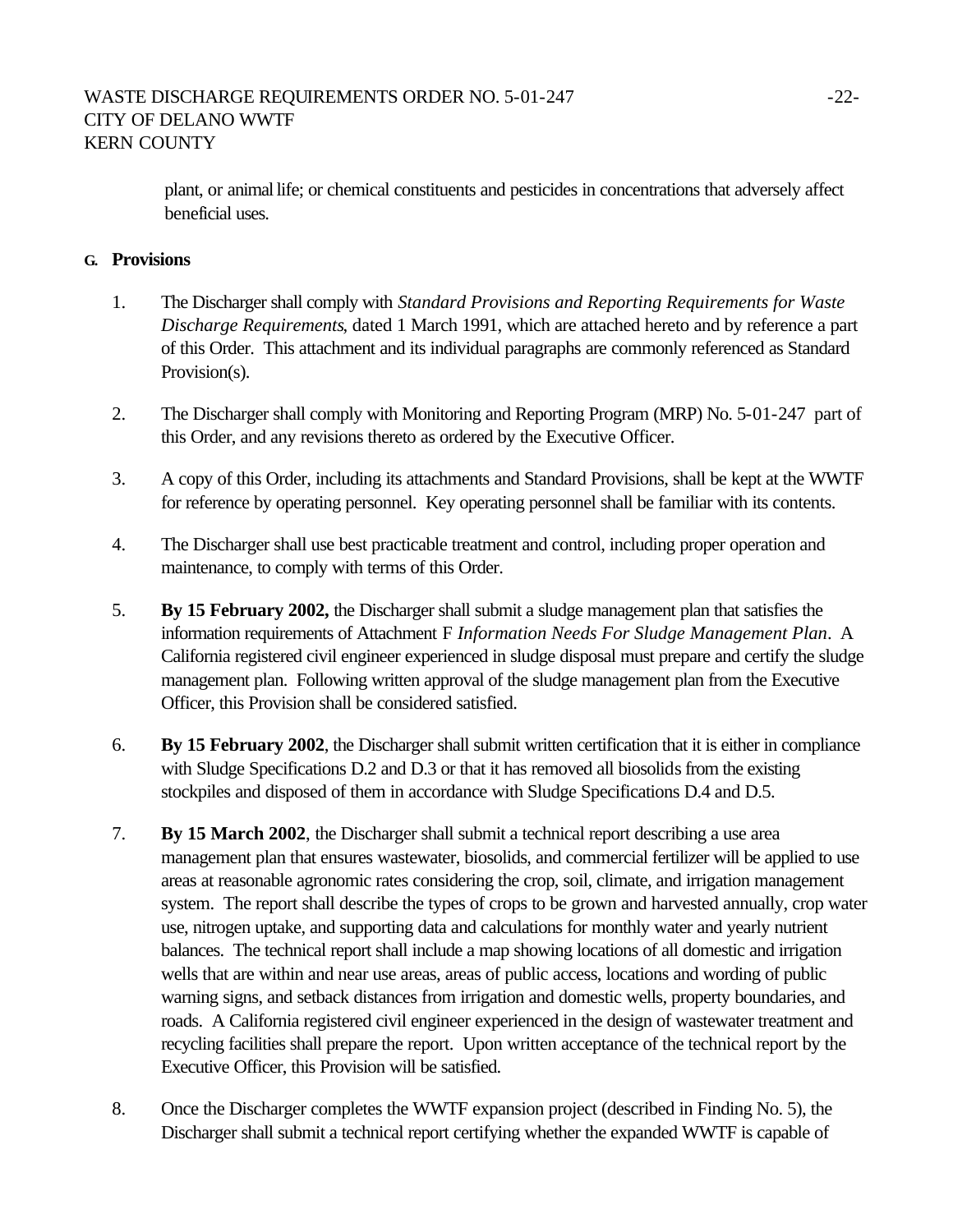# WASTE DISCHARGE REQUIREMENTS ORDER NO. 5-01-247  $-23$ -CITY OF DELANO WWTF KERN COUNTY

consistently treating and disposing of 7.2 mgd of wastewater for the month of August and 6.0 mgd for all other months in full compliance with the terms of this Order. The technical report shall include hydrologic and nutrient balance calculations for the designated use areas. The report shall describe the type of crops grown in the designated use areas (e.g., pasture forage), crop water use, and amount of nitrogen utilized by the crop. Values of seasonal precipitation used in the hydrologic balance calculations shall be based on total annual precipitation in the area using a return period of 100 years, distributed monthly in accordance with historical rainfall patterns. The report must include a monthly water balance with monthly storage requirements and must demonstrate that water recycling can be accomplished with accepted irrigation practices and in compliance with the terms and conditions of this Order. A California registered civil engineer or agricultural engineer, as appropriate, experienced in the design of wastewater treatment and disposal facilities must prepare and certify the report. Following written acceptance from the Executive Officer of the certification, this Provision will be considered satisfied.

- 9. For the WWTF to be permitted to discharge 7.2 mgd throughout the year, the Discharger shall submit a technical report certifying whether the expanded WWTF is capable of consistently treating and disposing of 7.2 mgd of wastewater in full compliance with the terms of this Order. The technical report shall include hydrologic and nutrient balance calculations for the designated use areas. The report shall describe the type of crops grown in the designated use areas (e.g., pasture forage), crop water use, and amount of nitrogen utilized by the crop. Values of seasonal precipitation used in the hydrologic balance calculations shall be based on total annual precipitation in the area using a return period of 100 years, distributed monthly in accordance with historical rainfall patterns. The report must include a monthly water balance with monthly storage requirements and must demonstrate that water recycling can be accomplished with accepted irrigation practices and in compliance with the terms and conditions of this Order. A California registered civil engineer or agricultural engineer, as appropriate, experienced in the design of wastewater treatment and disposal facilities must prepare and certify the report. Following written acceptance from the Executive Officer of the certification, this Provision will be considered satisfied.
- 10. In addition to Pretreatment Provisions E.1 through E.5, the Discharger shall develop and implement a Pretreatment Program, subject to the approval of the Executive Officer. The Pretreatment Program shall become an enforceable condition of this Order. To satisfy this Provision, the Discharger shall comply with the following time schedule:

|    | <b>Tasks</b>                                                                                                                                                                                   | <b>Compliance Date</b> |
|----|------------------------------------------------------------------------------------------------------------------------------------------------------------------------------------------------|------------------------|
| а. | Submit the results of an industrial user survey.                                                                                                                                               | 1 Feb 2002             |
| b. | Submit documentation for proposed Legal Authority and Control<br>Mechanism implementation, an Enforcement Response Program,<br>and a list of resource allotments for the Pretreatment Program. | 1 Jun 2002             |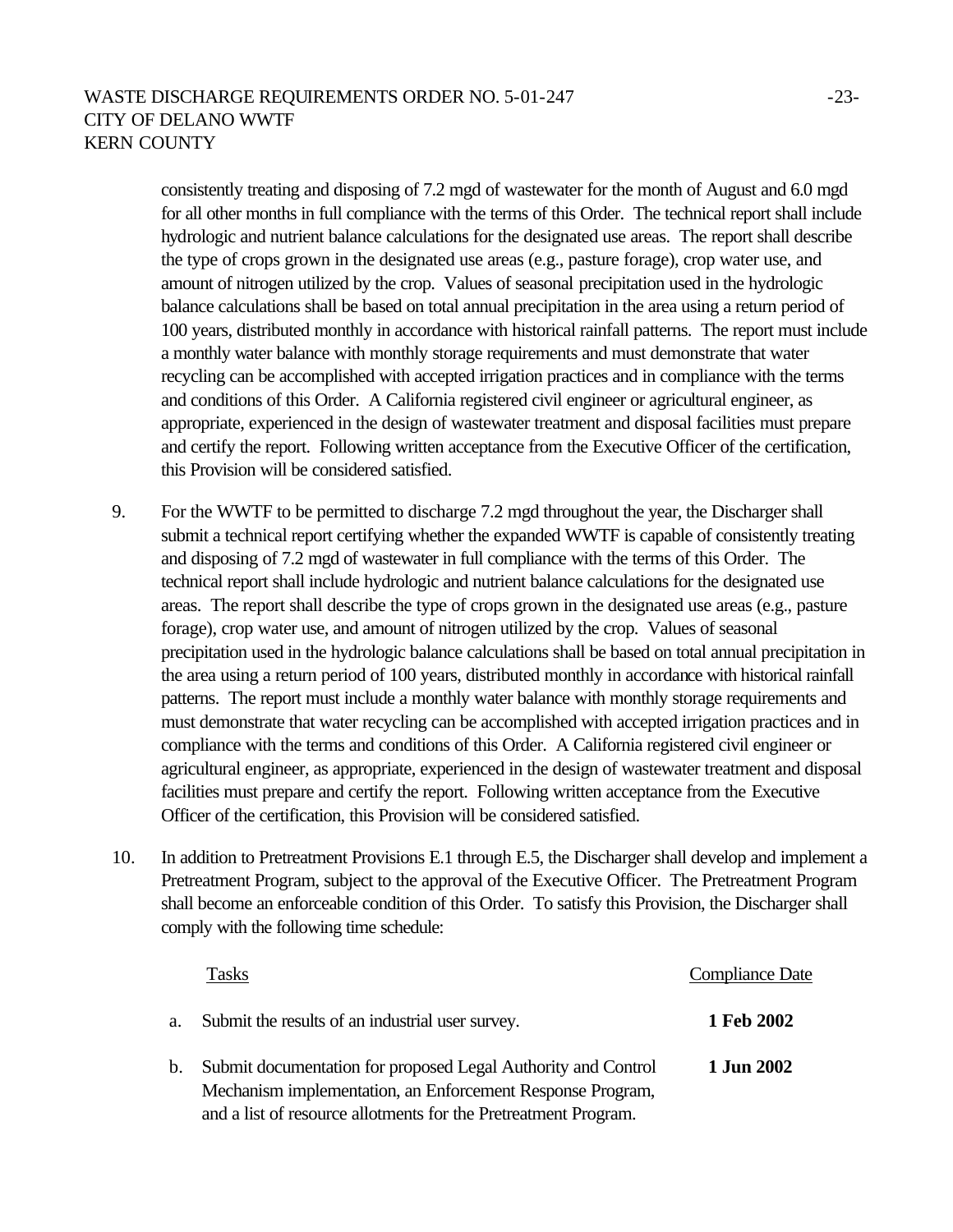# WASTE DISCHARGE REQUIREMENTS ORDER NO. 5-01-247  $-24$ -CITY OF DELANO WWTF KERN COUNTY

|                | Tasks                                                                                                                                                | Compliance Date                  |
|----------------|------------------------------------------------------------------------------------------------------------------------------------------------------|----------------------------------|
| $\mathbf{c}$ . | Submit a proposed Inspection Monitoring Program and<br>Pretreatment Ordinance, which will implement the requirements of<br>the Pretreatment Program. | <b>1 July 2002</b>               |
| d.             | Submit a complete Pretreatment Program Package with request<br>for Pretreatment Program Approval.                                                    | 1 Oct 2002                       |
| e.             | Implement the approved Pretreatment Program.                                                                                                         | 60 Days after<br><b>Approval</b> |

In performing the work in this Provision, the Discharger shall submit to the Board on or before each compliance report due date, the specified document or, if appropriate, a written report detailing compliance or noncompliance with the specific schedule date and task. If noncompliance is being reported, the reasons for such noncompliance shall be stated, plus an estimate of the date when the Discharger will be in compliance. The Discharger shall notify the Board by letter when it returns to compliance with the time schedule.

- 11. **By 15 March 2002**, the Discharger shall complete a hydrogeologic investigation within the area affected and potentially affected by the WWTF and submit a technical report to the Executive Officer. The technical report, which shall be prepared and professionally certified by a geologist registered to practice in California, shall describe the underlying geology, existing wells (active and otherwise), local well construction practices and standards, well restrictions, and hydrogeology. The report shall recommend representative monitoring zones of the uppermost aquifer with consideration given to the Discharger's existing data and provide a detailed evaluation of the existing monitoring well network. The recommendations shall be reviewed and approved as appropriate by the Executive Officer.
- 12. **Within 90 days following Executive Officer approval of representative monitoring zones in accordance with Provisions G.11**, the Discharger shall submit a technical report proposing a modified groundwater monitoring network. The technical report shall consist of a Monitoring Well Installation Work Plan for a network that satisfies Attachment F, *Standard Monitoring Well Provisions for Waste Discharge Requirements*. The network shall include one or more background monitoring wells and sufficient number of wells to evaluate performance of BPTC measures and to determine compliance with this Order's Groundwater Limitations. These include monitoring wells immediately downgradient of every treatment, storage, and disposal unit that does or may release waste constituents to groundwater with the exception of wastewater Use Areas to which the Discharger applies effluent at reasonable agronomic rates. Monitoring wells shall comply with applicable Well Standards. Monitoring of wells constructed to yield representative samples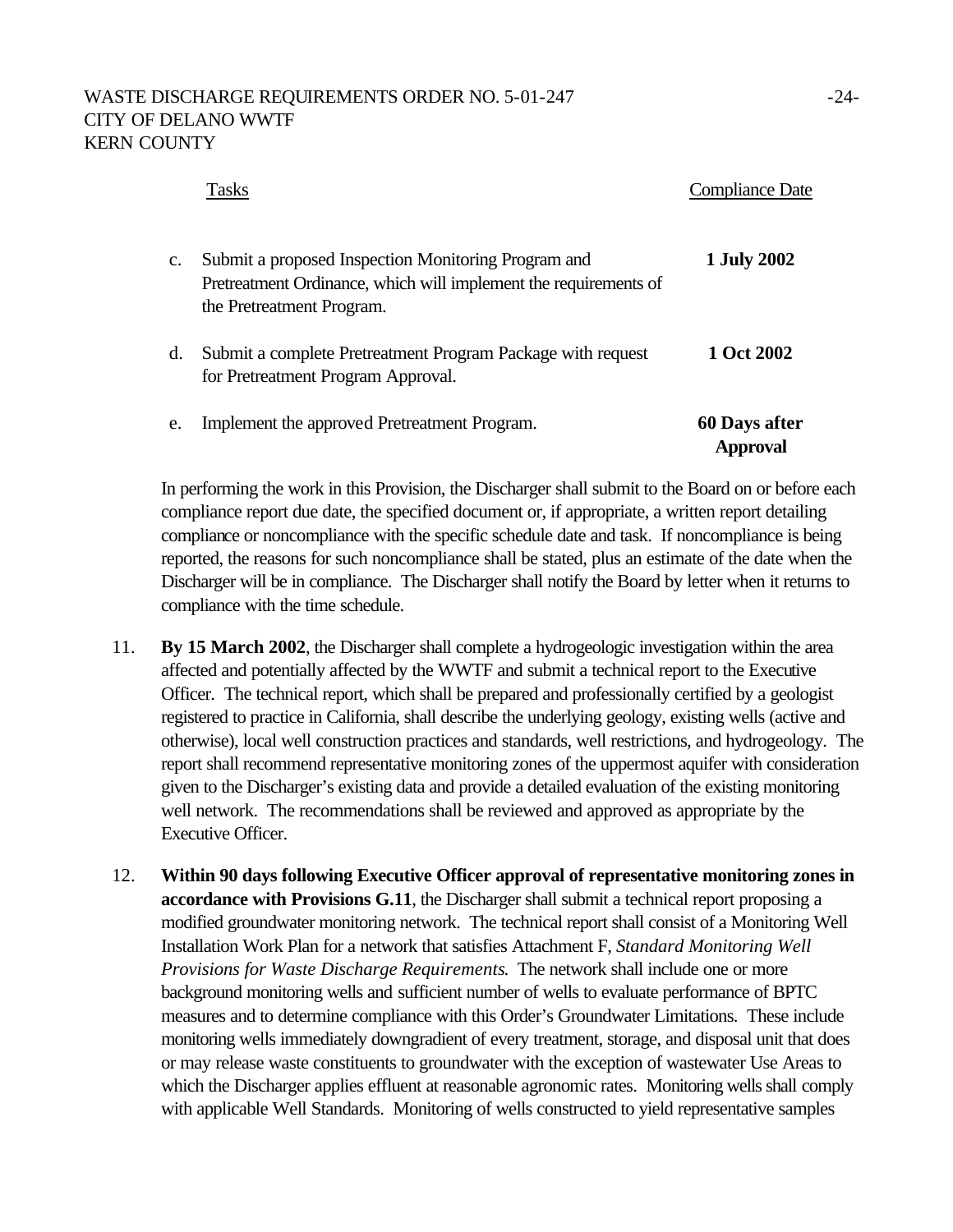# WASTE DISCHARGE REQUIREMENTS ORDER NO. 5-01-247  $-25$ -CITY OF DELANO WWTF KERN COUNTY

from approved monitoring zones within the uppermost aquifer in accordance with this Order's Monitoring and Reporting Program

shall comprise the representative zone monitoring program. Implementation of the Monitoring Well Installation Work Plan shall be subject to the prior approval of the Executive Officer.

13. The Discharger shall comply with the following compliance schedule in implementing the groundwater monitoring network approved by the Executive Officer in Provision G.12:

|                     | Task                                                                                                                                                            | <b>Compliance Date</b>                                                                                         |
|---------------------|-----------------------------------------------------------------------------------------------------------------------------------------------------------------|----------------------------------------------------------------------------------------------------------------|
| a.<br>$\mathbf b$ . | <b>Implement Monitoring Well Installation Work Plan</b><br><b>Complete Monitoring Well Installation</b>                                                         | 150 days following Work Plan approval<br>by Executive Officer<br>60 days following Work Plan<br>implementation |
| c.                  | Submit Monitoring Well Installation Report of<br><b>Results</b>                                                                                                 | 30 days following Project Completion                                                                           |
| d.                  | Commence Groundwater Monitoring                                                                                                                                 | 30 days following Project Completion                                                                           |
| e.                  | Submit technical report that characterizes natural<br>background water quality in approved<br>representative monitoring zones for all monitored<br>constituents | 365 days following completion of task<br>13.d                                                                  |

Technical reports submitted pursuant to this Provision shall be prepared and certified by a California registered civil engineer or geologist, and are subject to Executive Officer approval.

- 14. Compliance with Groundwater Limitations will be evaluated based on the approved representative zone monitoring program following completion of Provision G.13, task e. Should the Discharger fail to comply with the schedule to characterize natural background groundwater quality at the approved monitoring zone(s) by the date specified in Provision G.13, task e, the Board shall not consider the lack of natural background characterization as sufficient defense to enforcement for violations of Groundwater Limitations F.1 through F.4.
- 15. **By 15 April 2002**, the Discharger shall submit a written work plan in the form of a technical report that sets forth a schedule for a systematic and comprehensive technical evaluation of each major component of the WWTF's waste treatment and control to determine for each waste constituent best practicable treatment and control as used in Resolution 68-16. The technical report shall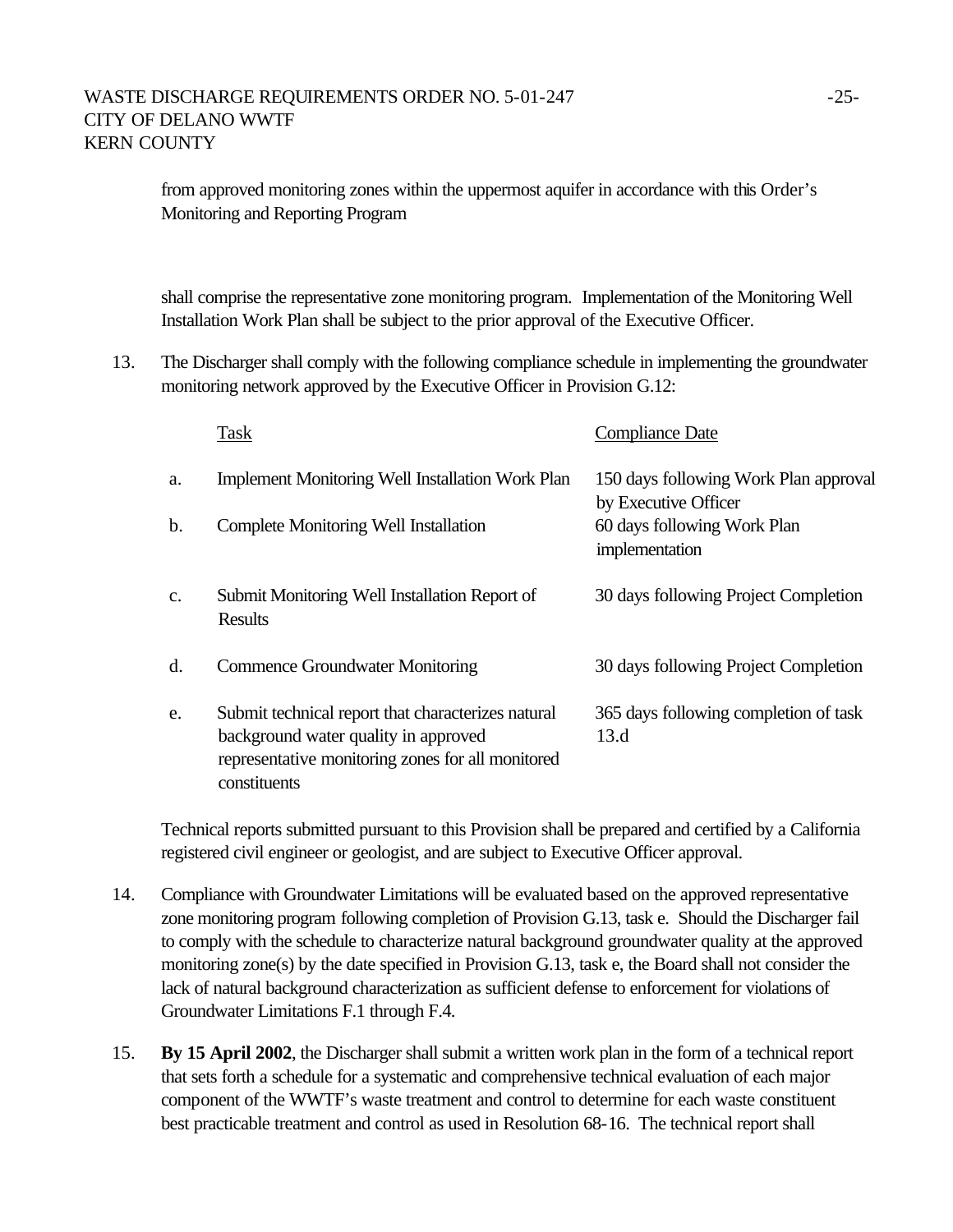# WASTE DISCHARGE REQUIREMENTS ORDER NO. 5-01-247  $-26$ -CITY OF DELANO WWTF KERN COUNTY

contain a preliminary evaluation of each component and propose a time schedule for completing the comprehensive technical evaluation. A California registered civil engineer shall prepare and certify the technical report. The schedule to complete all

comprehensive technical evaluations shall be as short as practicable, and shall not exceed two years. Upon written determination of adequacy by the Executive Officer of the technical report, this Provision shall be considered satisfied.

- 16. By the schedule approved by the Executive Officer pursuant to Provision G.15, but no later than **15 October 2004**, the written comprehensive technical evaluation shall be submitted with the Discharger's written recommendations for WWTF modifications (e.g., component upgrade and retrofit), as necessary to achieve best practicable treatment and control (BPTC). The report shall include specific methods the Discharger proposes as a means to measure processes and assure continuous optimal performance of BPTC measures. A California registered civil engineer shall prepare and certify the comprehensive technical evaluations. The source of funding and proposed schedule for modifications shall be identified. The schedule shall be as short as practicable but in no case shall completion of the necessary improvement exceed four years past the Executive Officer's determination of the adequacy of the comprehensive technical evaluation submitted pursuant to this provision unless the schedule is reviewed and specifically approved by the Board. The adequacy of the component evaluation, recommended improvements, and schedule are subject to the Executive Officers review and determination.
- 17. The groundwater limitations set forth in this Order are not final and not an entitlement. **By 15 October 2004***,* the Discharger shall submit a technical report that proposes specific numeric groundwater limitations for each waste constituent that reflects full implementation of BPTC and compliance with the most stringent applicable water quality objectives for that waste constituent. The report shall describe how these were determined considering actual data from compliance monitoring wells, impact reductions through full implementation of BPTC, reasonable growth, the factors in Water Code section 13241, State Water Resources Control Board Resolution No. 68-16, the Basin Plan, etc. The most stringent applicable water quality objective shall be interpreted based on the Regional Board policy entitled Application of Water Quality Objectives on pages IV-21 through IV-23 of the Basin Plan. Where the stringency of a proposed water quality objective can vary according to land use, the Discharger must provide documentation from similar third party government authorities that there is no potential for the more sensitive land use to occur, and the reason, if it wishes the Board to consider a proposed water quality objective, that provides protection for only less sensitive uses. The Board will consider the documentation and recommendation for the governing water quality objective, and it is this accepted value that will establish the maximum permissible groundwater limitation the Board will consider in Phase 2 evaluation. The Discharger should submit results of a validated groundwater model or other hydrogeologic information to support its proposal.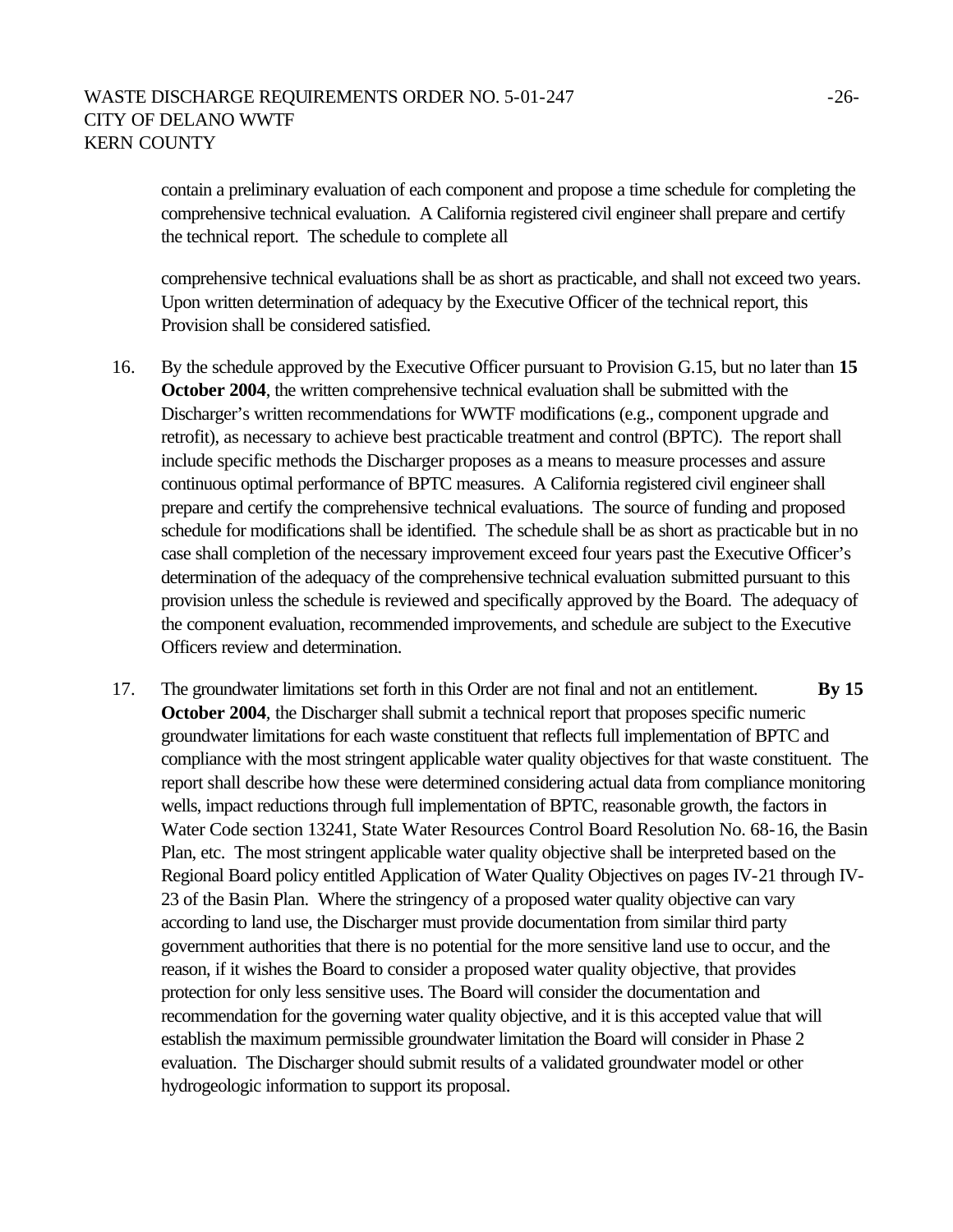- 18. **By 15 October 2006**, the Discharger shall submit a written technical report on the overall status of compliance with implementation of BPTC and compliance with all groundwater limitations.
- 19. **By 1 March 2002**, the Discharger shall submit a report for Executive Officer approval outlining EPA test methods and detection limits for priority pollutants listed in Title 40, Code of Federal Regulations, Part 131.
- 20. Upon completion of tasks set forth in Provisions G.16 and G.17**,** the Board shall consider the evidence provided in determining whether the Discharger has justified BPTC and the appropriate final numeric groundwater limitations that comply with Resolution 68-16 and may revise this Order, including revision of Groundwater Limitation F.2.
- 21. At least **90 days prior** to termination or expiration of any lease, contract, or agreement involving designated use areas or offsite use of effluent used to justify the capacity authorized herein and assure compliance with this Order, the Discharger shall notify the Board in writing of the situation and of what measures have been taken or are being taken to assure full compliance with this Order.
- 22. The Discharger shall not allow pollutant-free wastewater to be discharged into the WWTF collection, treatment, and disposal systems in amounts that significantly diminish the system's capability to comply with this Order. Pollutant-free wastewater means stormwater (i.e., inflow), groundwater (i.e., infiltration), cooling waters, and condensates that are essentially free of pollutants.
- 23. The Discharger shall report to the Board any toxic chemical release data it reports to the State Emergency Response Commission within 15 days of reporting the data to the Commission pursuant to section 313 of the "Emergency Planning and Community Right to Know Act of 1986." If the Board determines that the toxic waste constituent had or has a reasonable potential to cause or contribute to violation of a water quality objective, the Board may reopen this Order and prescribe an effluent limitation for the constituent.
- 24. If the Board determines that waste constituents in the discharge have reasonable potential to cause or contribute to an exceedance of a limit for groundwater, this Order may be enforced or, alternately, reopened for consideration of addition or revision of appropriate numerical effluent or groundwater limitations for the problem constituents.
- 25. The Discharger must comply with all conditions of this Order, including timely submittal of technical and monitoring reports as directed by the Executive Officer. Accordingly, the Discharger shall submit to the Board on or before each report due date the specified document or, if an action is specified, a written report detailing evidence of compliance with the date and task. If noncompliance is being reported, the reasons for such noncompliance shall be stated, plus an estimate of the date when the Discharger will be in compliance. The Discharger shall notify the Board by letter when it returns to compliance with the time schedule. Violations may result in enforcement action, including Regional Board or court orders requiring corrective action or imposing civil monetary liability, or in revision or rescission of this Order.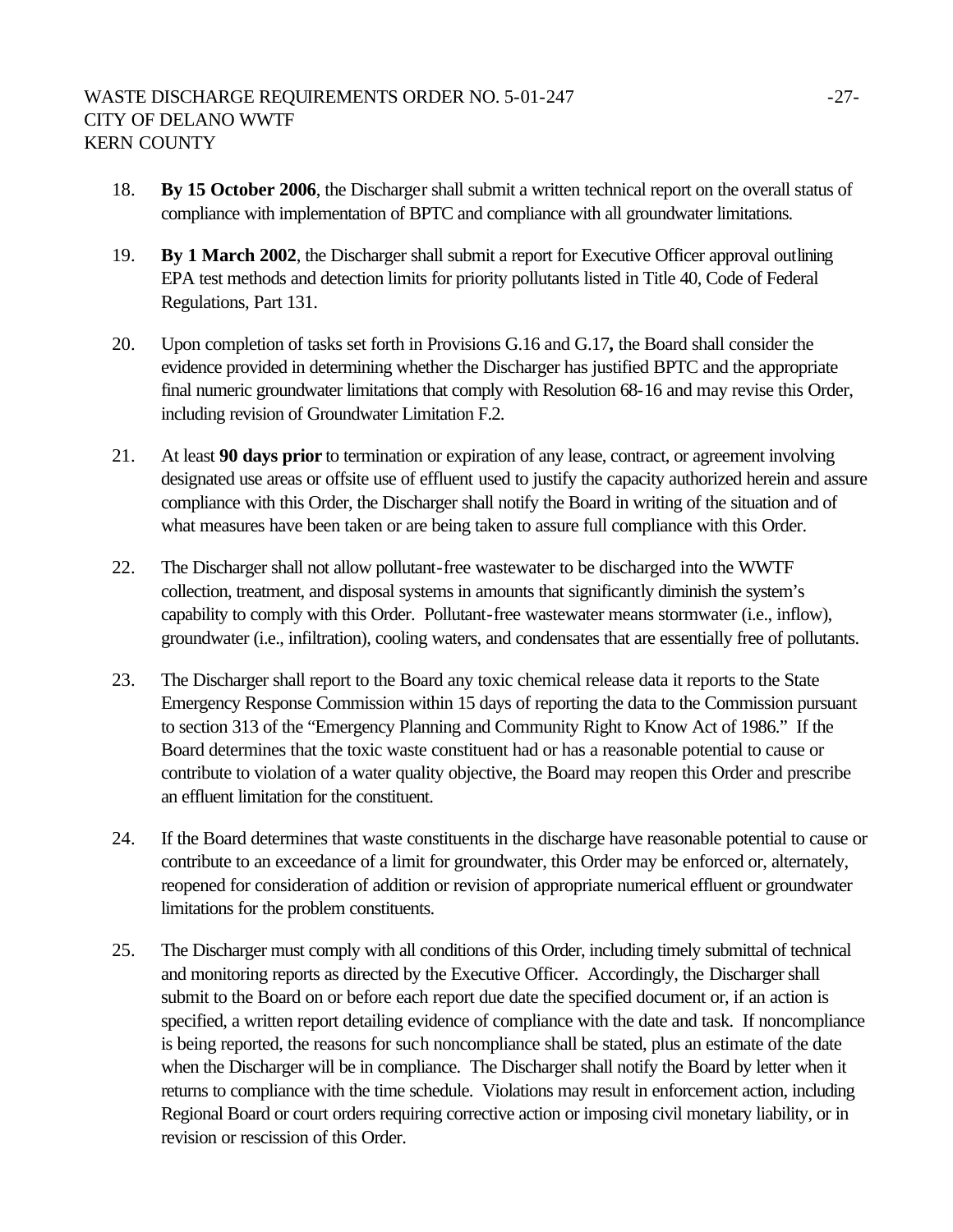# WASTE DISCHARGE REQUIREMENTS ORDER NO. 5-01-247  $-28$ -CITY OF DELANO WWTF KERN COUNTY

- 26. In the event of any change in control or ownership of land or waste treatment and storage facilities presently owned or controlled by the Discharger, the Discharger shall notify the succeeding owner or operator of the existence of this Order by letter, a copy of which shall be immediately forwarded to this office. To assume operation under this Order, the succeeding owner or operator must apply in writing to the Executive Officer requesting transfer of the Order. The request must contain the requesting entity's full legal name, the state of incorporation if a corporation, the address and telephone number of the persons responsible for contact with the Board and a statement. The statement shall comply with the signatory paragraph of Standard Provision B.3 and state that the new owner or operator assumes full responsibility for compliance with this Order. Failure to submit the request shall be considered a discharge without requirements, a violation of the California Water Code. Transfer shall be approved or disapproved in writing by the Executive Officer.
- 27. The Board will review this Order periodically and will revise requirements when necessary.

I, GARY M. CARLTON, Executive Officer, do hereby certify the foregoing is a full, true, and correct copy of an Order adopted by the California Regional Water Quality Control Board, Central Valley Region, on 19 October 2001.

> Original signed by  $\equiv$ GARY M. CARLTON, Executive Officer

Order Attachments:

Monitoring Standard Provisions

- A. Location Map and Groundwater Monitoring Wells
- B. Flow Diagram
- C. Use Area And Other Effluent Reuse Areas
- D. Monitoring Well Map
- E. Recycled Water Sign Symbol
- F. Information Needs for Sludge Management Plan
- G. Standard Monitoring Well Provisions for Waste Discharge Requirements
- H. Recommended Use Area Reporting Form
- Information Sheet

Standard Provisions (1 March 1991 version) (separate attachment to Discharger only)

ams/jlk/fmc:10/19/2001 AMENDED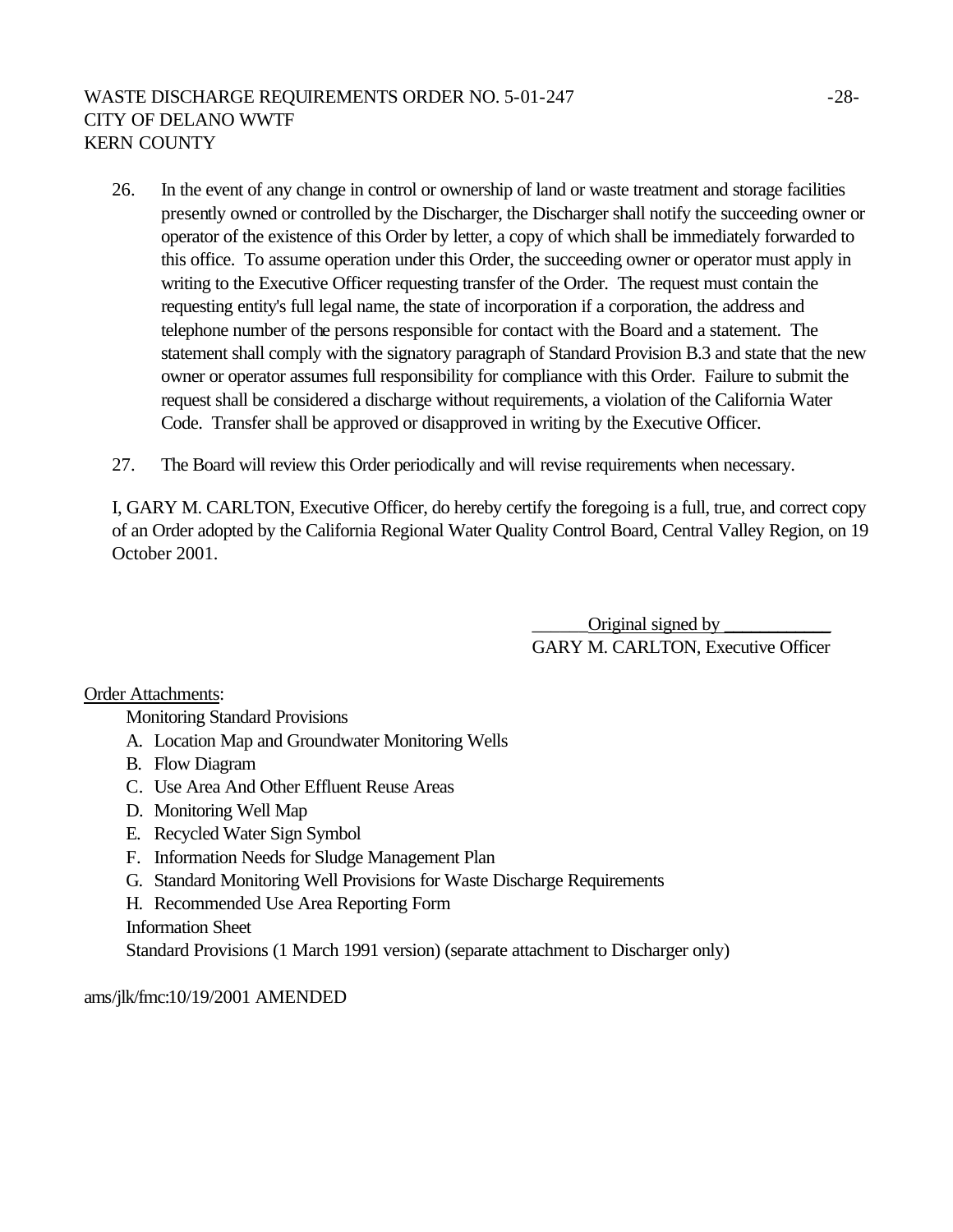# CALIFORNIA REGIONAL WATER QUALITY CONTROL BOARD CENTRAL VALLEY REGION

# MONITORING AND REPORTING PROGRAM NO. 5-01-247 FOR CITY OF DELANO WASTEWATER TREATMENT FACILITY KERN COUNTY

### **INFLUENT MONITORING**

This Monitoring and Reporting Program (MRP) is issued pursuant to Water Code Section 13267. The Discharger shall not implement any changes to this MRP unless and until a revised MRP is issued by the Executive Officer. Sample station locations are depicted on Attachment B. Changes to sample location shall be established with concurrence of Board's staff, and a description of the revised stations shall be submitted to the Board and attached to this Order. All samples should be representative of the volume and nature of the discharge or matrix of material sampled. The time, date, and location of each sample shall be recorded on the sample chain of custody form.

The Discharger shall collect influent samples at the headworks of the treatment facility prior to any treatment of waste. Influent monitoring shall include at least the following:

| Constituent                      | Units    | Type of Sample               | <b>Sampling Frequency</b> |
|----------------------------------|----------|------------------------------|---------------------------|
| <b>Maximum Daily Flow</b>        | mgd      | Continuous                   | Continuous                |
| <b>Average Daily Flow</b>        | mgd      | Computed                     | Daily <sup>1</sup>        |
| Monthly Average Flow             | mgd      | Computed                     | Monthly                   |
| Settleable Solids                | mL/L     | Grab                         | Daily <sup>1</sup>        |
| pH                               | pH units | Grab                         | Daily <sup>1</sup>        |
| BOD <sub>5</sub> <sup>3</sup>    | mg/L     | 24-hr Composite <sup>4</sup> | $2$ /week <sup>2</sup>    |
| Monthly Average BOD <sub>5</sub> | mg/L     | Calculated                   | Monthly                   |
| $TSS^5$                          | mg/L     | 24-hr Composite <sup>4</sup> | $2$ /week <sup>2</sup>    |
| Monthly Average TSS              | mg/L     | Calculated                   | Monthly                   |

1 Sample frequencies referenced hereafter in this program as daily shall not include weekends or holidays

- $2$  On nonconsecutive days
- 3 Five-day, 20°C biochemical oxygen demand

4 24-hour composite sampling as referred to in this program shall be flow-proportioned.

5 Total suspended solids

# **EFFLUENT MONITORING**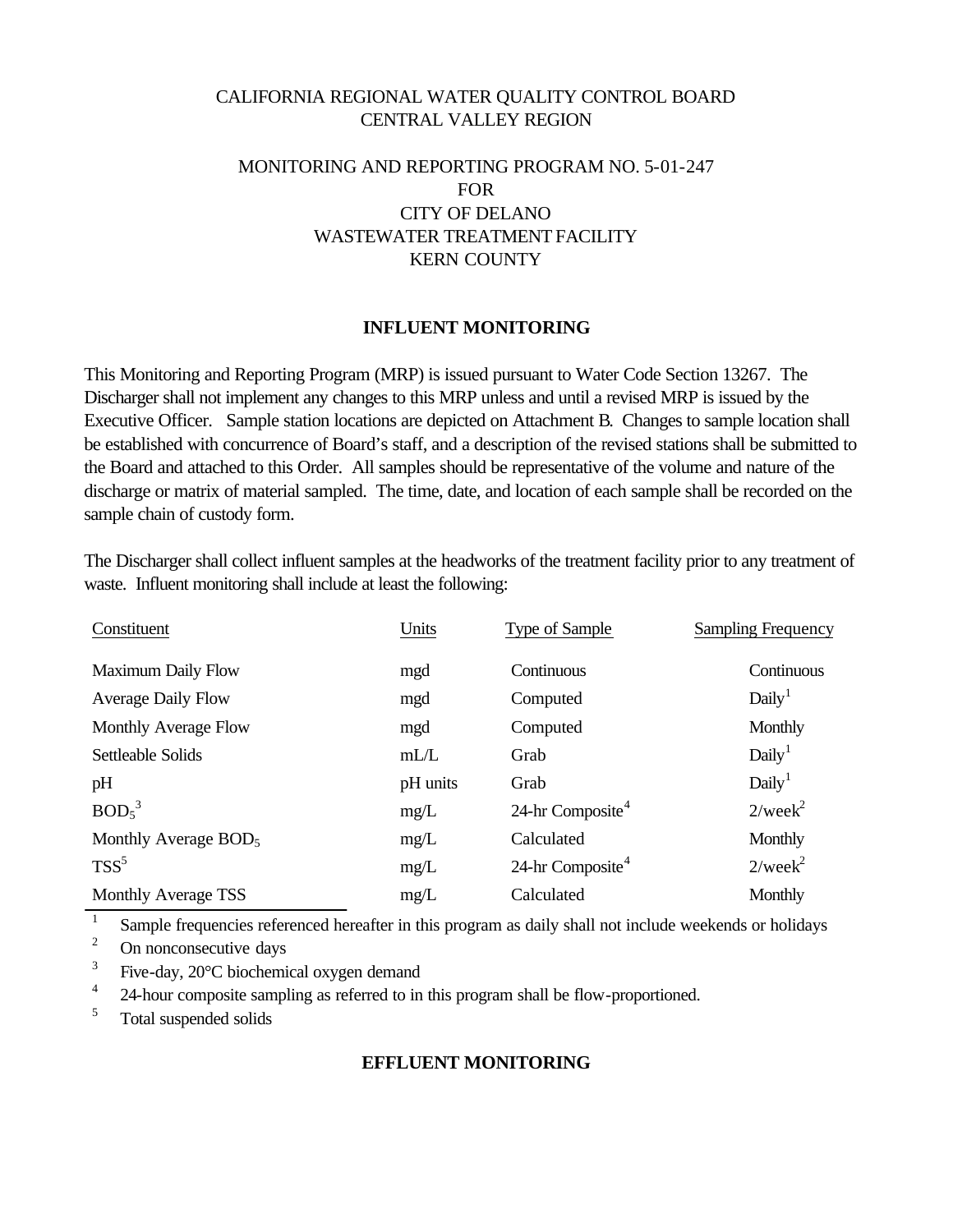The Discharger shall collect effluent samples at a point in the system following treatment and before discharge to the storage ponds. Effluent samples shall be representative of the volume and nature of the discharge. Time of collection of a grab sample shall be recorded. Effluent monitoring shall include the following:

| Constituent                               | Units         | <b>Type of Sample</b> | <b>Sampling Frequency</b> |
|-------------------------------------------|---------------|-----------------------|---------------------------|
| Settleable Solids                         | mL/L          | Grab                  | Daily                     |
| pH                                        | pH Units      | Grab                  | Daily                     |
| BOD <sub>5</sub>                          |               |                       |                           |
| Concentration                             | mg/L          | 24-hr Composite       | $2/Week^2$                |
| <b>Monthly Average</b>                    | mg/L          | Calculated            | Monthly                   |
| Percent Removal                           | $\%$          | Calculated            | Monthly                   |
| <b>Total Suspended Solids</b>             |               |                       |                           |
| Concentration                             | mg/L          | 24-hr Composite       | $2/Week^2$                |
| <b>Monthly Average</b>                    | mg/L          | Calculated            | Monthly                   |
| Percent Removal                           | $\%$          | Calculated            | Monthly                   |
| Total Dissolved Solids (TDS) <sup>2</sup> | mg/L          | 24-hr Composite       | 2/Month <sup>3</sup>      |
| $EC^4$                                    | $\mu$ mhos/cm | 24-hr Composite       | 2/Month <sup>3</sup>      |
| Ammonia (as N)                            | mg/L          | 24-hr Composite       | 2/Month <sup>3</sup>      |
| Nitrate (as N)                            | mg/L          | 24-hr Composite       | 2/Month <sup>3</sup>      |
| Total Kjeldahl Nitrogen (TKN)             | mg/L          | 24-hr Composite       | 2/Month <sup>3</sup>      |
| <b>Total Nitrogen</b>                     | mg/L          | Calculated            | 2/Month <sup>3</sup>      |
| General Minerals <sup>5</sup>             | mg/L          | 24-hr Composite       | Semiannual <sup>6</sup>   |
| Metals $7$                                | $\mu$ g/L     | 24-hr Composite       | Semiannual <sup>6</sup>   |
| Priority Pollutants <sup>8</sup>          | $\mu g/L$     | Grab                  | Annual                    |

1 If results of monitoring a pollutant appear to violate discharge specifications, but monitoring frequency is not sufficient to validate violation (e.g., the monthly mean for  $BOD<sub>5</sub>$ ), or indicate a violation and potential upset of the treatment process, the frequency of sampling shall be increased to confirm the magnitude and duration of violation, if any, and aid in identification and resolution of the problem.

2 TDS referenced hereafter in this program shall be determined using EPA Method No. 160.1 for combined organic and inorganic TDS and EPA Method No. 160.4 for inorganic TDS or equivalent analytical procedures specified in 40 CFR Part 136.

3 In nonconsecutive weeks coincident with EC sampling

4 Conductivity at 25°C

<sup>5</sup> General Minerals as referred to in this program shall include the constituents in the General Minerals Analyte List presented below.

<sup>6</sup> April and October

<sup>7</sup> Metals as referred to in this program shall include zinc, cadmium, lead, nickel, selenium, arsenic, molybdenum, mercury, and copper.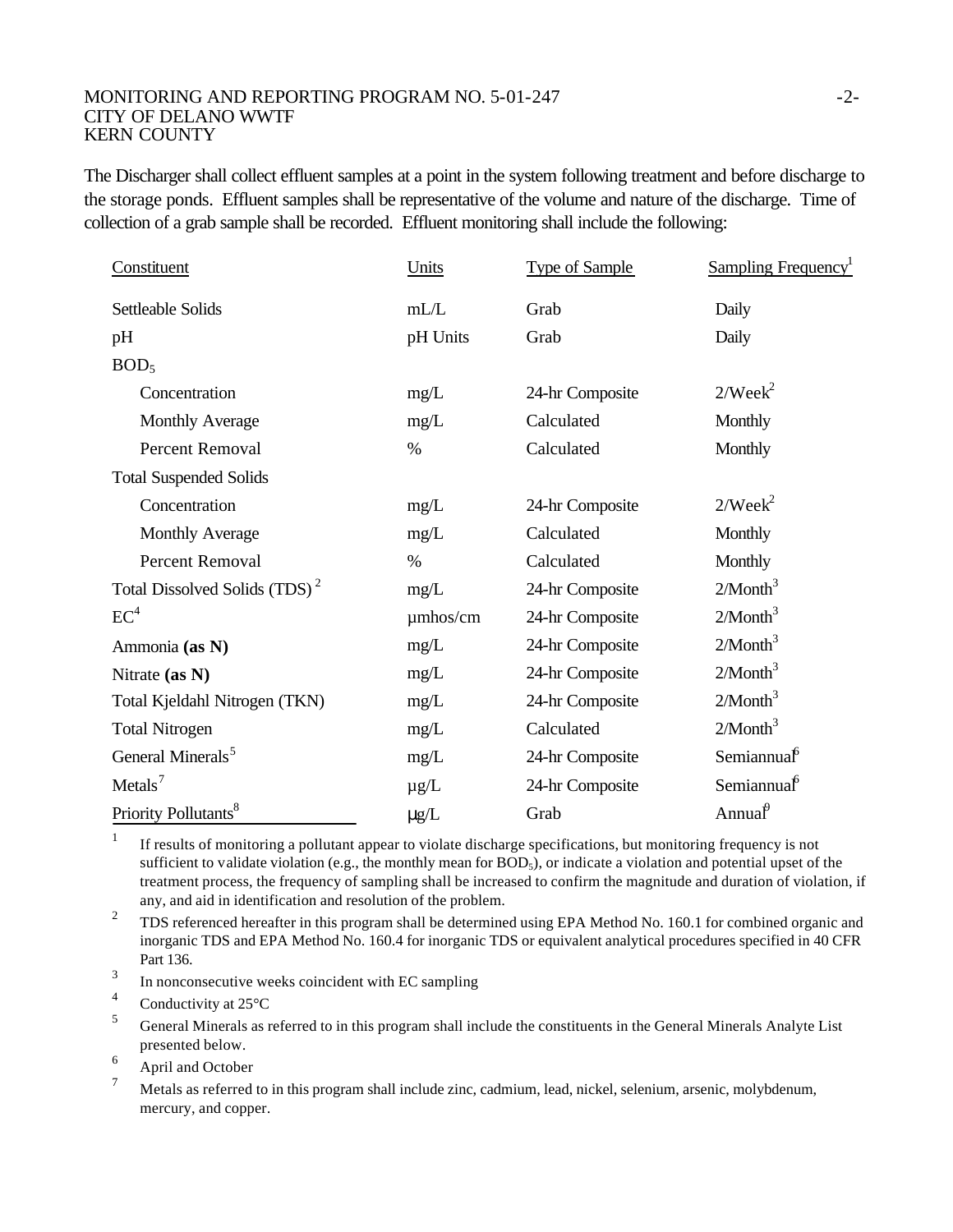- 8 The Discharger must submit a report for approval by 1 March 2002 outlining EPA test methods and detection limits for priority pollutants listed in Title 40, Code of Federal Regulations, Part 131).
- <sup>9</sup> April, coincident with General Mineral analysis

### **General Minerals Analyte List**

| Alkalinity (as $CaCO3$ )  | Carbonate (as $CaCO3$ ) | Manganese |
|---------------------------|-------------------------|-----------|
| Aluminum                  | Chloride                | Phosphate |
| Bicarbonate (as $CaCO3$ ) | Hardness (as $CaCO3$ )  | Potassium |
| <b>Boron</b>              | <b>Iron</b>             | Sodium    |
| Calcium                   | Magnesium               | Sulfate   |

**General Minerals Sample Collection and Preservation: Any sample placed in an acid-preserved bottle must first be filtered** through a 0.45 µm nominal pore size filter. If field filtering is not feasible, samples shall be collected in unpreserved containers and submitted to the laboratory within 24-hours with a request (on the chain-of-custody form) to immediately filter then preserve the sample.

### **POND MONITORING**

Storage ponds shall be sampled systematically for the parameters specified below. Freeboard shall be monitored on all storage ponds in use to the nearest one tenth of a foot. Pond monitoring shall include at least the following:

| Constituent/Parameter | Jnits             | Type of Sample     | Sampling Frequency  |
|-----------------------|-------------------|--------------------|---------------------|
| Dissolved Oxygen (DO) | mg/L              | $\rm Grab^2$       | Weekly <sup>3</sup> |
| Freeboard             | feet <sup>4</sup> | <b>Observation</b> | Weekly              |

1 If results of monitoring appear to violate discharge specifications, but monitoring frequency is not sufficient to validate violation or indicate a violation and potential upset of the treatment process (e.g., less than minimum dissolved oxygen concentration), the frequency of sampling shall be increased to confirm the magnitude and duration of violation, if any, and aid in identification and resolution of the problem

2 Samples shall be collected at a depth of one foot from each pond in use, opposite the inlet, and analyzed for DO. Samples shall be collected between 0700 and 0900 hours. If DO results for any pond in use indicate noncompliance with the effluent limit, the Discharger shall implement corrective measures as specified in the O&M manual and monitor said pond daily until its DO stabilizes above 1.0 mg/L.

<sup>3</sup> After six months, the Discharger may request a reduction in pond DO monitoring frequency. Such request shall be made in writing and include a description of operation procedures the Discharger will implement to ensure compliance with Discharge Specifications D.8 and D.9. Upon written approval by the Executive Officer, the frequency may be reduced to an "as needed" basis.

4 Freeboard shall be monitored to the nearest tenth of a foot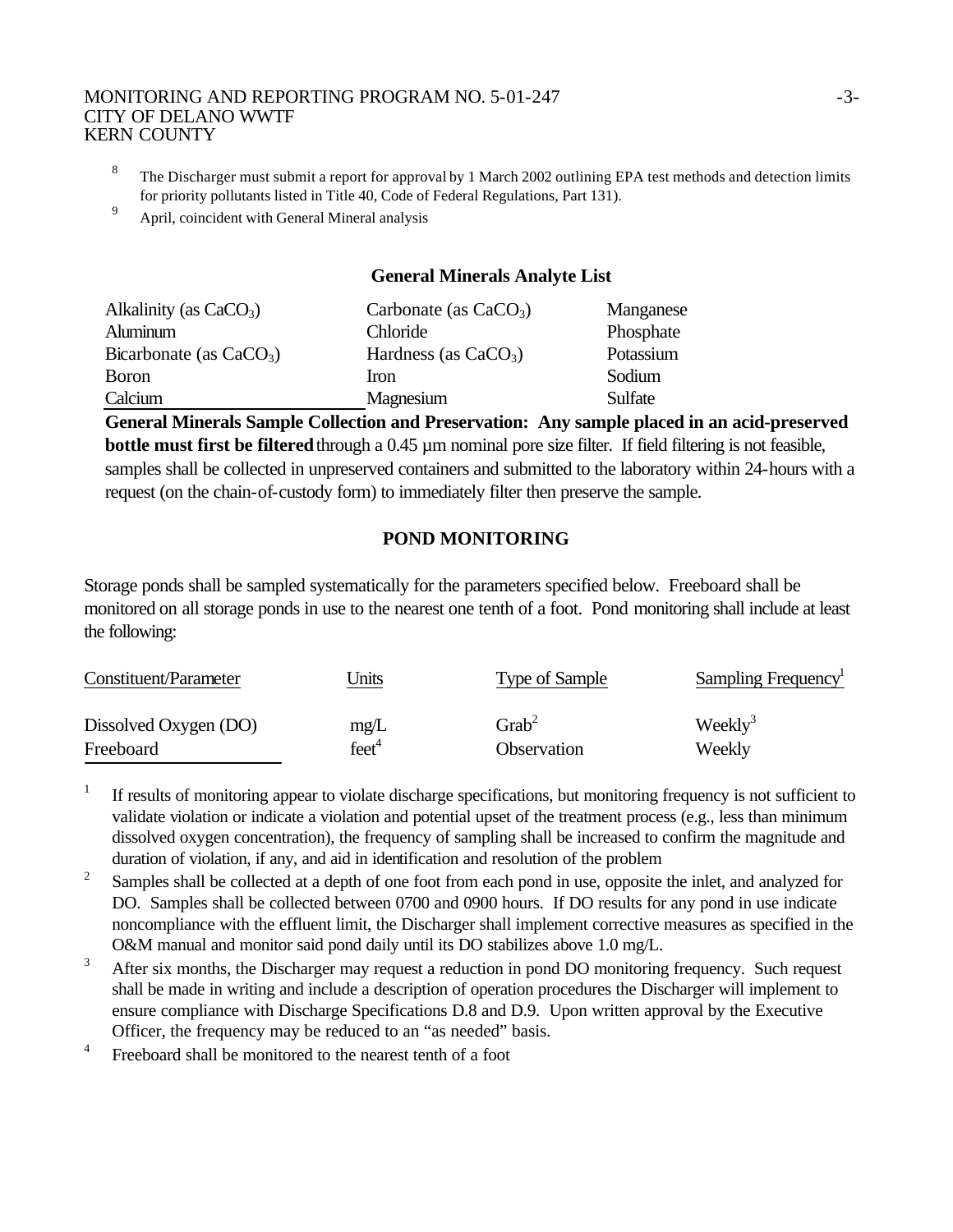In addition, the Discharger shall inspect the condition of storage ponds once per week and write visual observations in a bound logbook. Notations shall include observations of whether weeds are developing in the water or along the bank, and their location; whether dead algae, vegetation, scum, or debris are accumulating on the pond surface and their location; whether burrowing animals or insects are present; and the color of the ponds (e.g., dark sparkling green, dull green, yellow, gray, tan, brown, etc.). A summary of the entries made in the log during each month shall be submitted along with the monitoring report the following month. If the Discharger finds itself in violation of Discharge Specifications B.8, B.9, B.10, or B.11, the Discharger shall briefly explain the action taken or to be taken to correct the violation. The Discharger shall certify in each November monitoring report that it is in compliance with Discharge Specification B.15.

### **GROUNDWATER MONITORING**

Prior to collecting samples, the monitoring well shall be adequately purged to remove water that has been standing within the well screen and casing that may not be chemically representative of formation water. Depending on the hydraulic conductivity of the geologic setting, the volume removed during purging is typically from 3 to 5 volumes of the standing water within the well casing and screen, or additionally the filter pack pore volume.

At least quarterly and concurrently with groundwater quality sampling, the Discharger shall measure the water level in each well as groundwater depth (in feet and hundredths) and as groundwater surface elevation (in feet and hundredths above mean sea level). The horizontal geodetic location for each monitoring well shall be provided where the point of beginning shall be described by the California State Plane Coordinate System, 1983 datum.

Samples shall be collected from approved monitoring wells and analyzed for the following constituents at the following frequency:

| Constituent                     | Units         | <b>Type of Sample</b> | Frequency              |
|---------------------------------|---------------|-----------------------|------------------------|
| <b>TDS</b>                      | mg/L          | Grab                  | Quarterly <sup>1</sup> |
| EC                              | $\mu$ mhos/cm | Grab                  | Quarterly <sup>1</sup> |
| Ammonia (as N)                  | mg/L          | Grab                  | Quarterly <sup>1</sup> |
| Nitrate $(as N)$                | mg/L          | Grab                  | Quarterly <sup>1</sup> |
| pH                              | pH units      | Grab                  | Quarterly <sup>1</sup> |
| <b>Total Coliform Organisms</b> | $MPN/100$ mL  | Grab                  | Quarterly <sup>1</sup> |
| <b>Total Organic Carbon</b>     | mg/L          | Grab                  | Quarterly <sup>1</sup> |
| <b>TKN</b>                      | mg/L          | Grab                  | Quarterly <sup>1</sup> |
| <b>Total Nitrogen</b>           | mg/L          | Calculated            | Quarterly <sup>1</sup> |
| <b>General Minerals</b>         | mg/L          | Grab                  | Quarterly <sup>1</sup> |

 $^{-1}$  January, April, July and October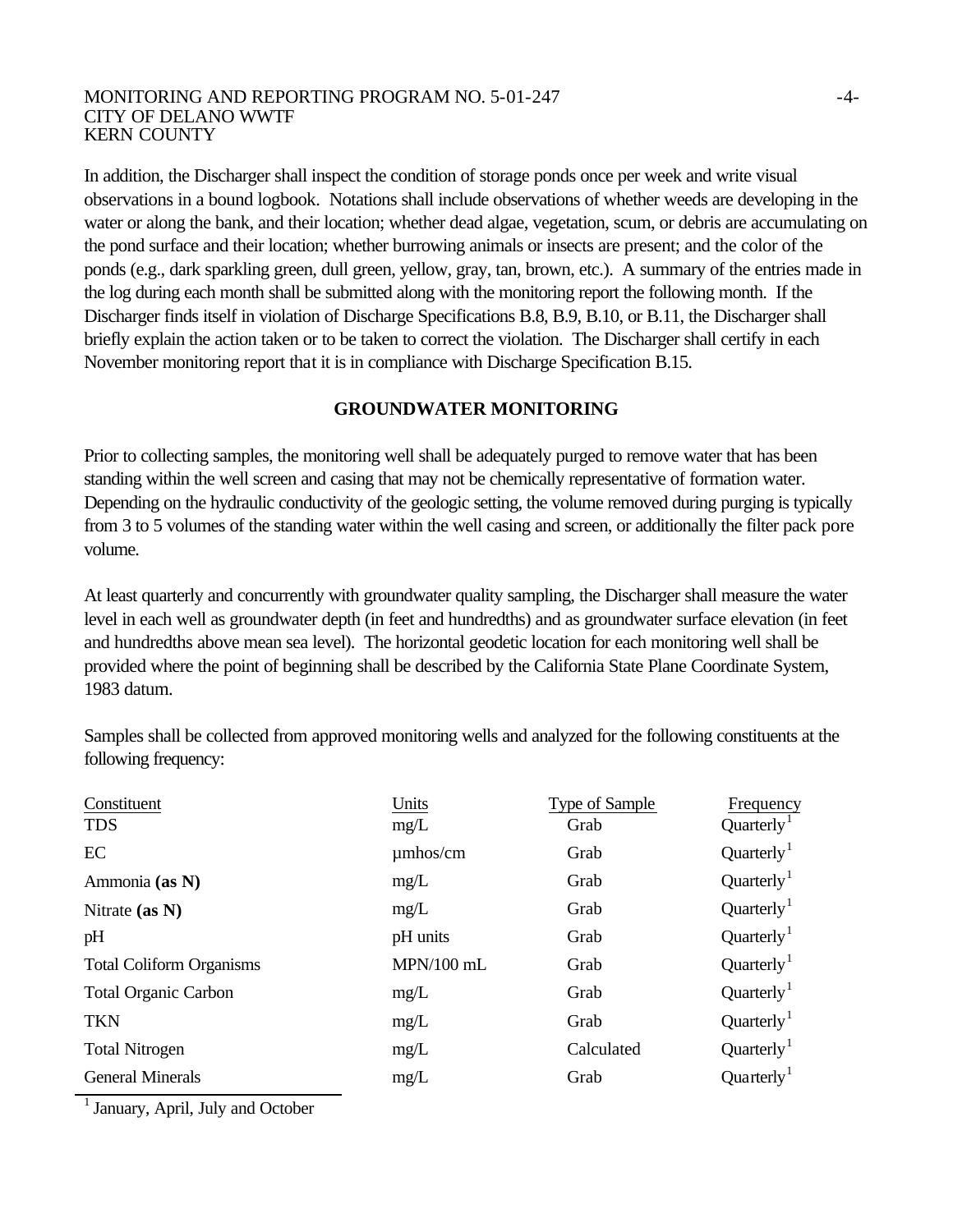In reporting the results of the first sampling event performed pursuant to this program, the Discharger shall include a detailed description of the procedures and techniques for: (a) sample collection, including purging techniques, sampling equipment, and decontamination of sampling equipment; (b) sample preservation and shipment; (c) analytical procedures; and (d) chain of custody control.

### **WATER SUPPLY MONITORING**

The supply water for the City of Delano shall be monitored as follows:

| Constituent     | Jnits         | Measurement | Frequency                       |
|-----------------|---------------|-------------|---------------------------------|
| EC <sup>1</sup> | $\mu$ mhos/cm | Grab        | Quarterly <sup>2</sup>          |
| <b>TDS</b>      | mg/L          | Grab        | Once every 3 years <sup>3</sup> |

1 EC shall be reported as a flow-weighted average from all supply wells. Include copies of supporting calculations with monitoring reports.

2 January, April, July and October

<sup>3</sup> Coincident with monitoring required by the California Department of Health Services

Following two years of sampling in the manner specified, the Discharger may, following written approval by the Executive officer, establish a sampling station where a representative sample of the City's water supply can be obtained.

# **PRETREATMENT MONITORING**

Quarterly and annual pretreatment reports must be submitted in accordance with Provision E.7 of Standard Provisions and Reporting Requirements. The annual report shall be submitted by **28 February** of each year. The reports shall also describe progress towards correction of deficiencies noted during audit or pretreatment compliance inspections by the Board and/or EPA. Information required in the fourth quarterly report shall be included as part of the annual report. If none of the aforementioned conditions exist, a letter at the end of each quarter must be submitted, at a minimum, certifying that all industries are in compliance and no violations or changes to the pretreatment program have occurred during the quarter.

Signed copies of the reports shall also be submitted to the EPA Regional Administrator and the State Board at the following addresses, or as advised in writing subsequent to adoption of this Order:

> Regional Administrator U.S. EPA, Region 9

Pretreatment Program Manager Division of Water Quality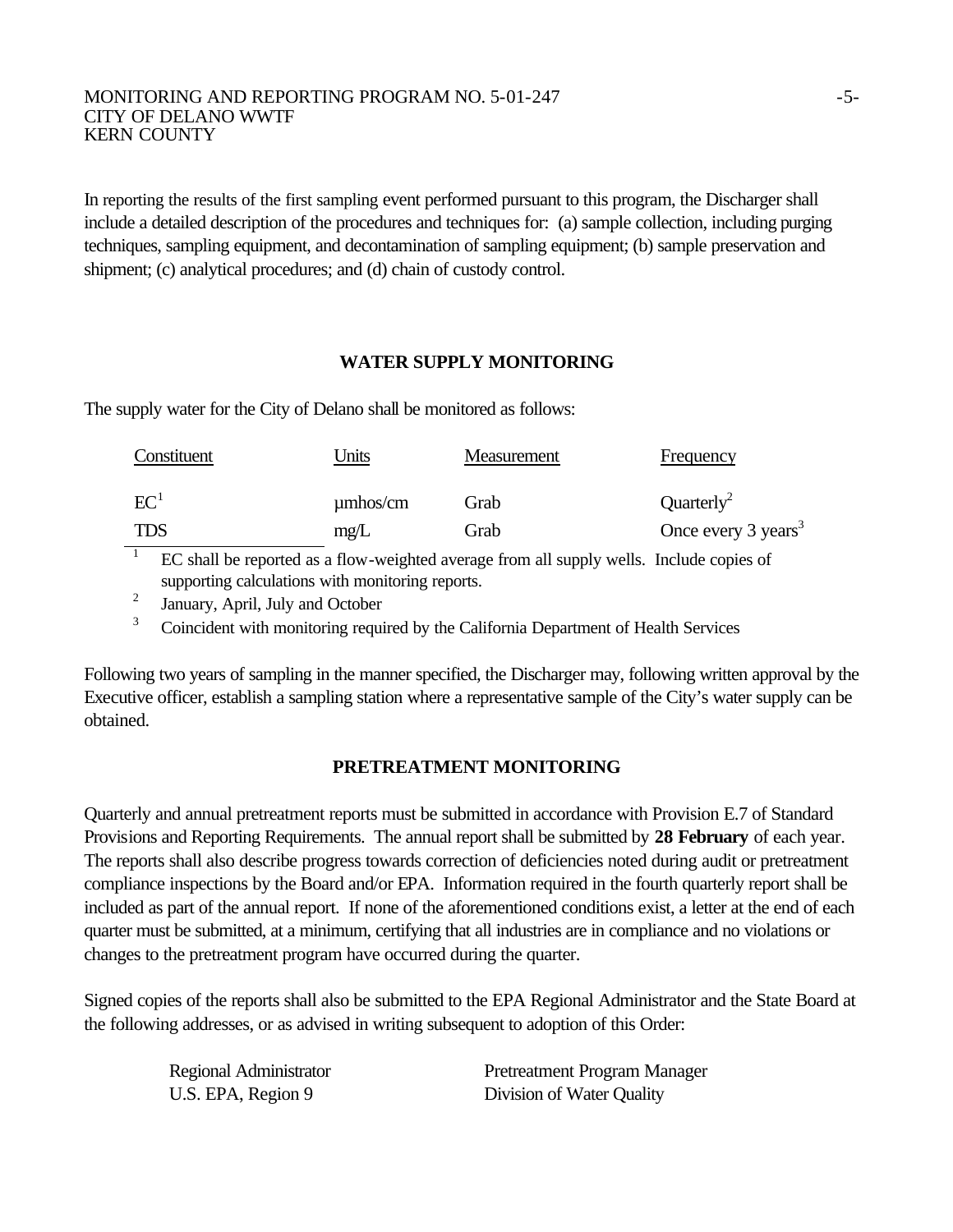Water Management Division (W-5-2) 75 Hawthorne Street San Francisco, CA 94105

State Water Resources Control Board P.O. Box 944213 Sacramento, CA 94244-2130

### **SLUDGE MONITORING**

To ensure that discharges to the WWTF are not interfering with the treatment process, the Discharger shall collect a composite sample of sludge at least annually in accordance with EPA's *POTW SLUDGE SAMPLING AND ANALYSIS GUIDANCE DOCUMENT, AUGUST 1989,* and test for metals:

| Arsenic    | Copper  | Nickel      |
|------------|---------|-------------|
| Cadmium    | Lead    | Selenium    |
| Molybdenum | Mercury | <b>Zinc</b> |

Sampling records shall be retained for a minimum of five years. A log shall be kept of sludge quantities generated and of handling, application and disposal activities. The frequency of entries is discretionary; however, the log should be complete enough to serve as a basis for part of the annual report. Prior to any disposal or land application of sewage sludge, or removal of sewage sludge from the WWTF, the monitoring and record keeping requirements of 40 CFR 503 shall be met.

### **USE AREA MONITORING**

The type of crop(s) irrigated, amounts of water and/or recycled water applied to the crops(s) (in acre-feet) and amounts of biosolids and chemical fertilizers (in pounds of nitrogen per acre) shall be measured and reported to the Board quarterly in accordance with the following schedule:

| <b>Monitoring Period</b> | Data Due   |
|--------------------------|------------|
| January – March          | 1 May      |
| $April - June$           | 1 August   |
| $July - September$       | 1 November |
| October - December       | 1 February |

The Discharger shall utilize the form presented in Attachment H (or variation thereof subject to Board staff approval) for reporting the Use Area monitoring data.

### **REPORTING**

The Discharger shall report monitoring data and information as required in this Monitoring Reporting Program (MRP) and as required in the Standard Provisions and Reporting Requirements. All reports submitted in response to this MRP shall comply with the signatory requirements in Standard Provisions, General Reporting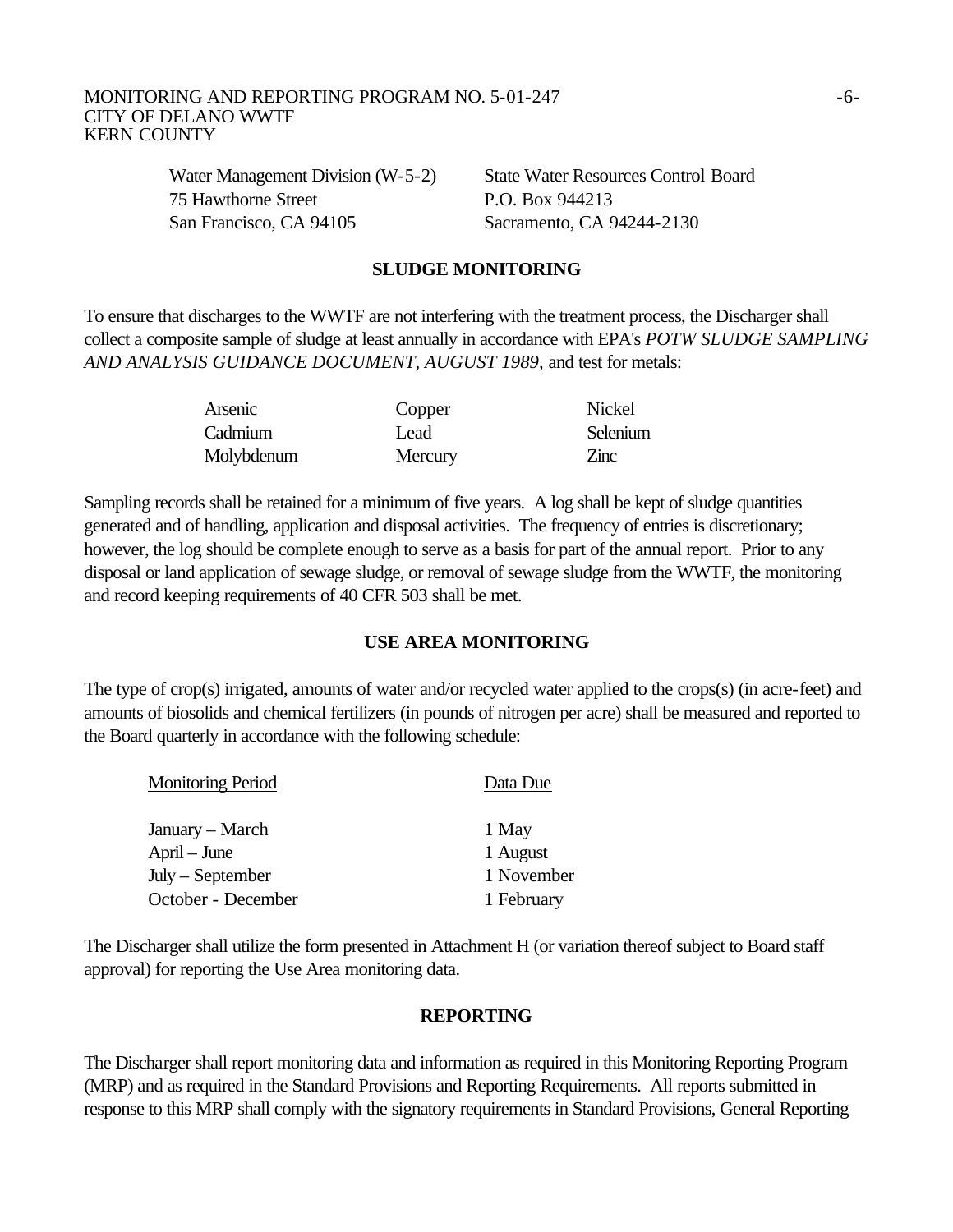Requirements B.3. Daily, twice weekly, weekly, twice monthly, and monthly monitoring data shall be reported in monthly monitoring reports. Monthly monitoring reports shall be submitted to the Board by the 1<sup>st</sup> day of **second month following sampling**. Quarterly monitoring reports shall be submitted by **1 st day of second month after the calendar quarter**.

In each monitoring report, the Discharger shall discuss the compliance record for the reporting period. If violations have occurred during the reporting period, the report shall also discuss the corrective actions taken and/or planned to bring the discharge into full compliance with this Order. Monitoring data and/or discussions submitted concerning WWTF performance must also be signed and certified by the chief plant operator. When reports contain laboratory analyses performed by the Discharger and the chief plant operator is not in the direct line of supervision of the laboratory, reports must also be signed and certified by the chief of the laboratory. In reporting monitoring data, the Discharger shall arrange the data in tabular form so that the date, the constituents, and the concentrations are readily discernible. The data shall be summarized in such a manner that illustrates clearly whether the Discharger complies with waste discharge requirements. If the Discharger monitors any pollutant at the locations designated herein more frequently than is required by this Order, the results of such monitoring shall be included in the discharge monitoring report.

The Discharger may also be requested to submit an annual report to the Board with tabular and graphical summaries of the monitoring data obtained during the previous year. Any such request shall be made in writing. The report shall discuss any corrective actions the Discharger takes or plans to take to bring the discharge into full compliance with the waste discharge requirements.

By **1 February of each year**, the Discharger shall submit a written report to the Executive Officer containing the following:

- 1. The names, certificate grades, and general responsibilities of all persons in charge of wastewater treatment and disposal.
- 2. The names and telephone numbers of persons to contact regarding the WWTF for emergency and routine situations.
- 3. A statement certifying when the flow meter and other monitoring instruments and devices were last calibrated, including identification of who performed the calibration (Standard Provision C.4). Reports submitted concerning WWTF performance must also be signed and certified by the chief plant operator. When reports contain laboratory analyses performed by the Discharger and the chief plant operator is not in the direct line of supervision of the laboratory, reports must also be signed and certified by the chief of the laboratory.
- 4. A statement whether the current operation and maintenance manual, and contingency plan, reflect the wastewater treatment plant as currently constructed and operated, and the dates when these documents were last reviewed for adequacy.
- 5. The results of an annual evaluation conducted pursuant to Standard Provision E.4 and a figure depicting monthly average discharge flow for the past five years.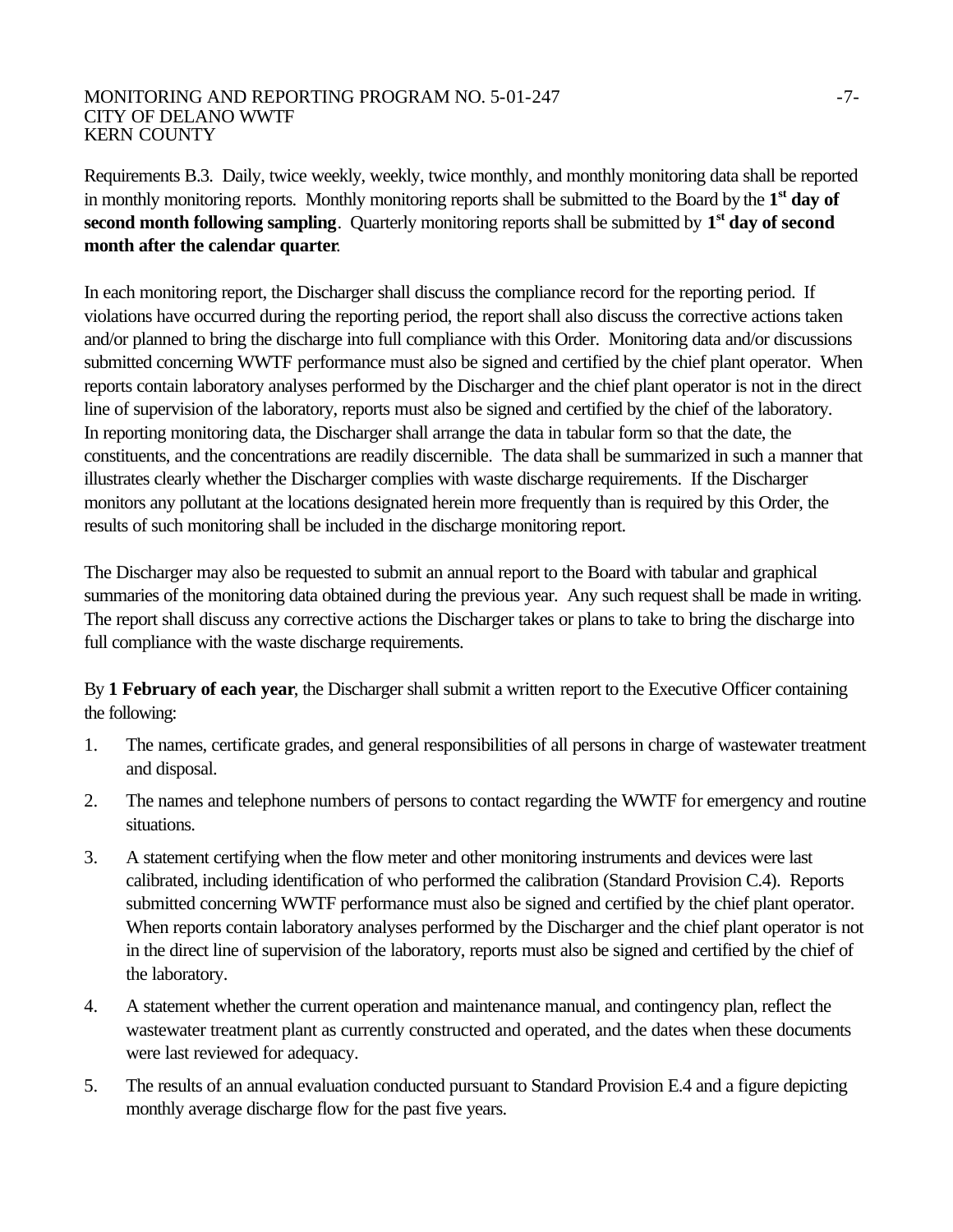- 6. The most recent City of Delano annual water supply report.
- 7. A summary of groundwater monitoring, including
	- a. Hydrographs showing the groundwater elevation in each approved well for at least the previous five years or to the extent that such data are available, whichever is fewer. The hydrographs should show groundwater elevation with respect to the elevations of the top and bottom of the screened interval and be presented at a scale of values appropriate to show trends or variations in groundwater elevation. The scale for the background plots shall be the same as that used to plot downgradient elevation data;
	- b. Graphs of the laboratory analytical data for all samples taken from each approved well within at least the previous five calendar years (as data become available). Each such graph shall plot the concentration of one or more waste constituents over time for a given monitoring well, at a scale appropriate to show trends or variations in water quality. The graphs shall plot each datum, rather than plotting mean values. For any given constituent, the scale for the background plots shall be the same as that used to plot downgradient data. Separate graphs shall show hydrologic equipotential gradients and equal concentration gradients for evaluated constituents.
	- c. All monitoring analytical data obtained during the previous four quarterly reporting periods, presented in tabular form, as well as on 3.5" computer diskettes (or submitted separately via e-mail), either in MS-DOS / ASCII format or in another file format acceptable to the Executive Officer (e.g., Microsoft Excel).
	- d. A comprehensive discussion of the compliance record, and the result of any corrective actions taken or planned that may be needed to bring the Discharger into full compliance with the waste discharge requirements.
- 8. A summary of sludge monitoring, including
	- a. Annual sludge production in dry tons and percent solids.
	- b. A schematic diagram showing sludge handling facilities and solids flow diagram.
	- c. A description of disposal methods, including the following information related to the disposal methods used at the WWTF. If more than one method is used, include the percentage of annual sludge production disposed of by each method.
		- i. For **landfill disposal**, include: (a) the Order numbers of WDRs that regulate the landfill(s) used, (b) the present classifications of the landfill(s) used, and (c) the names and locations of the facilities receiving sludge.
		- ii. For **land application**, include: (a) the locations of the site(s), and (b) the Order numbers of any WDRs that regulate the site(s).
		- iii. For **incineration**, include: (a) the names and location of the site(s) where sludge incineration occurs, (b) the Order numbers of WDRs that regulate the site(s), (c) the disposal method of ash, and (d) the names and locations of facilities receiving ash (if applicable).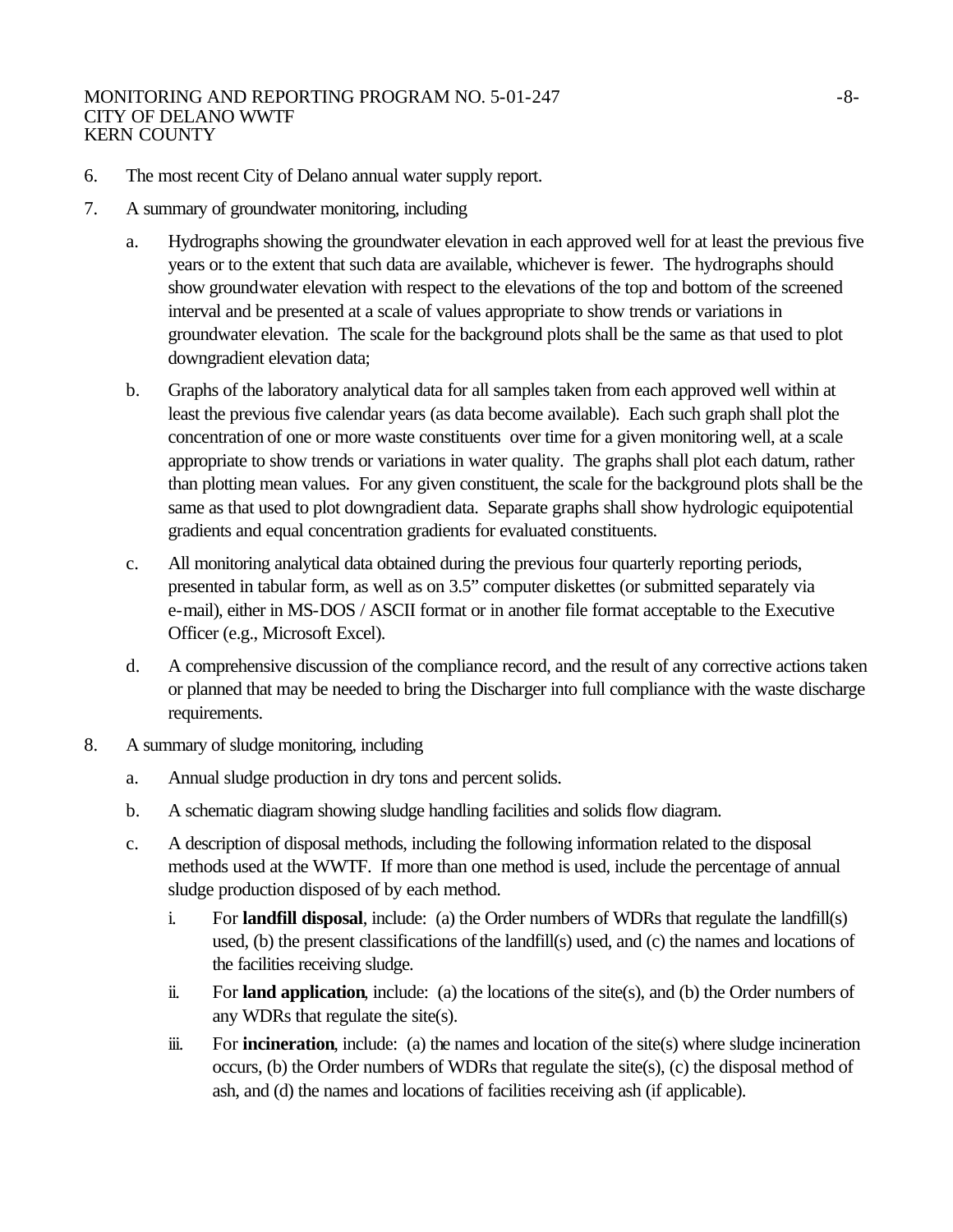- iv. For **composting**, include: (a) the location of the site(s), and (b) the Order numbers of any WDRs that regulate the site(s).
- 9. A summary of all recycled water operations for the previous water year (i.e., from October through September). The summary shall discuss total monthly water application; total wastewater recycled annually; total nutrient loading annually from applied wastewater, biosolids, and chemical fertilizers; and total estimated amount of nutrients removed through crop harvest. The summary shall also review the use area management plan (described in Provision G.7) and make recommendations regarding continuation or modification of the plan. In short, the summary shall present a mass balance relative to constituents of concern and hydraulic loading along with supporting data and calculations.
- 10. A summary and discussion of the compliance record for the reporting period. If violations have occurred, the report shall also discuss the corrective actions taken and planned to bring the discharge into full compliance with this Order.

The Discharger shall implement the above monitoring program on the first day of the month following adoption of this Order.

> Original signed by GARY M. CARLTON, Executive Officer

> > 19 October 2001

(Date)

ams/jlk:fmc:10/19/01 AMENDED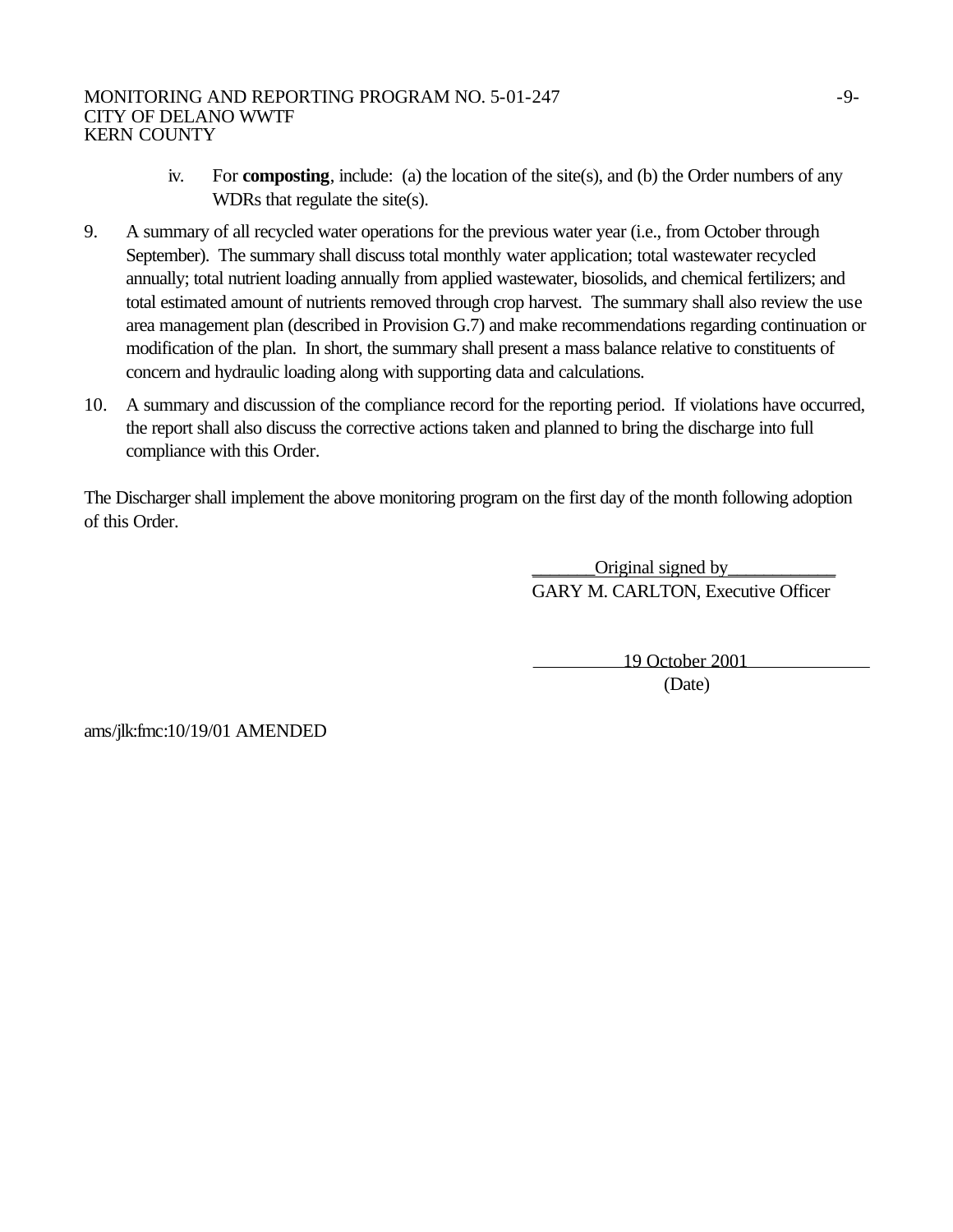### INFORMATION SHEET

ORDER NO. 5-01-247 CITY OF DELANO WASTEWATER TREATMENT FACILITY KERN COUNTY

### **Background**

The City of Delano owns and operates a wastewater treatment facility (WWTF) that provides sewage service for industry and about 35,500 residents. The WWTF currently consists of headworks, screening, grit removal, an aerated grit chamber, three primary clarifiers, two biofilters, three secondary clarifiers, two sludge digesters, a sludge thickener, 1.6 acres of sludge drying beds, and six effluent storage ponds. Waste Discharge Requirements (WDRs) Order No. 90-270, adopted by the Board on 28 September 1990, prescribes requirements for a monthly average daily discharge of 4.4 million gallons per day (mgd) of treated wastewater from the WWTF to unlined storage ponds. Order No. 90-270 does not reflect the configuration of the current WWTF.

The WWTF was originally designed for a capacity of 3.6 mgd with future expansion capabilities of 7.2 mgd. When the North Kern State Prison was built in 1990, the City expanded the WWTF by 0.8 mgd, bringing the WWTF to its current 4.4 mgd capacity.

Primary and secondary sludge is pumped from the clarifiers to a 30-foot-diameter gravity sludge thickener. Thickened sludge is sent through a primary and secondary digester. Supernatant is pumped to the headworks and recycled through the plant. Digested sludge is discharged to eight sludge drying beds, four of which are lined with asphalt and have 6" PVC underdrains designed to send leachate back to the headworks. The underdrain system is clogged and does not function properly. Each bed is filled up to about a depth of about two feet. After the sludge is dried, the Discharger temporarily stores dried sludge in unlined stockpiles onsite. The biosolids fall under Class B for pathogen reduction and are applied to sudan and alfalfa fields (40 and 20 acres) next to the WWTF, which the City owns and leases to a farmer. Biosolids are applied at a rate of about 1 to 1.5 tons/acre once every 4 years. The fields are not in an area accessible by the public. The Discharger accepts about 150 loads of septage each year and discharges septage to an isolated unlined sludge drying bed for drying. The Discharger commingles dried septage with biosolids. The Discharger screens and disposes of grit at the Shafter Landfill, which is regulated by Waste Discharge Requirements Order Number 00-156.

In May 1991, the City entered into a long-term agreement to sell excess effluent to the Sandrini Brothers. Since then, the City has been recycling effluent from the WWTF on 454 acres of City-owned farmland and selling its excess effluent to the Sandrini Brothers. Due to the recent deaths of the Sandrini Brothers, the City needs to expand its use area. The City will continue recycling effluent on its 454 acres of farmland, is in the process of purchasing more farmland, and plans to secure long-term contracts with several local farmers to irrigate with effluent. A water balance was performed to determine the amount of use area required. From the water balance, 965 acres of private farmland will be needed to recycle an average annual wastewater flow of 6 mgd in addition to the existing City-owned land. Field tests indicate the percolation rate under the ponds is 0.006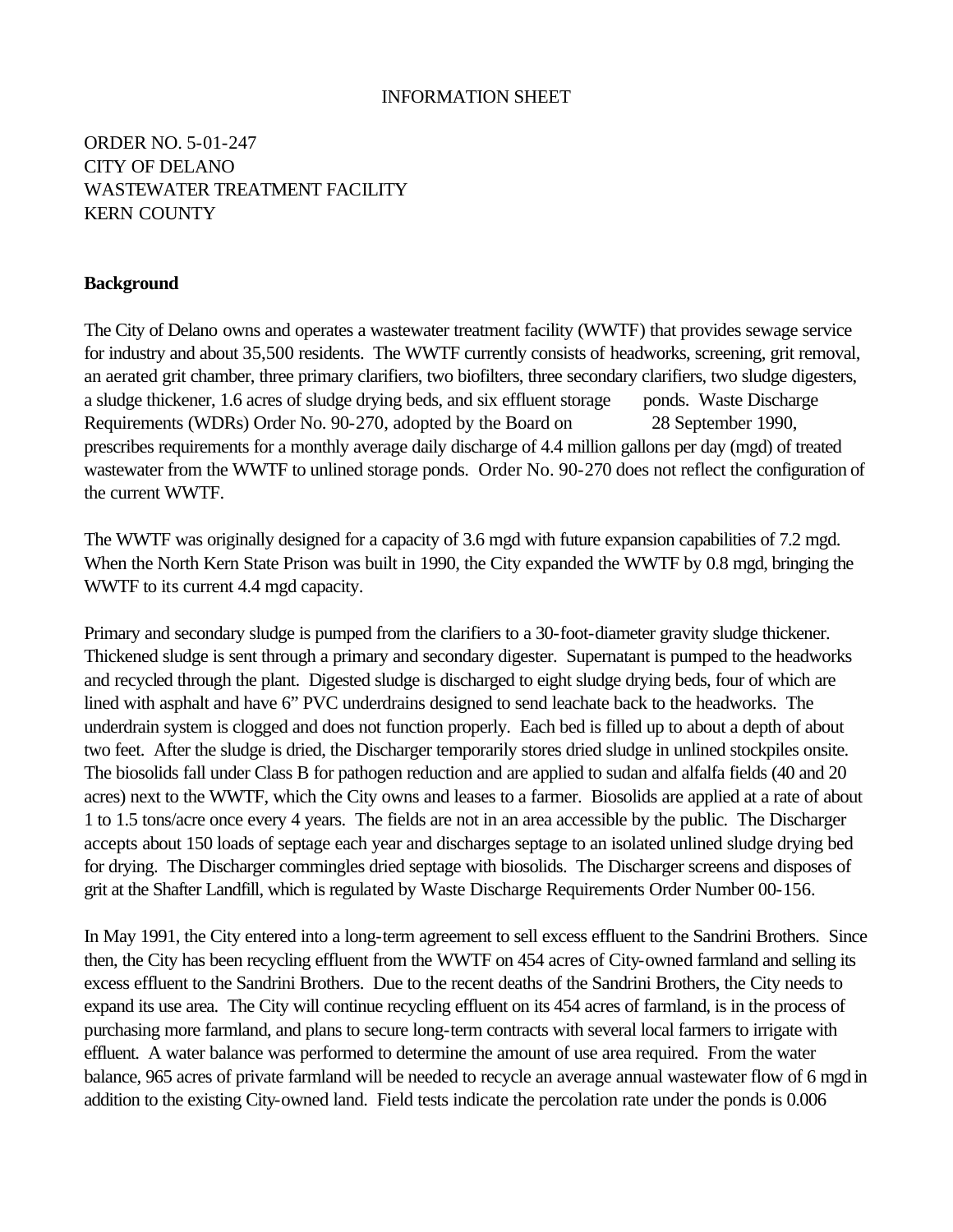feet/day. Assuming an average annual wastewater inflow of 6 mgd at the expanded design flow, the amount of effluent percolating from the existing storage ponds will be approximately 300 acre-feet. The City has yet to submit a Report of Water Recycling for the current or proposed Use Areas pursuant to section 13522.5 of the California Water Code. It also has yet to submit a Title 22 Engineering Report to the California Department of Health Services for the current or proposed Use Areas pursuant to Title 22, CCR, section 60323.

The treatment facilities are within a 5-acre fenced site just north of the City's 160-acre industrial site. Surrounding the WWTF to the north and east are 454 acres of City-owned farmland used for recycling secondary effluent. In addition to the 454-acre City-owned farmland, effluent is also transported to a 640-acre, privately-owned farmland site south of Garces Highway.

The Discharger has characterized WWTF effluent total nitrogen to be 7 mg/L. Assuming an irrigation rate of 5.3 acre-feet for the City-owned land, the nitrogen loading will be 100 lbs/acre/year. Assuming an irrigation rate of 3.6 acre-feet for the private farmland, the nitrogen loading will be 69 lbs/acre/year.

### **Compliance History**

On 23 February 2001, the Board issued the Discharger a Notice of Violation (NOV) for the following: exceeding the flow limit; failing to calibrate flow meters annually; exceeding the total suspended solids limit; failing to preclude public access to the use area; failing to apply wastewater to the use area at agronomic rates; failing to keep ditches and sumps free of marginal vegetation; failing to dispose of sludge in a manner approved by the Executive Officer and in compliance with Title 27, CCR, section 20005 et seq.; failing to submit monitoring results at the required frequency (since 1994, the City has not been submitting the Annual Land Management Reports); and failing to inform the Board of a wastewater spill. The NOV also cited the City in threatened violation for failing to adequately control weeds around the storage ponds, and threatening to degrade groundwater quality by storing sludge onsite for an inordinate amount of time. The NOV directed the City to submit a Report of Waste Discharge (RWD), including a technical report, describing how the City plans to modify the WWTF to accommodate flows at least for a 10-year planning period. By letter dated, 24 March 2000, the City responded by indicating that expansion plans for the WWTF were currently under way to increase capacity.

### **Proposed Expansion**

The City submitted a RWD, dated 5 September 2000, in support of expanding its WWTF to an average day maximum month flow of 7.2 mgd capacity. After the proposed expansion the WWTF will consist of headworks, screening, grit removal, an aerated grit chamber, four primary clarifiers, four biofilters, four secondary clarifiers, three sludge digesters, a sludge thickener, 7.2 acres of sludge drying beds, and seven storage ponds. By letter dated 6 October 2000, staff indicated that the RWD was incomplete and should include a water and nutrient balances, a summary of existing groundwater monitoring data, the reclamation area, and descriptions of the City's source water supply, groundwater monitoring network, storm water management, sludge management, flood-proofing measures, and BPTC measures. By letter dated 13 March 2001, the City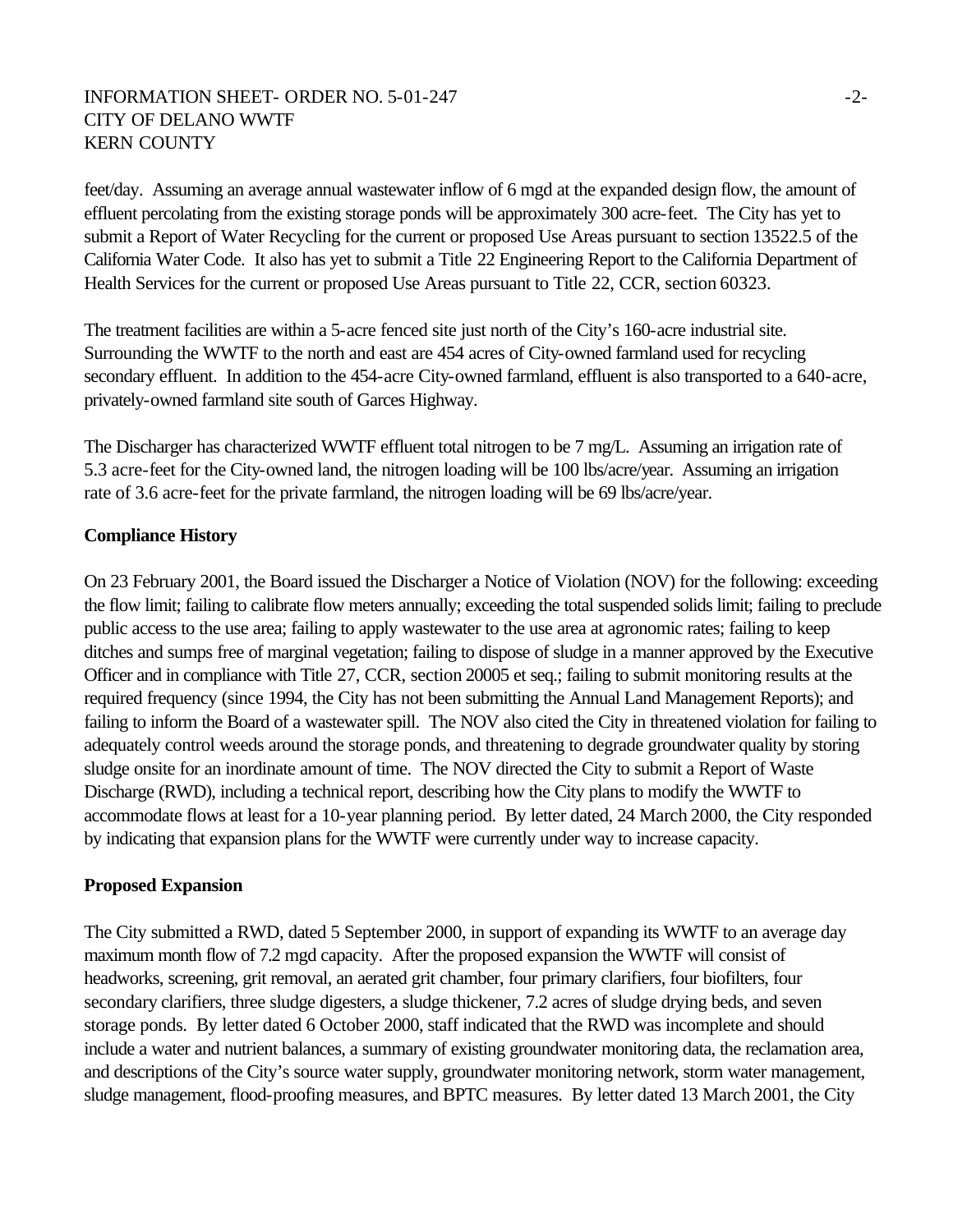submitted a letter addressing staff comments to the RWD. The City submitted the water and nutrient balances by letter dated 12 April 2001.

The proposed sludge handling for the expanded facility will remain the same except that the primary sludge will be processed directly through the anaerobic digesters, the secondary sludge will be pumped to the gravity sludge thickener, the existing sludge drying beds will be lined and 5.6 acres of new lined sludge dryings beds will be added for a total of 7.2 acres.

### **Groundwater Conditions**

Regional groundwater flows to the southwest and the depth of water occurs about 15 to 17 feet below ground surface (bgs), according to information in *Lines of Equal Elevation of Water in Wells in Unconfined Aquifer*, published by the California Department of Water Resources in Spring 1997. Soils in the WWTF vicinity and Use Area are classified as Garces silt loam, Garces silt hard substratum, and Kimberlina fine sandy loam and exhibit moderate infiltration rates. Areal topography indicates a slope of about 1 foot per 2500 feet toward the west. Irrigated agriculture has, over the years, increased the salinity of groundwater as it flows towards the trough of the Tulare Lake Basin. The City of Delano is approximately midway between the eastern edge of the San Joaquin Valley floor and its trough. The salinity would limit the types of crops that can be grown solely with area groundwater, except for augmentation with surface water. Groundwater used for municipal supply is extracted from below the level impacted by irrigated agriculture, at depths exceeding 400 feet below ground surface.

In 1987, the Discharger established a groundwater monitoring well network in the WWTF vicinity comprised of four monitoring wells: MW-1 is upgradient of the WWTF; MW-2 is downgradient of the ponds; MW-3 is downgradient of the ponds and the Use Area; and MW-4 is downgradient of the ponds, Use Area, WWTF, and sludge drying beds. The perforated screened interval of each monitoring well is as follows:

| <b>WWTF</b> and Use Area | Well No. | Perforated Interval<br>(feet bgs) |
|--------------------------|----------|-----------------------------------|
| Upgradient               | $MW-1$   | $32.5 - 52.5$                     |
| Downgradient             | $MW-2$   | $35 - 55$                         |
|                          | $MW-3$   | $28 - 48$                         |
|                          | $MW-4$   | $38 - 58$                         |

The Discharger has been monitoring groundwater quality in these wells on an annual basis since 1987 for groundwater elevation, EC, pH, and nitrates. The Discharger's self-monitoring reports indicate that groundwater depth at the WWTF is about 14 feet bgs. Annual monitoring well data indicates groundwater levels beneath the WWTF have risen about six feet between 1991 and 2000. Annual groundwater monitoring data since 1987 shows that groundwater passing through downgradient wells has higher concentrations of nitrate-nitrogen and EC than background levels (i.e., as determined by upgradient well monitoring).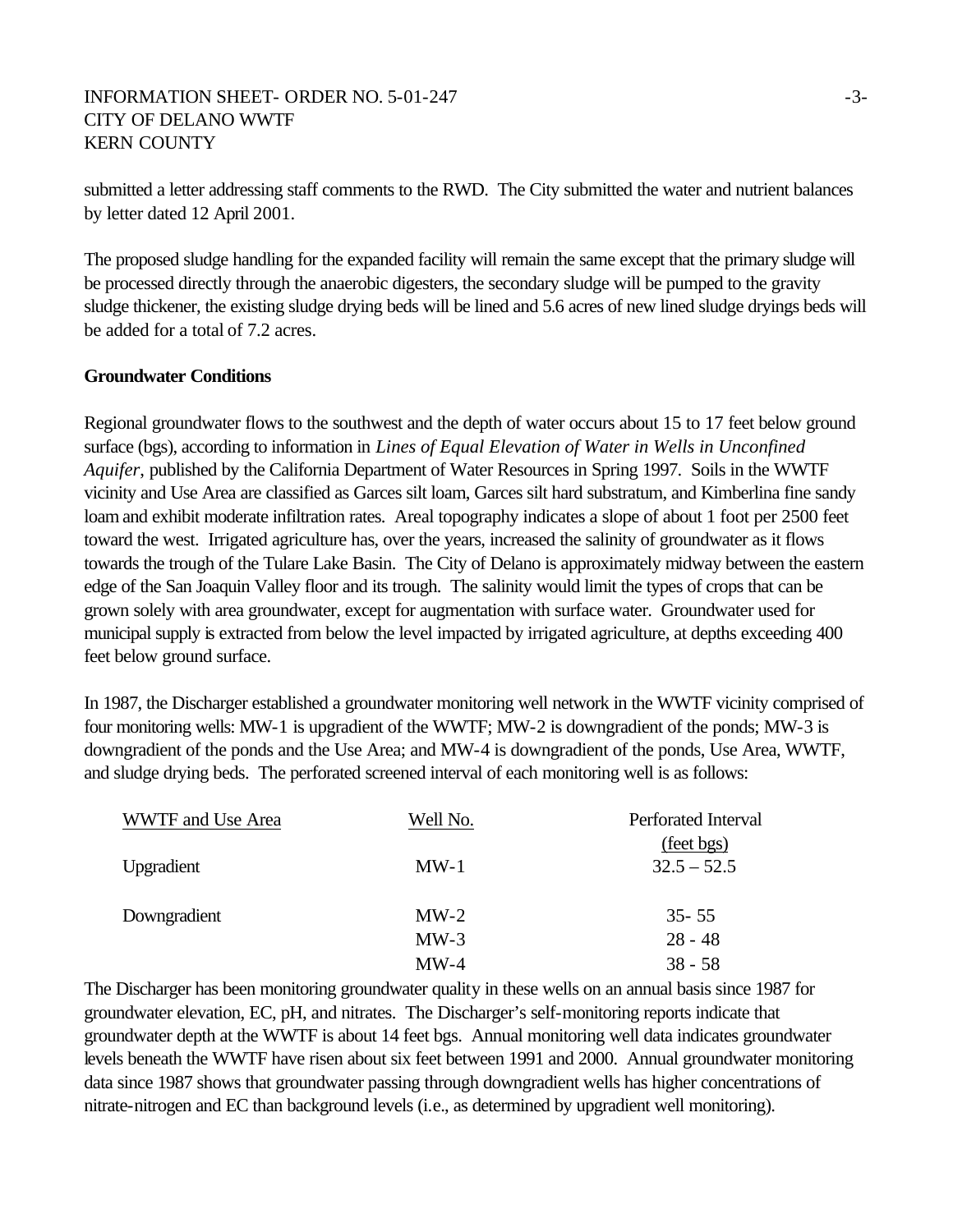The Discharger indicates that the above values may inaccurately characterize area groundwater quality since it may not have purged the wells adequately prior to sampling. The City retained BSK to properly sample monitoring wells. The results from BSK indicate groundwater pollution with nitrogen, iron, and sulfate, and degradation from salinity components.

### **Land Use Near the Facility and Use Area**

The City of Delano is about two miles east of the WWTF. The North Kern State Prison is to the north and another proposed state prison is to the west. The remaining area surrounding the WWTF is zoned as Residential-Agricultural and includes agricultural and vacant land. Crops in the Delano area include orchard fruits, grapes, almonds, cotton and corn.

### **Basin Plan, Beneficial Uses, and Regulatory Considerations**

The WWTF is in the North Kern Hydrologic Unit of the Tulare Lake Basin. The *Water Quality Control Plan for the Tulare Lake Basin, Second Edition* (Basin Plan), designates beneficial uses, establishes water quality objectives, and contains implementation plans and policies for all waters of the Basin. Beneficial uses often determine the water quality objectives that apply to a water body. For example, waters designated as municipal and domestic supply must meet the maximum contaminant levels (MCLs) for drinking waters. The Basin Plan sets forth the applicable beneficial uses (industrial, agricultural, and domestic supply in this instance), the procedure for application of water quality objectives, and the process for and factors to consider in allocating waste assimilation capacity.

Nearby canals convey surface water for irrigation. The beneficial uses of the canals, Valley Floor Waters as identified in the Basin Plan, include industrial and agricultural supply, water contact and noncontact water recreation, warm fresh water habitat, preservation of rare and endangered species, and groundwater recharge.

The Basin Plan indicates that degradation of groundwater in the Tulare Lake Basin by salts is unavoidable without a plan for removing the salts from the Basin. In the absence of a valley wide drain to carry salts out of the valley, the Basin Plan indicates that the only other solution is to manage the rate of degradation by minimizing the salt loads to groundwater. The Board implements this policy, in part, by prescribing effluent salinity limits in waste discharge requirements for all discharges to land in the Basin. The Basin Plan's discharge salinity limit consists of narrative and numerical limits:

"The incremental increase in salts from use and treatment must be controlled to the extent possible. The maximum EC shall not exceed the EC of the source water plus 500 µmhos/cm. When the source water is from more than one source, the EC shall be a weighted average of all sources."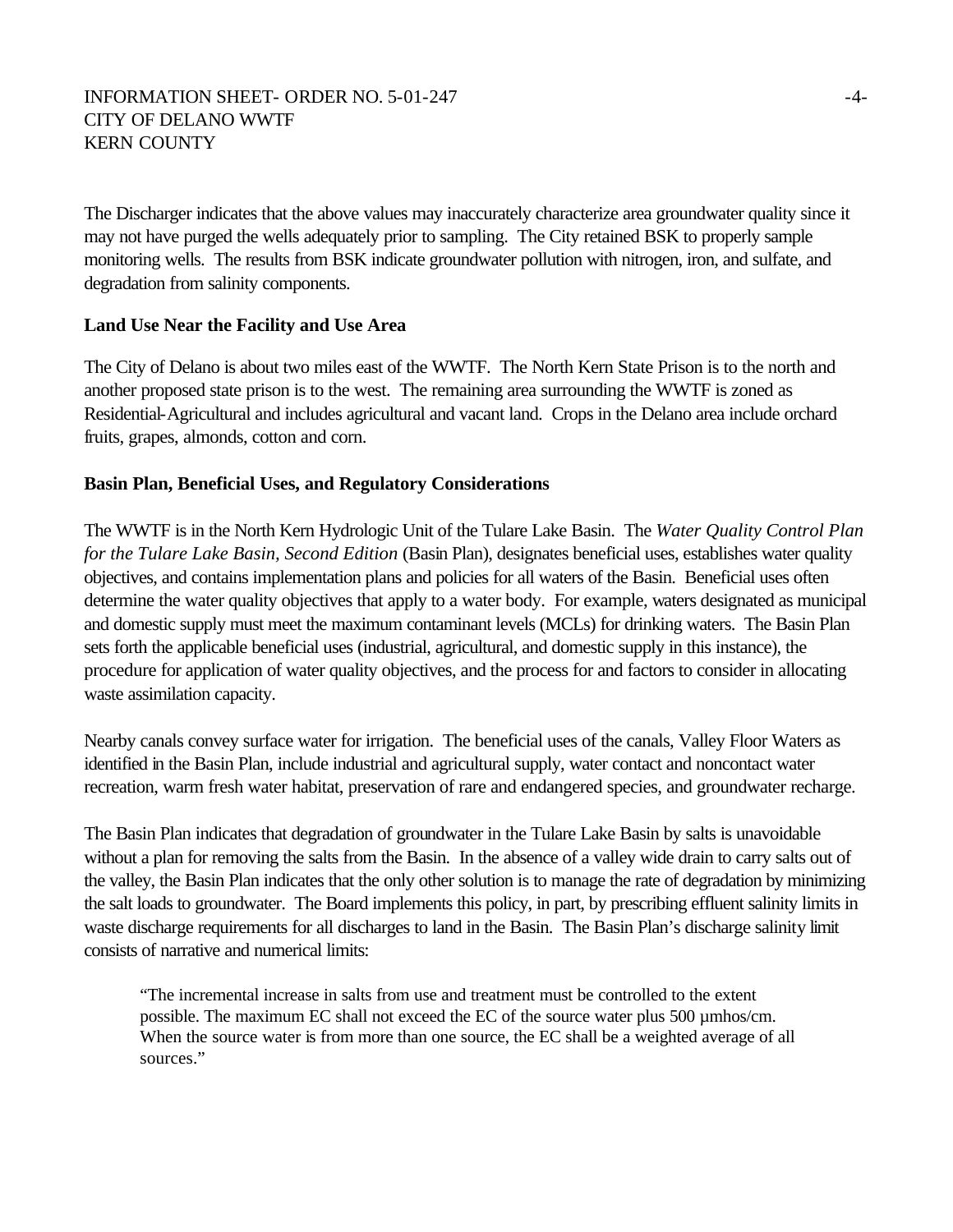Water in the Tulare Lake Basin is in short supply, requiring importation of surface waters from other parts of the State. The Basin Plan encourages recycling and does not consider disposal by evaporation and percolation or discharge to surface waters a permanent disposal solution when the potential exists for recycling. Further, the Basin Plan requires that project reports for new or expanded wastewater facilities shall include plans for wastewater recycling or the reasons why this is not possible.

The Basin Plan requires that "Facilities which discharge or are designed to discharge in excess of 1 million gallons per day must provide removal of 80 percent or reduction to 40 mg/L, whichever is more restrictive, of both 5-day BOD and suspended solids."

Further, the California Department of Health Services (DHS) has established statewide recycling criteria in Title 22, California Code of Regulations (CCR), section 60301 et seq., (hereafter Title 22), and guidelines for use of recycled water. Revised water recycling criteria, which became effective on 2 December 2000, expands the range of allowable uses of recycled water, establishes criteria for these uses, and clarifies some of the ambiguity contained in the previous regulations. Further, the revised Title 22 requires that all wastewater used for recycling receive, at a minimum, secondary treatment. The Basin Plan's secondary treatment performance standard meets the Title 22 minimum criteria.

The action to revise waste discharge requirements for this existing facility is exempt from the provisions of the California Environmental Quality Act (CEQA) in accordance with Title 14, CCR, section 15302.

# **Antidegradation**

The antidegradation directives of section 13000 of the California Water Code require that waters of the State that are better in quality than established water quality objectives be maintained "consistent with the maximum benefit to the people of the State." Waters can be of high quality for some constituents or beneficial uses and not others. Policies and procedures for complying with this directive are set forth in the Basin Plan (including by reference State Water Board Resolution No. 68-16, "Statement of Policy With Respect to Maintaining High Quality Waters in California," or "Antidegradation" Policy).

Resolution 68-16 is applied on a case-by-case, constituent-by-constituent basis in determining whether a certain degree of degradation can be justified. It is incumbent upon the Discharger to provide technical information for the Board to evaluate that fully characterizes:

- all waste constituents to be discharged, the background quality of the uppermost layer of the uppermost aquifer
- the background quality of other waters that may be affected
- the underlying hydrogeologic conditions
- waste treatment and control measures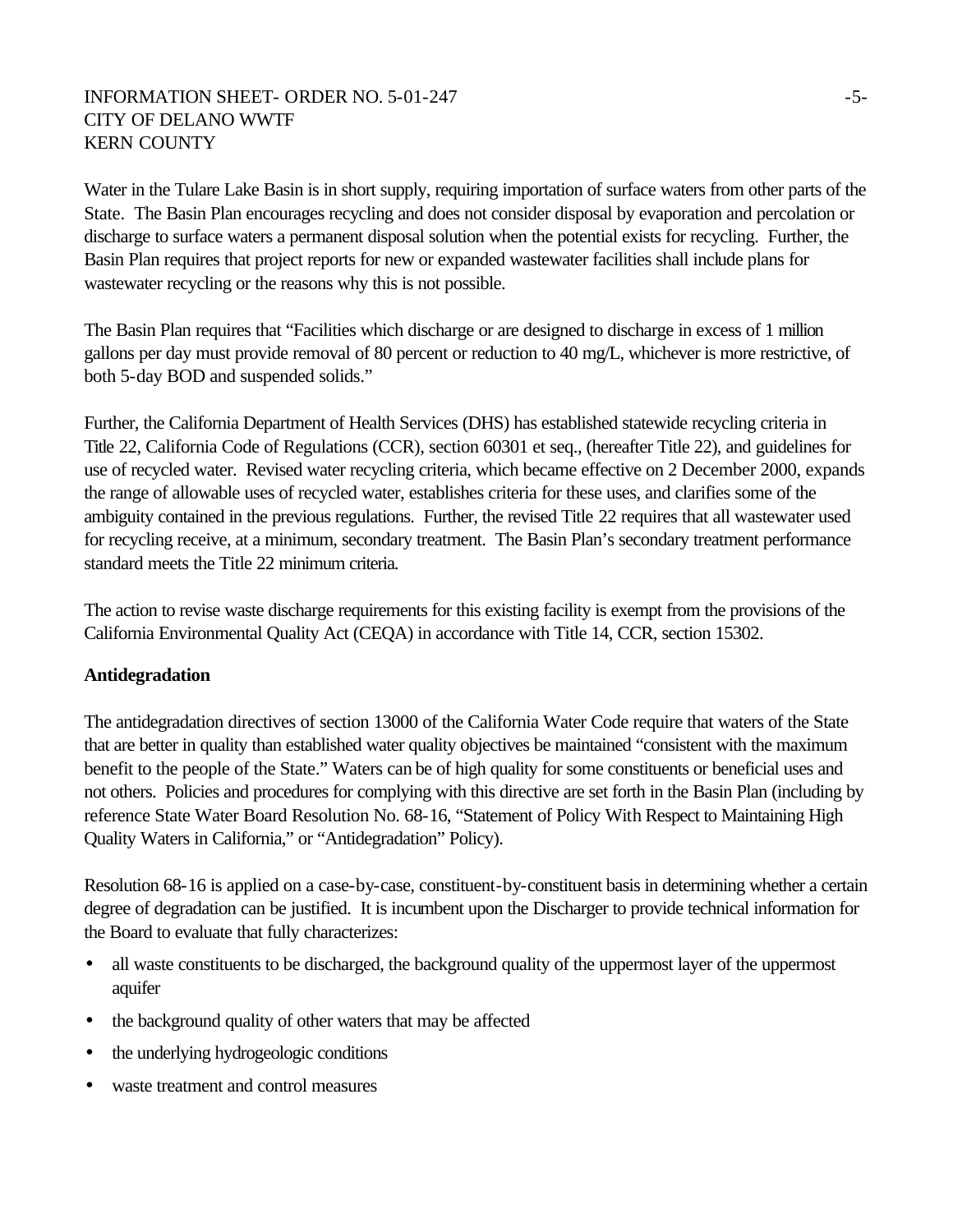- how treatment and control measures are justified as best practicable treatment and control
- the extent the discharge will impact the quality of each aquifer
- the expected degradation compared to water quality objectives

In allowing a discharge, the Board must comply with CWC section 13263 in setting appropriate conditions. The Board is required, relative to the groundwater that may be affected by the discharge, to implement the Basin Plan and consider the beneficial uses to be protected along with the water quality objectives essential for that purpose. The Board need not authorize the full utilization of the waste assimilation capacity of the groundwater (CWC section 13263(b)) and must consider other waste discharges and factors that affect that capacity. The applicable beneficial uses (agricultural, industrial, and domestic supply in this instance), procedure for application of water quality objectives, and the process for and factors to consider in allocating waste assimilation capacity are set forth in the Basin Plan.

The discharge has been occuring for years. Certain waste constituents in municipal wastewater are not fully amenable to waste treatment and control and it is reasonable to expect some impact on groundwater. Some degradation for certain constituents is consistent with maximum benefit to the people of California because the technology, energy, water recycling, and waste management advantages of municipal wastewater service to the State far outweigh the environmental impact damage of a community that would otherwise be reliant on numerous concentrated individual wastewater systems. Economic prosperity of valley communities is of maximum benefit to the people of California, and therefore sufficient reason to accommodate increases in wastewater discharge provided terms of reasonable degradation are defined and met. The proposed Order authorizes some degradation consistent with the maximum benefit to the people of the State.

Groundwater monitoring data at this site is insufficient to establish the most appropriate receiving water limits. In addition, as explained elsewhere in this information sheet, certain aspects of waste treatment and control practices may not have been met and, if not, are unlikely to be justified as representative of BPTC (e.g., unlined sludge drying beds). Reasonable time is necessary to gather specific information about the facility and the site to make informed, appropriate, long-term decisions. This proposed Order, therefore, establishes receiving water limitations to assure protection of the beneficial uses of waters of the State pending the completion of certain tasks and provides time schedules to complete specified tasks. The tasks provide that the Discharger is expected to identify, implement, and adhere to best practicable treatment and control as individual practices are reviewed and upgraded in this process. During this period, degradation may occur from certain constituents, but can never exceed water quality objectives (or background water quality should it exceed objectives) or cause nuisance.

Water quality objectives define the least stringent limits that could apply as water quality limitations for groundwater at this location, except where background quality unaffected by the discharge already exceeds the objective. The values below reflect water quality objectives that must be met to maintain specific beneficial uses of groundwater.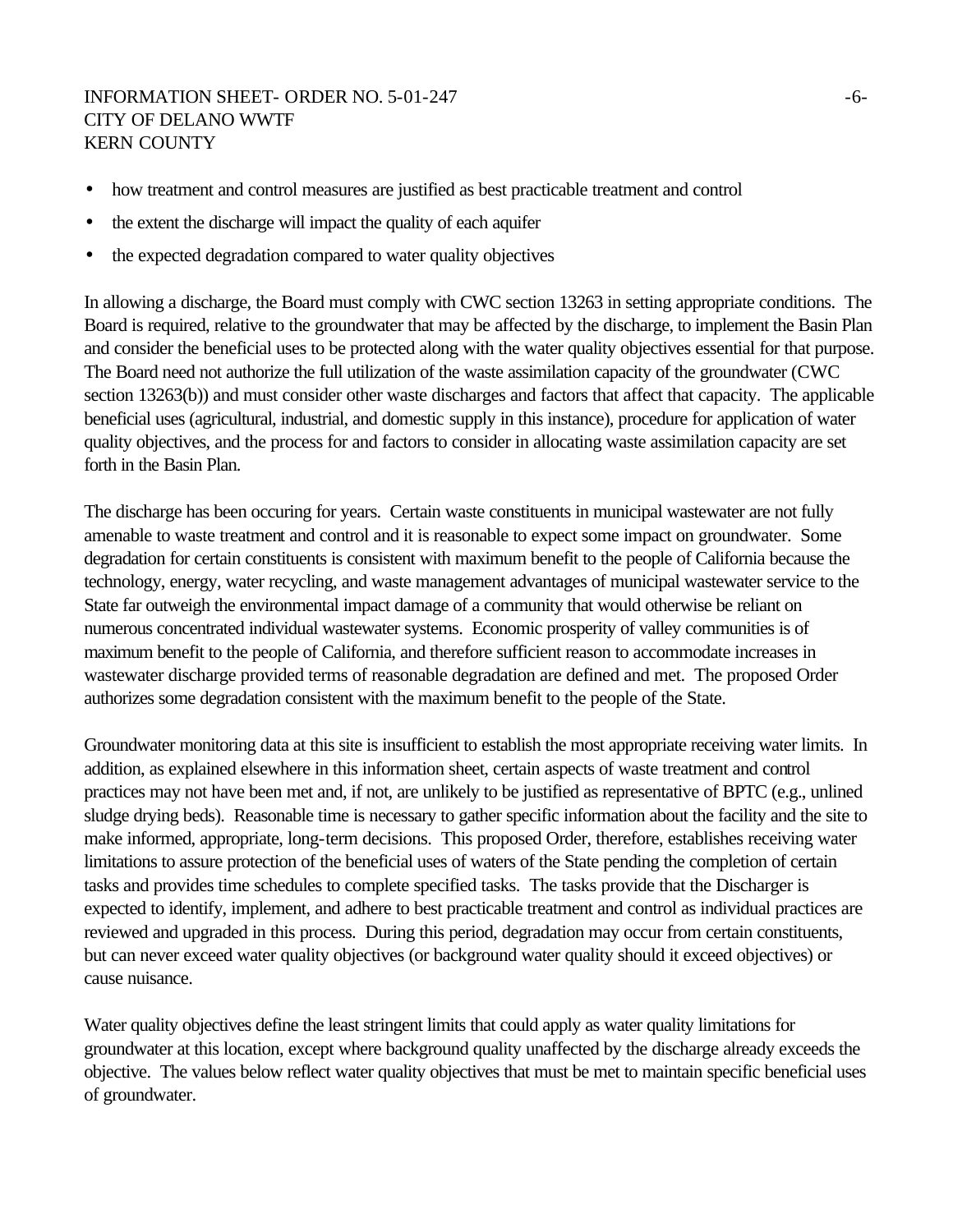| Constituent                        | Units         | Value      | <b>Beneficial Use</b> | Criteria or Justification                                                      |
|------------------------------------|---------------|------------|-----------------------|--------------------------------------------------------------------------------|
| Ammonia                            | mg/L          | 0.5        | MUN <sup>1</sup>      | Taste and Odor <sup>2</sup>                                                    |
| <b>Boron</b>                       | mg/L          | 0.7        | $AGR^3$               | Boron sensitivity <sup>4</sup>                                                 |
| Chloride                           | mg/L          | 106        | $AGR^3$               | Chloride sensitivity on certain crops<br>irrigated via sprinklers <sup>4</sup> |
|                                    |               | 142        | $AGR^3$               | Chloride sensitivity on certain crops <sup>4</sup>                             |
|                                    |               | 250        | MUN <sup>1</sup>      | Recommended Secondary MCL <sup>5</sup>                                         |
|                                    |               | 500        | MUN <sup>1</sup>      | Upper Secondary MCL <sup>5</sup>                                               |
| Conductivity (EC)                  | $\mu$ mhos/cm | 700        | $AGR^3$               | Salt sensitivity <sup>4</sup>                                                  |
|                                    |               | 900        | MUN <sup>1</sup>      | Recommended Secondary MCL <sup>5</sup>                                         |
|                                    |               | 1,600      | MUN <sup>1</sup>      | Upper Secondary MCL <sup>5</sup>                                               |
| Iron                               | mg/L          | 0.3        | MUN <sup>1</sup>      | Secondary MCL <sup>6</sup>                                                     |
| Manganese                          | mg/L          | 0.05       | MUN <sup>1</sup>      | Secondary MCL <sup>6</sup>                                                     |
| Nitrate as N                       | mg/L          | 10         | MUN <sup>1</sup>      | Primary MCL <sup>7</sup>                                                       |
| Nitrite as N                       | mg/L          | 1          | MUN <sup>1</sup>      | Primary $MCL$ <sup>7</sup>                                                     |
| pH                                 | pH Units      | 6.5 to 8.5 | <b>MUN</b>            | Secondary MCL <sup>8</sup>                                                     |
| Sodium                             | mg/L          | 69         | $AGR^3$               | Sodium sensitivity on certain crops <sup>4</sup>                               |
| <b>Total Coliform</b><br>Organisms | $MPN/100$ mL  | 2.2        | MUN <sup>1</sup>      | <b>Basin Plan</b>                                                              |
| <b>Total Dissolved Solids</b>      | mg/L          | 450        | $AGR^3$               | Salt sensitivity <sup>4</sup>                                                  |
|                                    |               | 500        | MUN <sup>1</sup>      | Recommended Secondary MCL <sup>5</sup>                                         |
|                                    |               | 1,000      | MUN <sup>1</sup>      | Recommended Upper MCL <sup>5</sup>                                             |
| <b>Total Trihalomethanes</b>       | $\mu$ g/L     | 100        | <b>MUN</b>            | MCL <sup>9</sup>                                                               |
| Chloroform                         | $\mu$ g/L     | 1.1        | MUN <sup>1</sup>      | Narrative Toxicity Criteria <sup>10</sup>                                      |
| Bromodichloromethane               | $\mu$ g/L     | 0.27       | MUN <sup>1</sup>      | Narrative Toxicity Criteria <sup>10</sup>                                      |
| Dibromochloromethane               | $\mu$ g/L     | 0.37       | MUN <sup>1</sup>      | Narrative Toxicity Criteria <sup>10</sup>                                      |
| <b>Bromoform</b>                   | $\mu$ g/L     | 4.3        | MUN <sup>1</sup>      | Narrative Toxicity Criteria <sup>10</sup>                                      |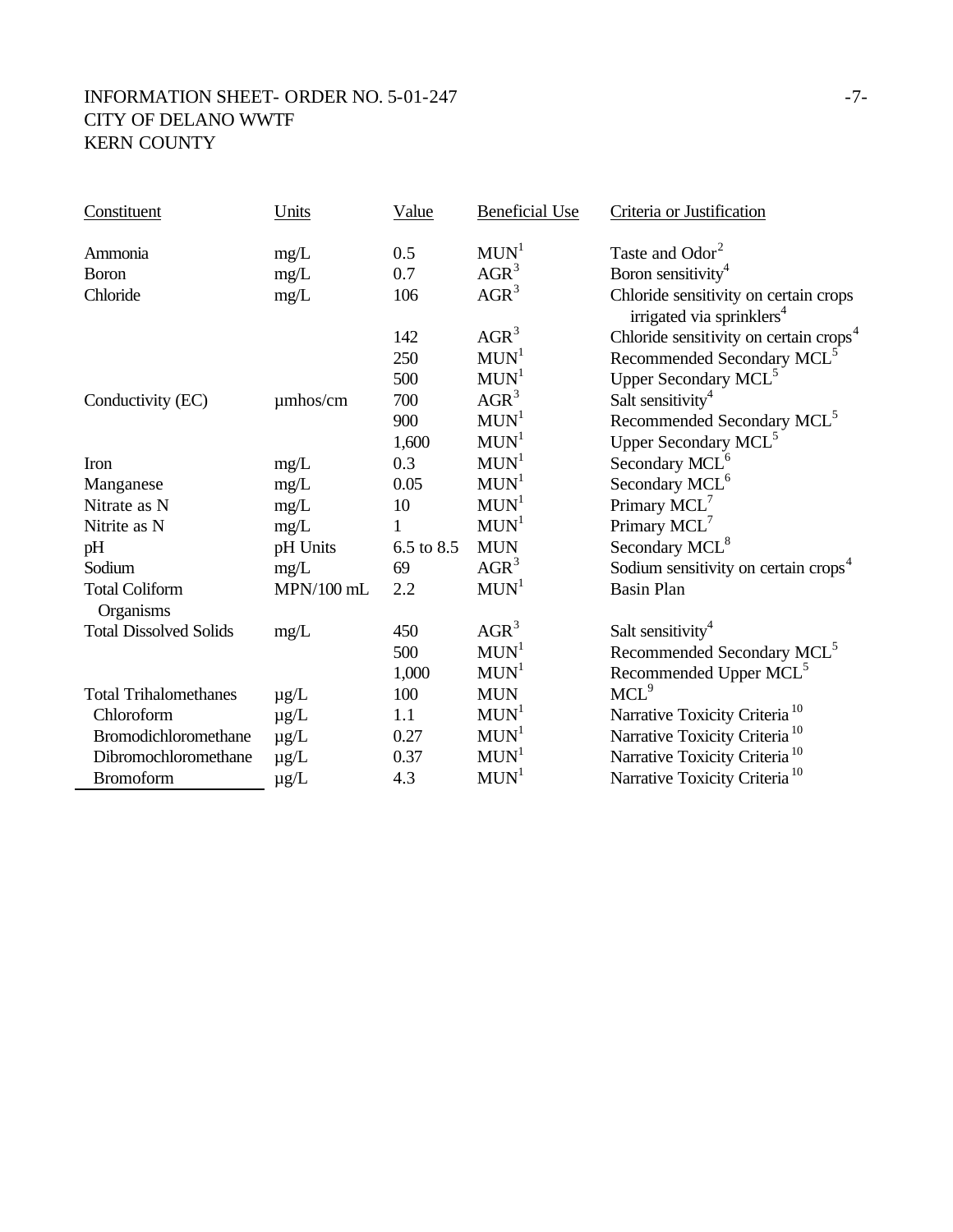- <sup>1</sup> Municipal and domestic supply<br> $\frac{1}{2}$   $\frac{1}{2}$   $\frac{1}{2}$   $\frac{1}{2}$   $\frac{1}{2}$   $\frac{1}{2}$   $\frac{1}{2}$   $\frac{1}{2}$   $\frac{1}{2}$   $\frac{1}{2}$   $\frac{1}{2}$   $\frac{1}{2}$   $\frac{1}{2}$   $\frac{1}{2}$   $\frac{1}{2}$   $\frac{1}{2}$   $\frac{1}{2}$   $\frac{1}{2}$   $\frac{1}{2$
- <sup>2</sup> Council of the European Union, On the Quality of Water Intended for Human Consumption, Council Directive 98/83/EC (3 November 1998).
- $\frac{3}{4}$  Agricultural supply
- Ayers, R. S. and D. W. Westcot, Water Quality for Agriculture, Food and Agriculture Organization of the United Nations – Irrigation and Drainage Paper No. 29, Rev. 1, Rome (1985)
- 5 Title 22, CCR, section 64449, Table 64449-B
- 6 Title 22, CCR, section 64449, Table 64449-A
- 7 Title 22, CCR, section 64431, Table 64431-A
- <sup>8</sup> United States Environmental Protection Agency
- 9 Title 22, CCR, section 64439
- <sup>10</sup> California Environmental Protection Agency, Office of Environmental Health Hazard Assessment Cancer Potency Factor as a Drinking Water Level, *California Environmental Protection Agency Toxicity Criteria Database*

Sodium and chloride can cause foliar damage to crops that are sprinkler irrigated. Trees, vines, and woody species are the most susceptible. To protect crops near the WWTF that could be sprinkler irrigated (e.g., plums), the applied water should not contain values of sodium or chloride above 115 and 175 mg/L, respectively, according to *Agricultural Salinity Assessment and Management*, published by the American Society of Civil Engineers. Even though these values are higher than those recommended by the Guidelines (i.e., 69 mg/L for sodium and 106 mg/L for chloride), it is appropriate to use them as water quality objectives at this location because of salt concentrations apparent in area groundwater.

Municipal wastewater contains numerous dissolved inorganic waste constituents (i.e., salts, minerals) that together comprise total dissolved solids (TDS). Not every constituent is critical to beneficial use. Constituents that are critical are individually listed. The cumulative impact from these other constituents, along with the cumulative affect of the constituents that are individually listed, can be effectively controlled using TDS as a generic indicator parameter. Most dissolved inorganic substances in water are in the ionized form and so contribute to a solution's ability to carry an electrical current, or its "electrical conductivity" (EC). EC varies both with the number and type of ions the solution contains and is strongly temperature dependent. It is standard practice to report a solution's EC at 25° Celsius (this value is technically called "specific conductance"). Only ions can carry a current, however. Un-ionized species of weak acids or bases will not carry a current, nor will uncharged soluble organic materials, such as ethyl alcohol and glucose, even though these constituents comprise a portion of TDS. Although EC is affected by the nature of the various ions, their relative concentrations, and ionic strength of the water, EC measurements can give a practical estimate of the variations in a solution's dissolved mineral content. An empirical factor may be developed from simultaneous measurements of TDS and EC that allows for the rapid estimation of TDS from EC measurements.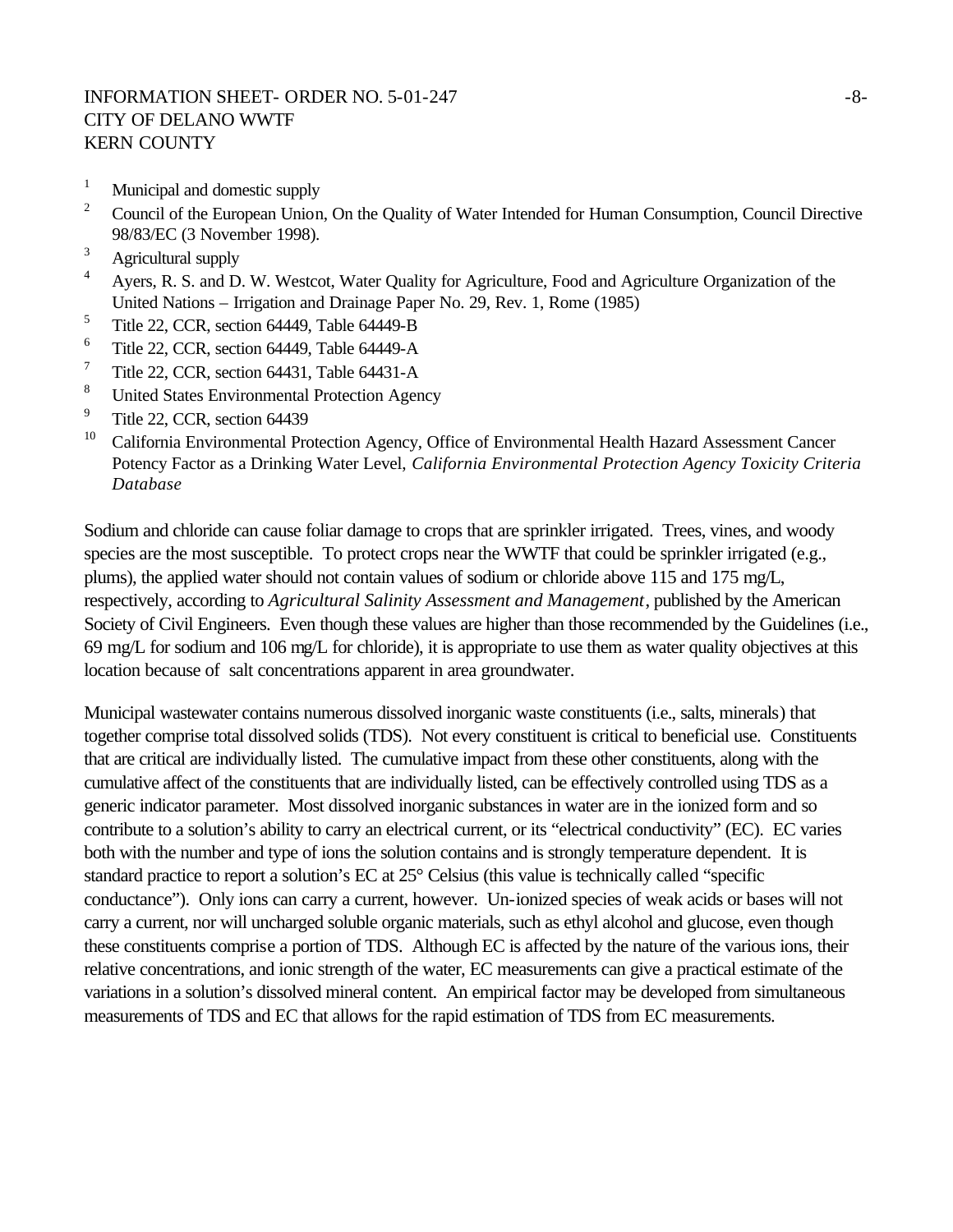### **Treatment Technology and Control**

Given the character of municipal wastewater, secondary treatment technology is generally sufficient to control degradation of groundwater from decomposable organic constituents. Adding disinfection significantly reduces populations of pathogenic organisms, and reasonable soil infiltration rates and unsaturated soils can reduce them further. Neither organics nor total coliform, the indicator parameter for pathogenic organisms, should be found beneath groundwater in a well-designed, well-operated facility.

Municipal wastewater typically contains nitrogen in concentrations greater than water quality objectives, which vary according to the form of nitrogen. Degradation by nitrogen can be controlled by an appropriate secondary treatment system (e.g., oxidation ditch), tertiary treatment for nitrogen reduction, and agronomic reuse on harvested crops. The effectiveness varies, but generally best practicable treatment and control should be able to control nitrogen degradation at a concentration well below the water quality objectives. The Discharger's operation of the WWTF has resulted in an effluent with an average nitrogen concentration of 7 mg/L.

Waste constituents that are forms of salinity pass through the treatment process and soil profile and effective control of long-term affects relies upon effective source control and pretreatment measures. In the best of circumstances, long-term land discharge of treated municipal wastewater will degrade groundwater with salt (as measured by TDS and EC) and the individual components of salts (e.g., sodium, chloride). Not all TDS constituents pass through the treatment process and soil profile in the same manner or rate. Chloride tends to pass through both rapidly to groundwater. As chloride concentrations in most groundwaters in the region are much lower than in treated municipal wastewater, chloride is a useful indicator parameter for evaluating the extent to which effluent reaches groundwater.

Other indicator constituents for monitoring for groundwater degradation due to recharged effluent include total coliform bacteria, ammonia, total nitrogen, and total trihalomethanes (when the effluent is chlorinated). Chlorine disinfection of effluent causes formation of trihalomethanes, which are priority pollutants. Treatment to reduce these in wastewater generally has not been performed, and little is known at this point on the typical impact on groundwater. Total trihalomethanes (TTHMs) are chlorinated organic materials that are toxic at low concentrations. Common TTHMs include bromoform, bromodichloromethane, dibromochloromethane, and chloroform. While the State drinking water regulations (i.e., Title 22, CCR, section 64439) establish a maximum contaminant level for TTHMs of 100  $\mu$ g/L, the actual concentrations at which THMs components are considered "toxic" to humans are much lower (e.g., chloroform's human health toxicity limit is 1.1 µg/L). The Basin Plan states that groundwaters "shall be maintained free of toxic substances in concentrations that produce detrimental physiological responses in human, plant, animal, or aquatic life associated with designated beneficial uses."

Boron is another TDS constituent that may occur in wastewater in concentrations greater than groundwater depending on the source water, to the extent residents use cleaning products containing boron, and whether any industrial dischargers utilize boron (e.g., glass production, cosmetics). Still other constituents in treated municipal waste that may pass through the treatment process and the soil profile include recalcitrant organic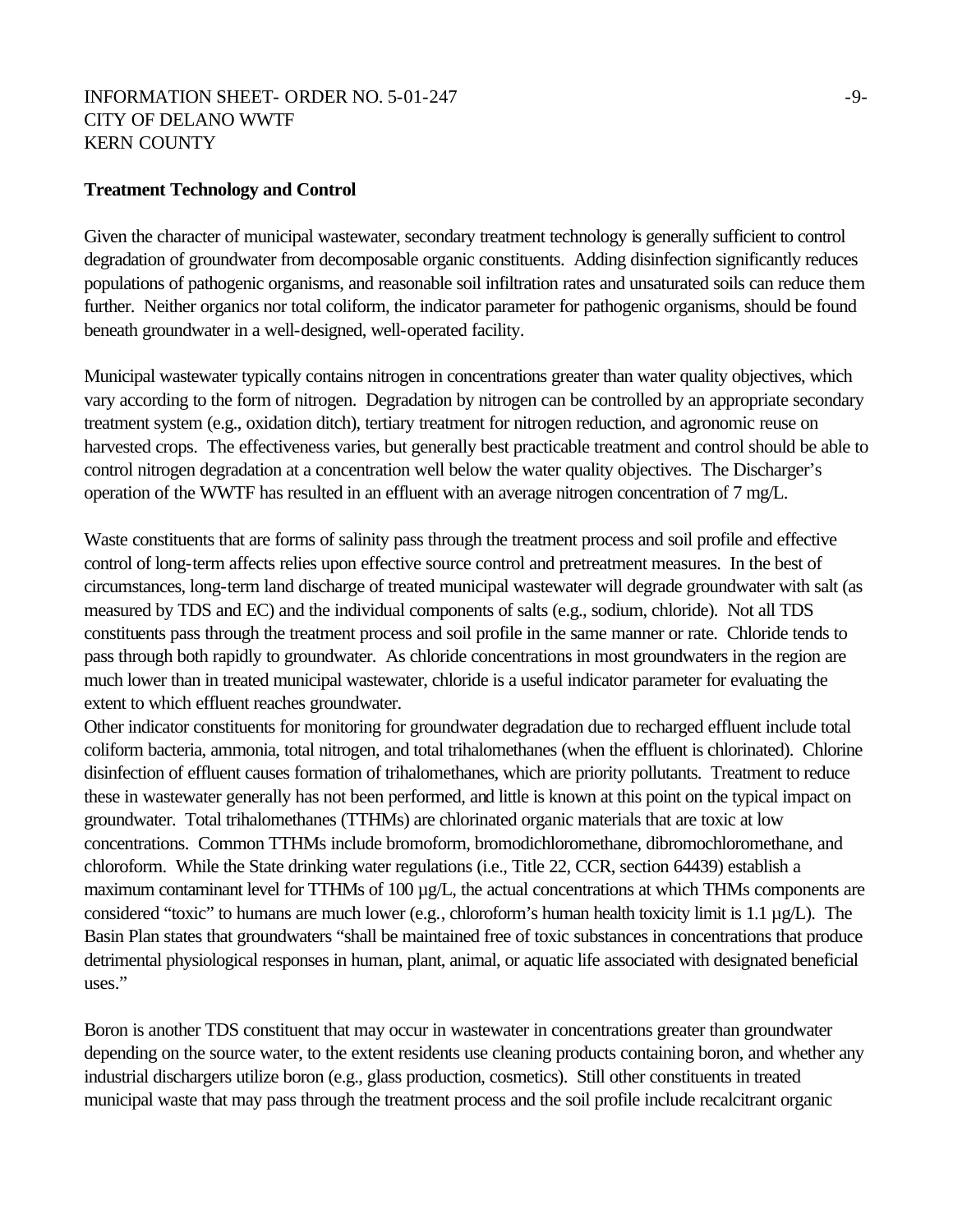compounds (e.g., ethylene glycol, or antifreeze), radionuclides, and pharmaceuticals. Hazardous compounds are not usually associated with domestic wastes and when present are reduced in the discharge to inconsequential concentrations through dilution with domestic waste, treatment, and the implementation of effective pretreatment programs.

A discharge of wastewater that overloads soils with nutrients and organics can result in anaerobic conditions in the soil profile, which in turn creates organic acids and decreases soil pH. Under conditions of low soil pH (i.e., below 5), iron and manganese compounds in the soil can solubilize and leach into groundwater. Discharge of residual sludge to land may also lead to increases in groundwater alkalinity and hardness to concentrations that impair the water's beneficial uses and contribute to an overall increase in TDS. Overloading is preventable and does not constitute BPTC as used in Resolution 68-16. Elevated concentrations in groundwater compared to percolating effluent of dissolved iron and dissolved manganese, along with elevated alkalinity, and hardness are useful indicators to determine whether components of the WWTF with high-strength waste constituents, such as sludge handling facilities, are ineffective in containing waste. The elevated concentration of nitrogen and other waste constituents in groundwater passing under the WWTF's sludge drying beds indicates that the Discharger's solids handling operation has caused or contributed to groundwater pollution. A separate enforcement action will address this violation.

### **Title 27**

Title 27, CCR, section 20380 et seq. ("Title 27"), contains regulations to address certain discharges to land. Title 27 establishes a waste classification system, specifies siting and construction standards for full containment of classified waste, requires extensive monitoring of groundwater and the unsaturated zone for any indication of failure of containment, and specifies closure and post-closure maintenance requirements. Generally, no degradation of groundwater quality by any waste constituent is acceptable.

Discharges of domestic sewage and treated effluent can be treated and controlled to a degree that will not result in unreasonable degradation of groundwater. For this reason, they have been conditionally exempted from Title 27, except for residual sludge and solid waste generated as part of the treatment process [section 20090(a) of Title 27]. The condition requires that the discharge not result in violation of any water quality objective in groundwater.

Treatment and storage facilities for sludge that are part of the WWTF are considered exempt from Title 27 under section 20090(a), under the condition that the facilities not result in a violation of any water quality objective. However, residual sludge (for the purposes of the proposed order, sludge that will not be subjected to further treatment by the WWTF) is not exempt from Title 27. Solid waste (e.g., grit and screenings) that results from treatment of domestic sewage and industrial waste also is not exempt from Title 27. This residual sludge and solid waste are subject to the provisions of Title 27.

Accordingly, the municipal discharge of effluent and the operation of treatment or storage facilities associated with a municipal wastewater treatment plant can be allowed without requiring compliance with Title 27, but only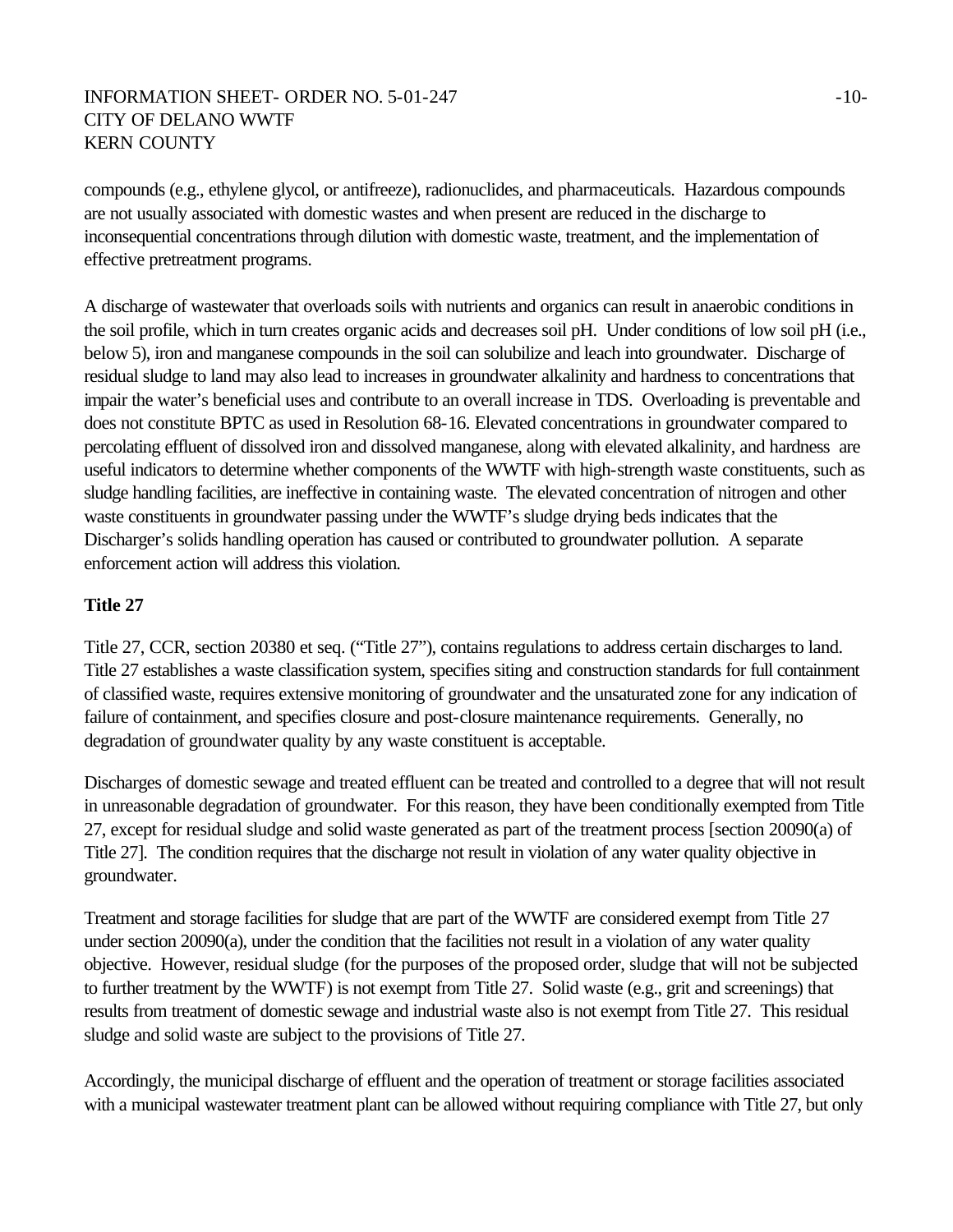if resulting degradation of groundwater is in accordance with the Basin Plan. This means, among other things, degradation of groundwater must be consistent with Resolution 68-16 and in no case greater than water quality objectives.

### **CEQA**

On 5 September 2000, the City of Delano submitted a mitigated negative declaration pursuant to the California Environmental Quality Act (CEQA) and State CEQA guidelines. Staff reviewed this document and responded by letter dated 6 October 2000 indicating that the City must submit a Notice of Intent to comply with Waste Discharge Requirements Order No. 99-08-DWQ and prepare a Storm Water Pollution Prevention Plan. In the letter, staff enclosed comments to the RWD, which requested that the City provide: a water balance and annual nitrogen balance using 7.2 mgd, a description of how the WWTF will be designed and constructed to withstand a 100-year event, a thorough description of the City's current and proposed sludge management practices, a description of the City's source water supply and copies of the last two annual drinking water data, a summary of all groundwater monitoring data in a tabular or graphic format, and a detailed description of onsite storm water management. Staff requested the City submit a revised mitigated negative declaration (MND) including the existing and proposed recycling operations.

The Discharger submitted a final MND, dated 19 March 2001, addressing staff comments to the draft MND. Staff reviewed this document and responded by letter dated 16 April 2001 stating the final negative declaration should indicate that the sludge drying beds will be lined and recommending that the City re-evaluate its groundwater monitoring protocol. In the letter, staff requested the City submit a Title 22 report for the existing and proposed use areas; apply for either a Master Recycling Permit or individual water recycling requirements for each user of recycled water; and submit a Notice of Intent for coverage under the General Biosolids Order. The letter indicated that the tentative WDRs submitted for Board consideration prohibits the discharge of septage to land and includes recycling requirements that limit recycling to specific types of crops.

On 13 June 2001, the City recirculated a MND for the WWTF expansion in accordance with CEQA and State CEQA Guidelines. Board staff responded by letter dated 9 July 2001 indicating the proposed

Order will restrict the Use Area to fiber and fodder crops for nonhuman consumption and will prohibit the direct application of septage to sludge drying beds. Using the consultant's current water balance, staff also commented that the proposed Order will permit the WWTF to discharge up to 7.2 mgd for the month of August, and up to 6 mgd for all other months.

On August 6 2001, the City of Delano certified an MND in accordance with CEQA and State CEQA guidelines. Board staff reviewed this document and recommends the Board concur with its findings and mitigation measures.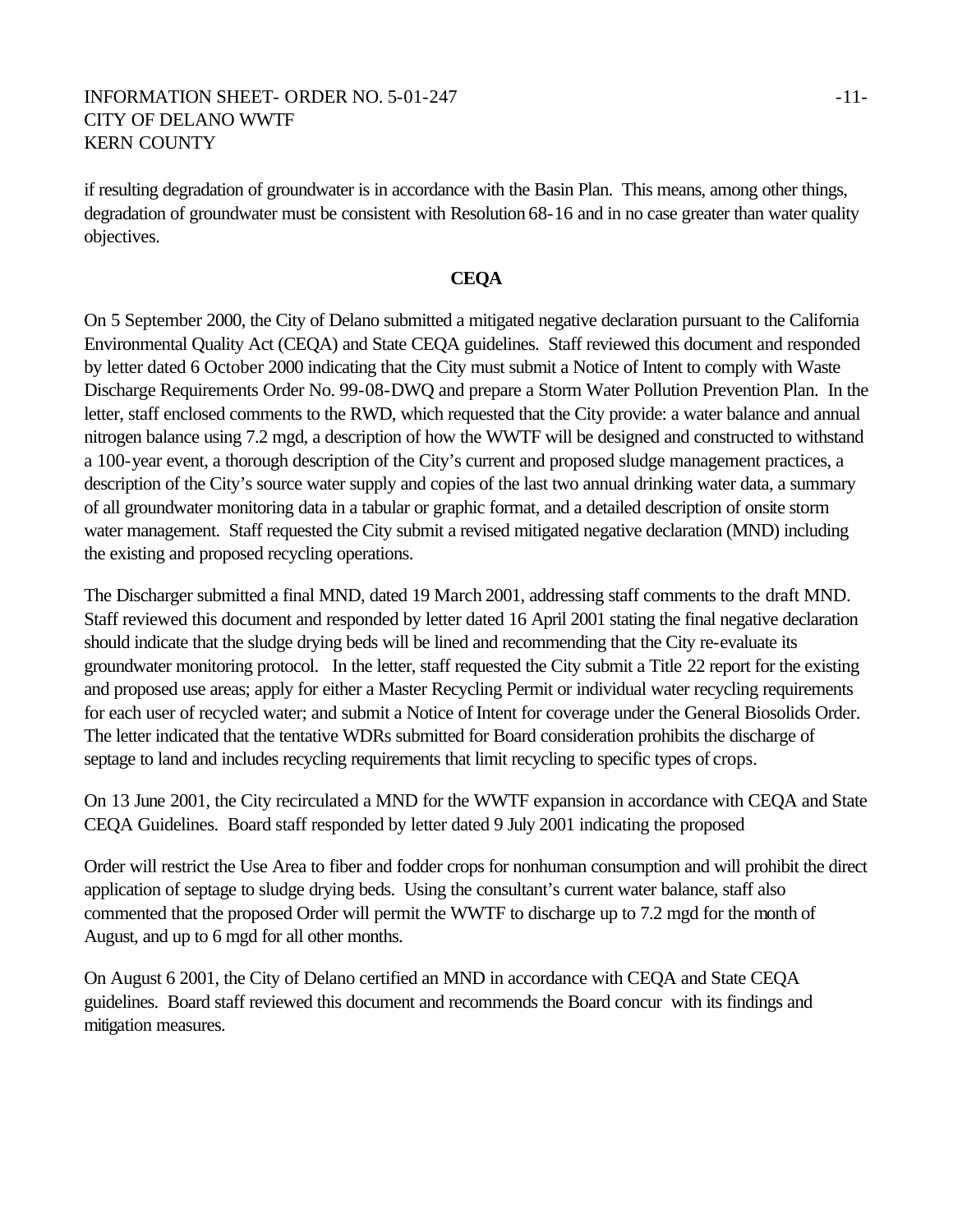### **PROPOSED ORDER TERMS AND CONDITIONS**

As in other WDRs orders for municipal discharges recently adopted by the Board, the proposed Order implements a two-phased approach to setting final groundwater limitations. While the Board has determined that some degradation is in the public interest, it cannot yet determine how much due to incomplete data and evaluation of treatment and control measures. In Phase 1 of this 'implementation approach,' WDRs orders establish receiving water limitations that assure protection of the beneficial uses of groundwater pending the completion of certain tasks in accordance with a time schedule. In Phase 2, determination of site-specific groundwater limitations to be adopted in WDRs will depend upon the Board's evaluation of the results of the tasks. The numerical implementation of many Basin Plan narrative water quality objectives in Phase 1, in accord with the procedures prescribed in the Basin Plan, represents the threshold above which there will be adverse impacts on beneficial uses of groundwater (e.g., drinking water MCLs). Since the proposed Order implements existing water quality objectives, the Board is not required to undertake further consideration of the factors in Water Code section 13241, including economic considerations.

### **Discharge Prohibitions, Specifications and Provisions**

The proposed Order prohibits the discharge of septage to land (e.g., sludge drying beds) as this does not reflect best practicable treatment and control. The effluent limits prescribed in the proposed Order for settleable solids, BOD<sub>5</sub>, and total suspended solids (TSS) are based on the Basin Plan and are carried over from the previous Order.

The proposed Order carries over the previous Order's salinity limitation by requiring the monthly average effluent EC to remain less than the flow-weighted average EC of the source water plus 500 μmhos/cm, or a total of 900 μmhos/cm, whichever is less. The discharge specifications regarding dissolved oxygen and freeboard are consistent with Board policy for the prevention of nuisance conditions, and are applied to all such facilities.

The Basin Plan requires municipal facilities discharging in excess of 1 mgd to provide removal of 80 percent or reduction to 40 mg/L, whichever is more restrictive, of both 5-day BOD and suspended solids. While the current Order prescribes a monthly average daily discharge limit of 40 mg/L for BOD and for TSS, it does not require 80 percent removal. The proposed Order's Discharge Specification B.7 implements the Basin Plan's 80 percent removal requirement. From January 2000 to August 2001, monthly average influent and effluent BOD and suspended solids concentrations indicate that percent removals range from 63 to 87 and average 75 for BOD and range from 57 to 81 and average 71 for suspended solids.

The proposed Order requires the Discharger to submit a use area management plan and technical reports regarding sludge management. It also imposes a new requirement that the Discharger implement a pretreatment program that follows the federal requirements. As the requirements are new, the proposed Order establishes a time schedule for program implementation where all submittals must be complete by October 2002.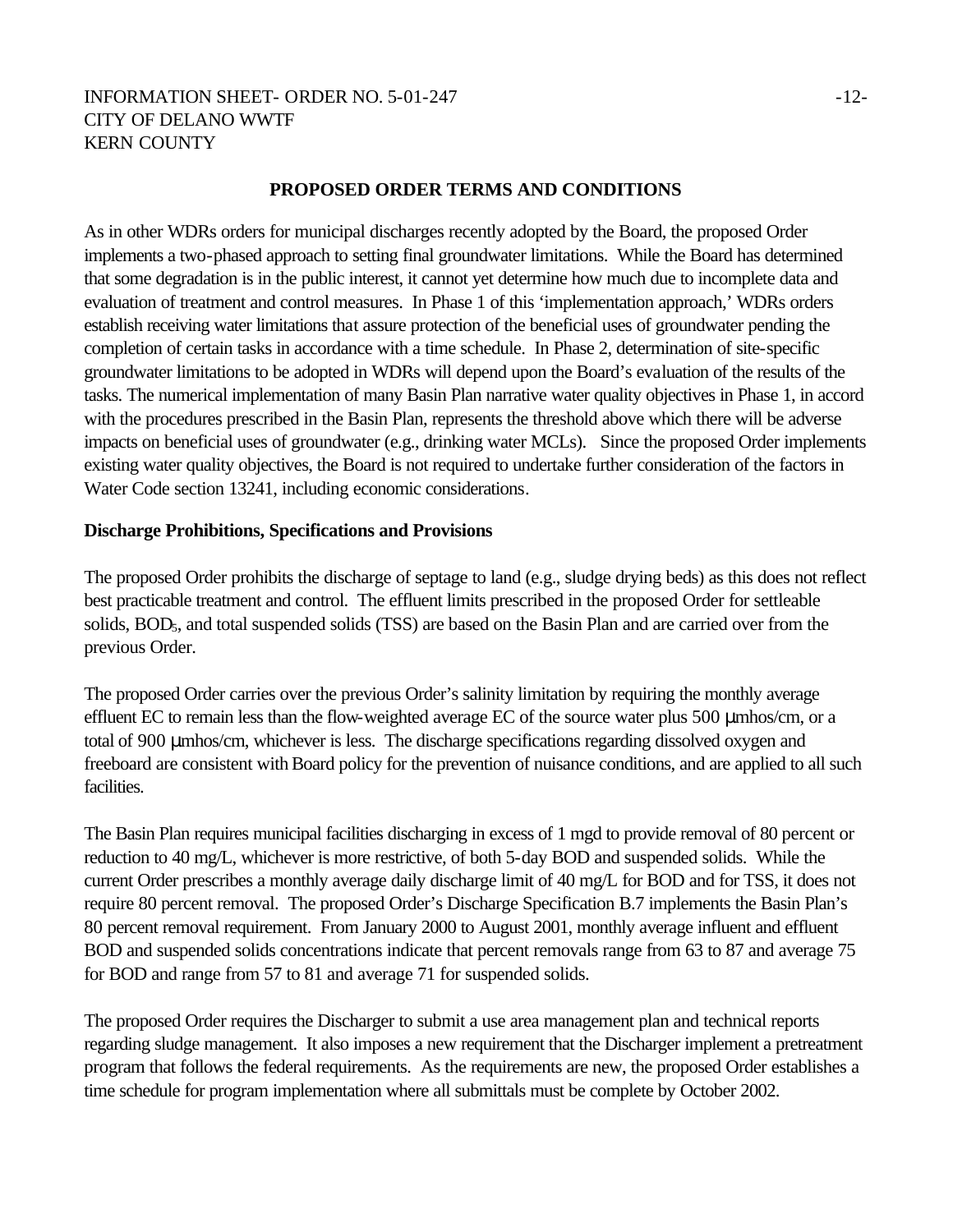The proposed Order requires the Discharger to comply with the provisions of Title 22. To ensure compliance with Title 22 and Board recycling policy, the proposed Order requires the Discharger to implement best management practices with respect to effluent reuse (e.g., to reuse effluent at reasonable agronomic rates considering the crop, soil, climate, and irrigation management plan).

The conditions for sludge, solid waste, and biosolids management proposed in the proposed Order are intended to assure that degradation resulting from the City's management of sludge is in accordance with the Basin Plan. The proposed Order requires that storage, use and disposal of biosolids comply with the self-implementing federal regulations of 40 CFR 503, which are subject to enforcement by the U.S. Environmental Protection Agency not the Board, and the Statewide General Order for the Discharge of Biosolids (Water Quality Order No. 2000-10-DWQ) (or any subsequent document which replaces Order No. 2000-10-DWQ).

The proposed Order prescribes groundwater limitations that reflect numerical and narrative water quality objectives (WQOs) for groundwater established in the Basin Plan. The proposed Order requires the discharge not to cause or contribute to exceedances of the groundwater limitations. Designated beneficial uses of area groundwater include municipal (MUN) and agricultural (AGR) supply. The Basin Plan states that "[w]ater quality objectives apply to all waters within a surface or ground water resource for which beneficial uses have been designated, rather than at an intake, wellhead or other point of consumption." Groundwater WQOs include (1) chemical constituents (including pesticides and radioactivity), (3) salinity, (4) tastes and odors, and (5) toxicity. For groundwaters designated MUN, the Basin Plan establishes numerical WQOs for bacteria and chemical constituents. The latter consists of drinking water maximum contaminant levels (MCLs) in Title 22, sections 64431 (Inorganic Chemicals); 64431 (Fluoride); 64443 (Radioactivity) 64444 (Organic Chemicals); 64449 (Secondary MCLs – Consumer Acceptance Limits); and lead not to exceed 0.015 mg/L.

The total coliform organism limitation of 2.2 MPN/100 mL in Groundwater Limitation G.1.a is based on the Basin Plan's WQO (i.e., the concentration of TCO over any 7-day period shall be less than 2.2/100 mL). Groundwater Limitation F.1.b prescribes a value of 10 mg/L as total nitrogen to ensure that groundwater nitrate levels will remain at or below the Title 22 primary drinking water MCL for nitrate (45 mg/L as nitrate or 10 mg/L as N). The limitations for chemical constituents prescribed in Groundwater Limitation F.1.c reflect the Title 22 drinking water MCLs.

Groundwater Limitation F.2 prescribes limits for boron, chloride, EC, sodium, and TDS to protect existing and future beneficial uses of area groundwater for agriculture. The majority of area agriculture water supply is currently delivered via flood irrigation. Available information on uppermost groundwater quality indicates, for reasons potentially unrelated to the discharge, quality may not meet the criteria for high quality irrigation water. Accordingly, it may not be critical to maintain the conservative low salt concentrations in agricultural supply as some references recommend for sprinkler irrigation. Additionally, the Discharger has implemented best practicable control for salt constituents as its effluent EC is on average only 300 µmhos/cm higher than source water EC.

The proposed Order prescribes groundwater limitations that reflect water quality objectives for protecting the beneficial uses of area groundwater and requires the Discharger to conduct a BPTC evaluation of the discharge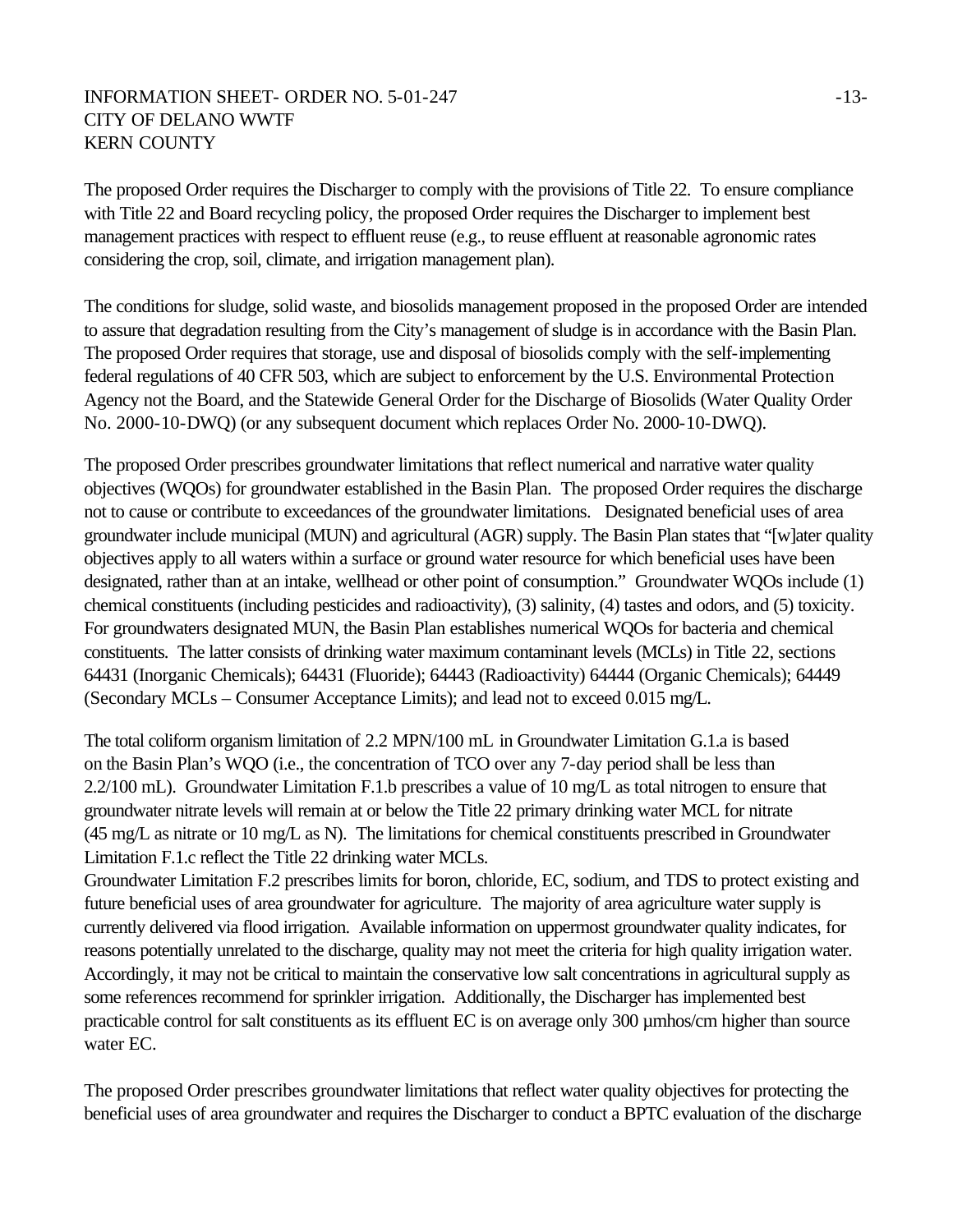(including source control, pretreatment, and treatment). Once it completes its BPTC evaluation, the Discharger may, at its discretion, propose for Board consideration site-specific, constituent-specific limits for salinity constituents (e.g., chloride, EC, sodium, and TDS). In the next Order regulating the discharge, the Board will evaluate the Discharger's justification of BPTC implementation and its proposed groundwater salinity limitations. It is possible upon further documentation and analysis that the discharge may be found not to be causing degradation from these waste constituents, but if it is the resulting degradation from salt can probably be found consistent with Resolution 68-16.

The last two groundwater limitations reflect narrative WQOs contained in the Basin Plan. Groundwater Limitation F.3 implements the Basin Plan's WQO for taste and odor. The taste threshold for ammonia, a waste constituent in municipal wastewater, is 0.5 mg/L. The limitation of 0.5 mg/L for ammonia ensures that this waste constituent will not adversely affect the beneficial use of area groundwater for human consumption. Lastly, Groundwater Limitation F.4 implements the Basin Plan's WQO for toxicity.

#### **Monitoring Requirements**

Section 13267 of the CWC authorizes the Board to require monitoring and technical reports as necessary to investigate the impact of a waste discharge on waters of the state. In recent years there has been increased emphasis on obtaining all necessary information, assuring the information is timely as well as representative and accurate, and thereby improving accountability of any discharger for meeting the conditions of discharge. Section 13268 of the CWC authorizes assessment civil administrative liability where appropriate.

The proposed Order requires influent monitoring of settleable solids, pH, BOD<sub>5</sub>, and TSS, and effluent monitoring of pH, BOD<sub>5</sub>, TSS, settleable solids, TDS, EC, ammonia, nitrate, TKN, total nitrogen, general minerals, metals, and priority pollutants. Effluent monitoring of these constituents is necessary to check compliance with various discharge specifications. The proposed Order also includes groundwater, supply water, and sludge monitoring. The monitoring is necessary to evaluate groundwater quality and the extent of the degradation and pollution from the discharge. The proposed Order includes monitoring of recycling activities to check compliance with Title 22 and the terms and conditions of this Order. This Order contains influent and effluent monitoring of all constituents that required monitoring in the previous Order, except effluent dissolved oxygen, and adds influent monitoring for pH and effluent monitoring for TDS, total nitrogen, general minerals, metals. The addition of pH, TDS, general minerals, metals, priority pollutants, is to develop a more accurate characterization of the discharge, while the addition of total nitrogen monitoring is to quantify the amount of nitrogen loading. To determine if the Discharger is in compliance with Discharge Specification B.4, it is required to monitor its source water quarterly for EC. To determine the efficiency of the Discharger's operation, the Discharger is required to monitor influent daily for settleable solids and pH and twice weekly for BOD<sub>5</sub> and TSS. In order to adequately characterize its wastewater effluent, the Discharger is required to monitor daily for settleable solids, and pH; twice weekly for TSS, and BOD<sub>5</sub>; and twice monthly for TDS, EC, and nitrogen constituents; and semiannually for general minerals and metals, and annually for priority pollutants. To monitor storage ponds for capacity constraints and potential nuisance conditions, the Discharger is required to monitor freeboard available and dissolved oxygen content weekly.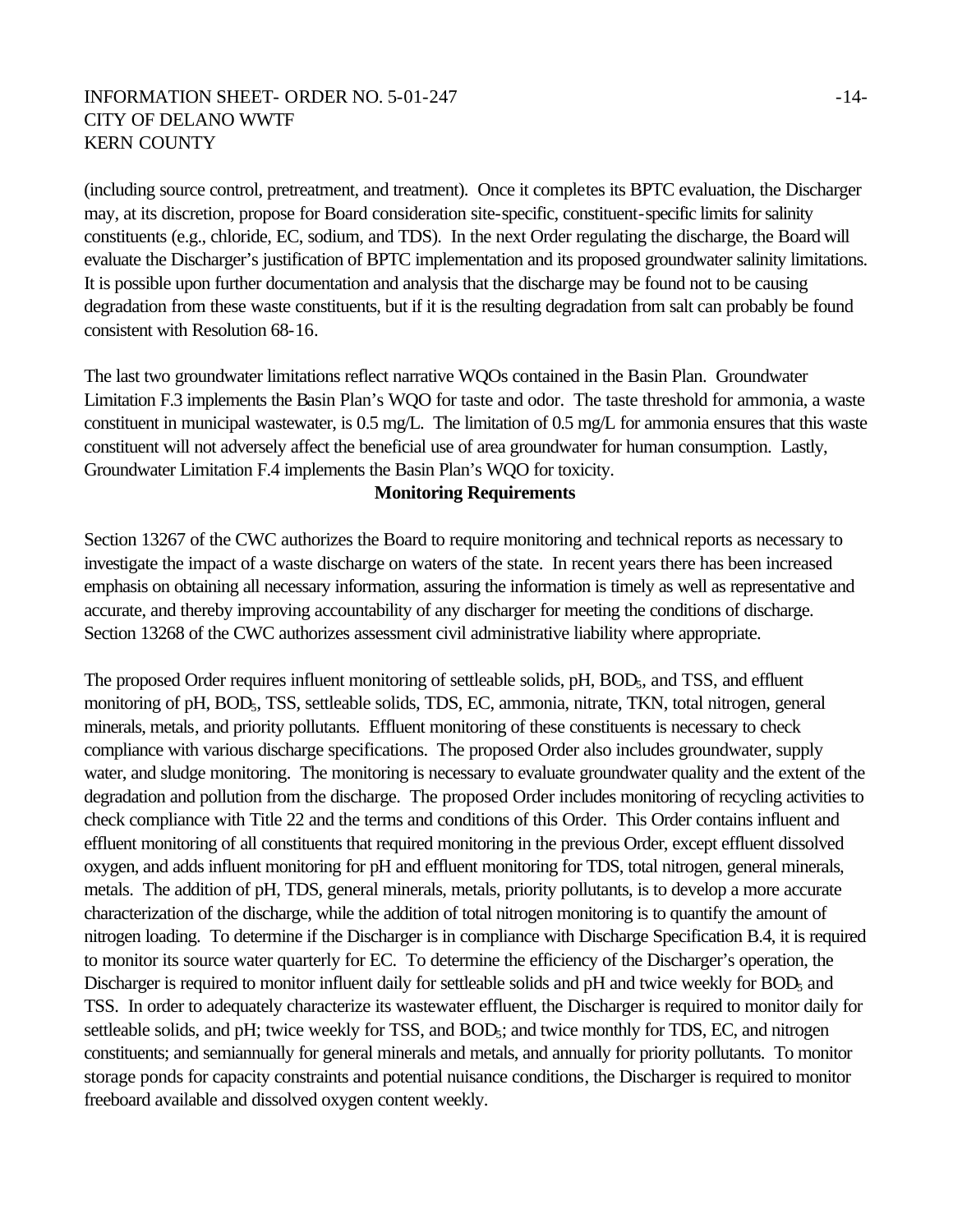The proposed Order requires the Discharger to collect a composite sample of sludge at least annually, in accordance with EPA's *POTW SLUDGE SAMPLING AND ANALYSIS GUIDANCE DOCUMENT, AUGUST 1989,* and test for arsenic, cadmium, molybdenum, copper, lead, mercury, nickel, selenium, and zinc. The proposed Order requires the Discharger to submit an annual summary of sludge discharge operations.

The Title 27 zero leakage protection strategy relies heavily on extensive groundwater and unsaturated zone monitoring to increase a discharger's awareness of, and accountability for, compliance with the prescriptive and performance standards. With a high volume, concentrated, uncontained discharge to land, monitoring takes on even greater importance. The proposed Order includes monitoring of applied waste quality, application rates, and groundwater. With respect to recycling, the proposed Order requires the Discharger to submit quarterly monitoring reports on recycling activities, and to submit an annual summary report.

The proposed Order requires the Discharger to evaluate the uppermost aquifer for a representative zone against which groundwater limitations will be applied. The proposed Order requires installation of an effective monitoring network that includes wells in the uppermost aquifer. One or more wells will monitor the quality of groundwater unaffected by the discharge and serve as 'background'. The proposed Order requires the Discharger to evaluate the uppermost aquifer for a representative zone or zones for evaluation of compliance with groundwater limitations. The approved representative zones of the aquifer will be identified in the hydrogeologic investigation described in Provision G.11. Wells must be installed to measure the quality of water within these zones for comparison with Groundwater Limitations as part of the proposed Order. The proposed Order provides a schedule for proposing, then providing the monitoring network, for these representative zones. Until the network is installed, the Board cannot adequately evaluate compliance with Groundwater Limitations. Use of existing groundwater monitoring wells will continue for the purposes of monitoring the effects of the discharge on the uppermost layer of groundwater until an alternate network suitable for evaluating the effectiveness of BPTC and compliance with Groundwater Limitations is approved by the Executive Officer in accord with the process outlined in the proposed Order.

### **Reopener**

The conditions of discharge in the proposed Order were developed based on currently available technical information and applicable water quality laws, regulations, policies, and plans, and are intended to assure conformance with them. However, information is presently insufficient to develop final effluent and groundwater limitations, so the proposed Order sets limitations for the interim while site-specific, constituent-specific limits are developed in conjunction with a BPTC evaluation, including source control and pretreatment. Additional information must be developed and documented by the Discharger as required by schedules set forth in the proposed Order. As this additional information is obtained, decisions will be made concerning the best means of assuring the highest water quality possible may that could involve substantial cost. It may be appropriate to reopen the Order if applicable laws and regulations change, but the mere possibility that such laws and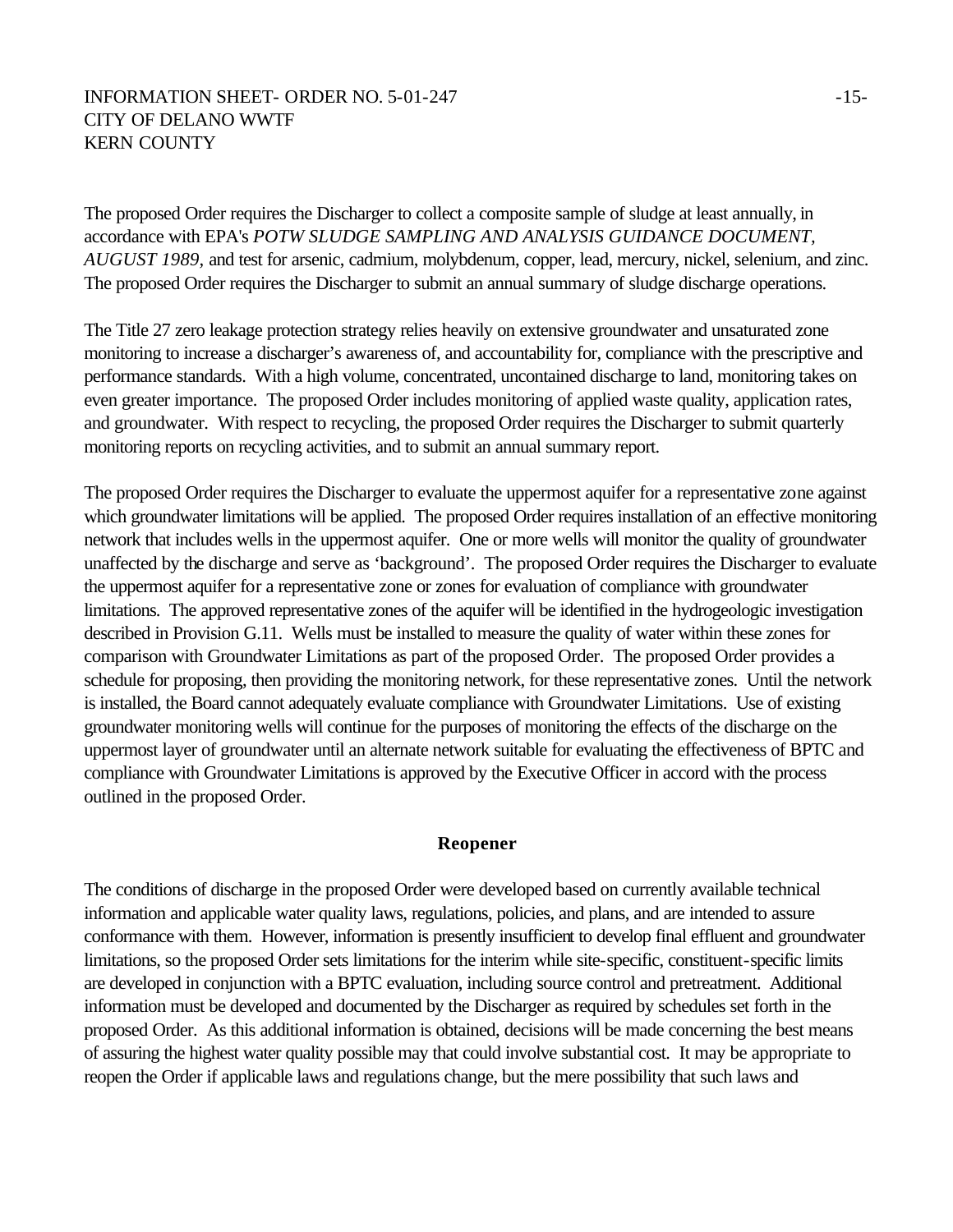regulations may change is not sufficient basis for reopening the Order. The CWC requires that waste discharge requirements implement all applicable requirements.

ams/jlk:fmc:10/19/01 AMENDED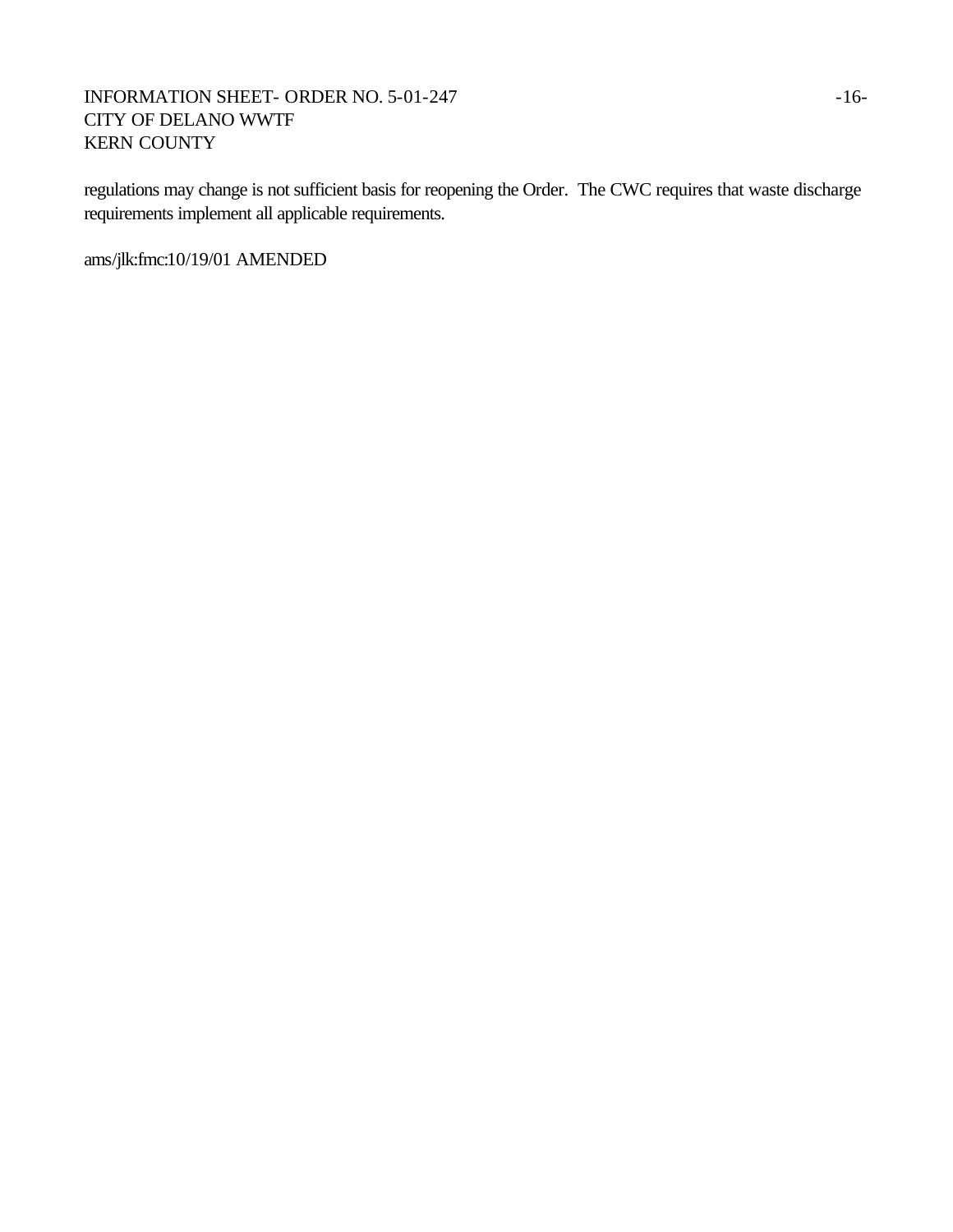

**WASTE DISCHARGE REQUIREMENTS ORDER NO. CITY OF DELANO WASTEWATER TREATMENT FACILITY KERN COUNTY Sections 8 and 9, T25S R25E, MDB&M, USGS 7.5' Delano Quadrangle**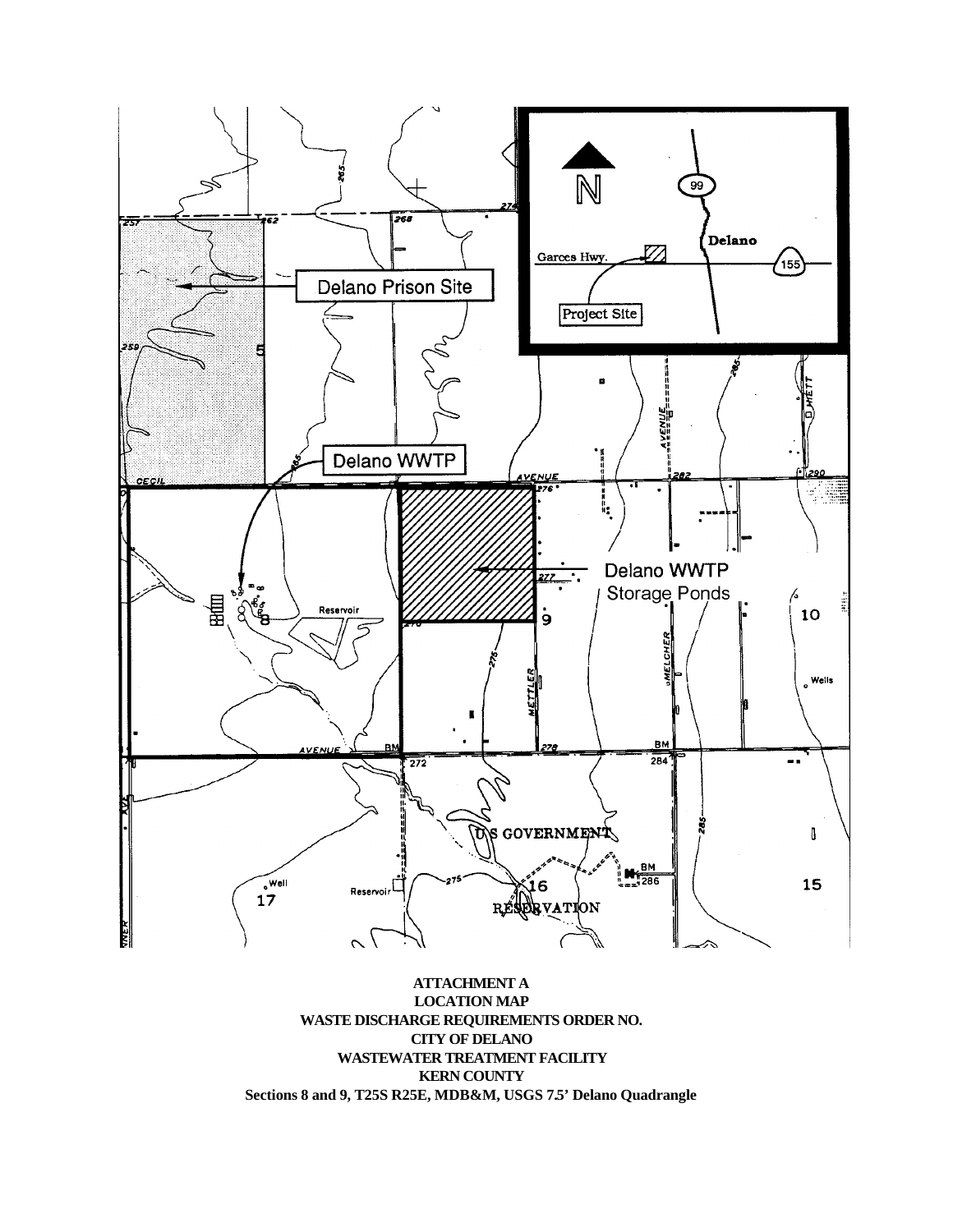

 $\overline{\mathbf{z}}$ 

**ATTACHMENT D MONITORING WELL MAP WASTE DISCHARGE REQUIREMENTS ORDER NO. CITY OF DELANO WASTEWATER TREATMENT FACILITY KERN COUNTY**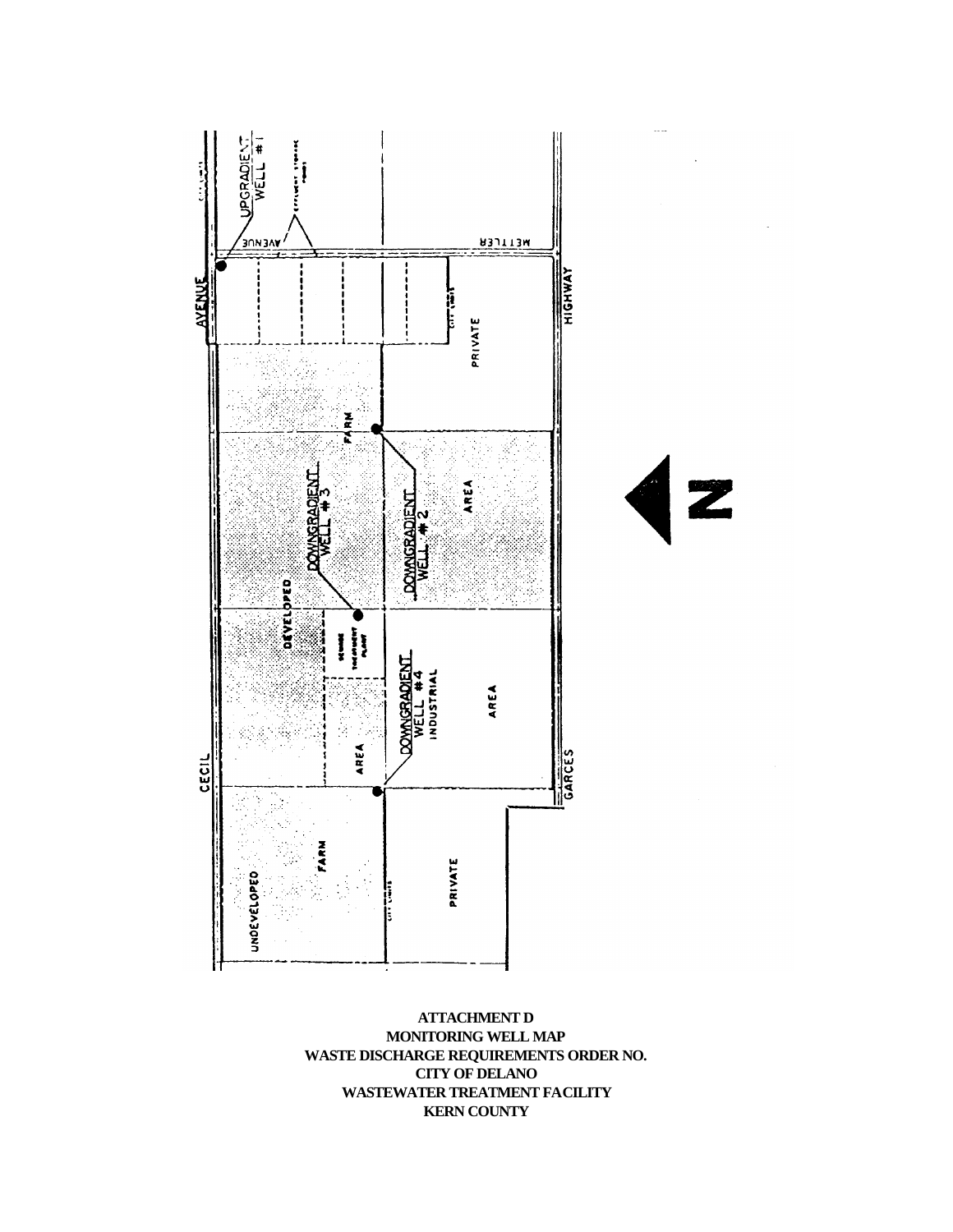**Sections 8 and 9, T25S R25E, MDB&M, USGS 7.5' Delano Quadrangle**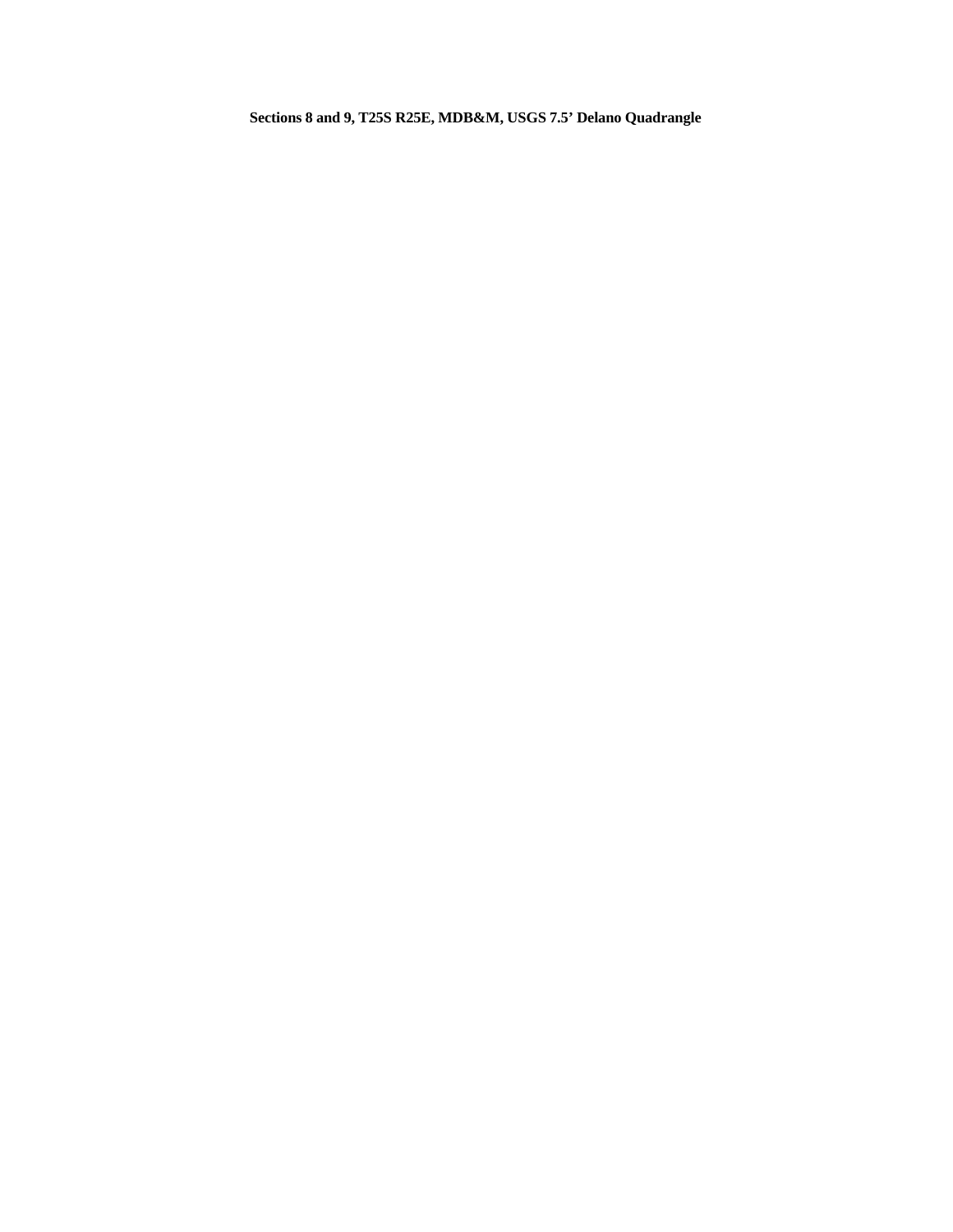# WASTE DISCHARGE REQUIREMENTS ORDER NO. FOR CITY OF DELANO WASTEWATER TREATMENT FACILITY KERN COUNTY

# ATTACHMENT F INFORMATION NEEDS FOR SLUDGE MANAGEMENT PLAN

### A. Wastewater Treatment Facility (WWTF)

- 1. Describe treatment processes at the wastewater treatment facility.
- 2. List significant industrial users (SIUs) that discharge to the wastewater treatment facility and describe how SIUs affect sludge production, sludge handling, and biosolids disposal.
- 3. Indicate whether the WWTF has an adopted source control ordinance or a pretreatment program, and if the latter whether the program is approved by the Board.
- 4. Indicate whether WWTF accepts septage and, if so, describe septage handling operation facilities.
- 5. Provide a WWTF site map showing:
	- a. existing sludge handling facilities (e.g., sludge drying beds and sludge storage areas)
	- b. abandoned sludge handling facilities (if applicable)
	- c. location of groundwater monitoring wells, if any, and groundwater gradient.
- B. Sludge Production
	- 1. Provide a schematic diagram showing solids flow and sludge handling operations; include, where applicable, supernatant flow and handling operations.
	- 2. Specify the quantity of sludge expected to annually accumulate in each wastewater treatment process, how it is quantified, and the expected removal frequency.
	- 3. For sludge handling facilities with sludge drying beds:
		- a. Describe number and size of sludge drying beds.
		- b. Describe sludge drying bed construction (e.g., liner, leachate collection system).
		- c. If sludge drying beds are not lined, thoroughly describe measures taken to ensure that area groundwater is not adversely affected by sludge drying operations.
		- d. Indicate the expected frequency with which sludge will be applied to and removed from sludge drying beds.
	- 4. Describe how biosolids are transferred to onsite biosolids storage facility (if applicable). If biosolids are removed directly from sludge drying beds, provide a plan that indicates when during the year you expect to dispose of biosolids and explain that whoever is responsible for disposing of your biosolids will be able to remove and dispose it at this time.
- C. Biosolids Characterization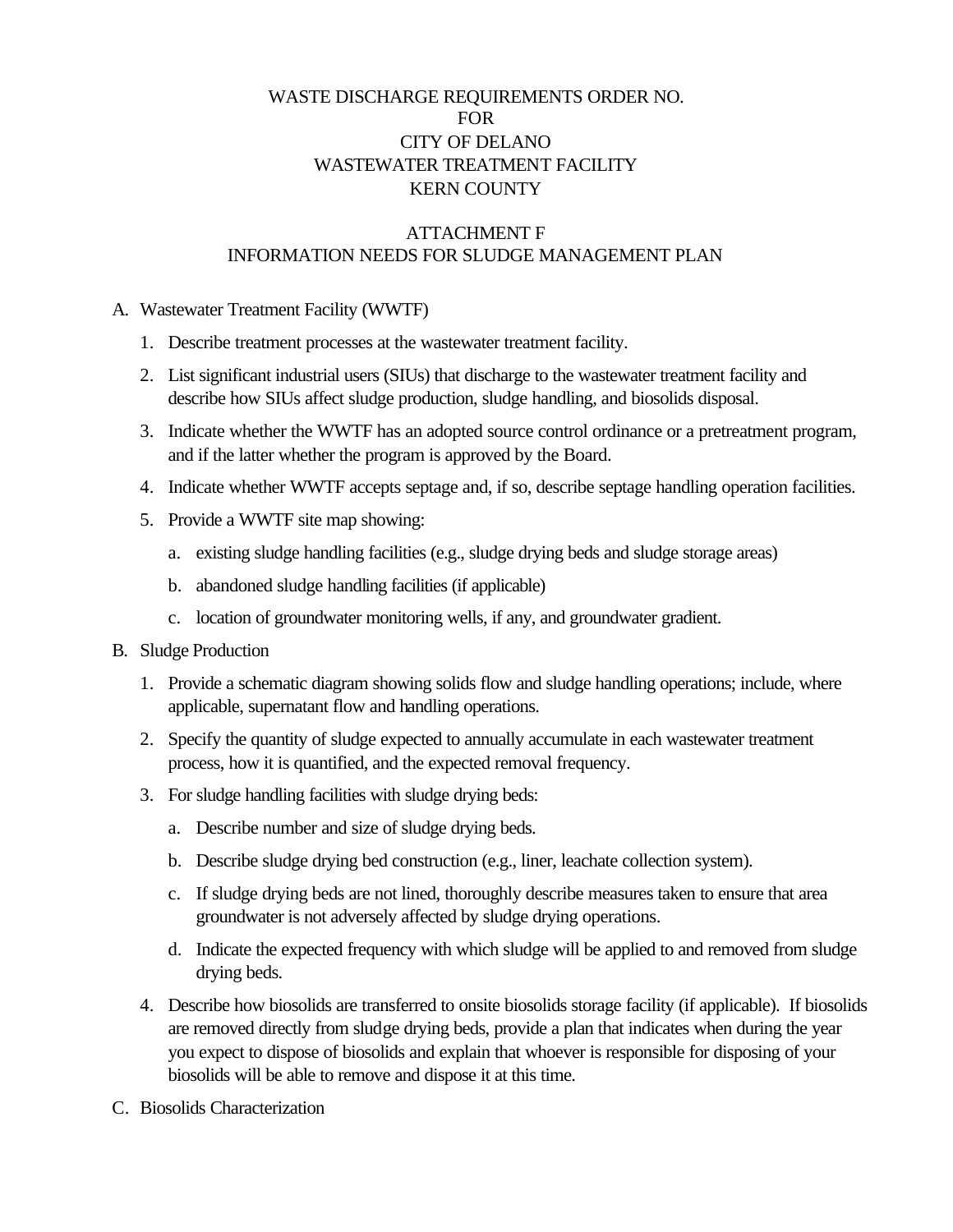- 1. Describe proposed sampling procedures by indicating number of samples, sample locations, and sample composition. For reference consult *POTW Sludge Sampling an Analysis Guidance Document*, published by the EPA Publication No. 833-B-89-100.
- 2. Describe the methods proposed to meet the necessary levels of pathogen reduction (i.e., Class A or B according to 40 CFR 503.32) for the proposed method of sludge disposal.
- 3. Describe the methods proposed to meet vector reduction requirements, in accordance with 40 CFR Part 503.33.
- D. Biosolids Storage
	- 1. If on-site biosolids storage is used,
		- a. Describe:
			- i. Size of biosolids storage area
			- ii. How frequently it will be used (emergency basis only or routine use)
			- iii. Typical storage duration
			- iv. Leachate controls
			- v. Erosion controls
			- vi. Run-on/runoff controls
		- b. Indicate measures that will be taken to ensure that area groundwater is not adversely affected by the biosolids storage facility.
		- c. For biosolids storage facilities that contain biosolids between 1 October and 30 April, describe how facilities are designed and maintained to prevent washout or inundation from a storm or flood with a return frequency of 100 years.
		- d. Provide a map of showing setback distances from (where applicable)
			- i. Property lines
			- ii. Domestic water supply wells
			- iii. Non-Domestic water supply wells
			- iv. Public roads and occupied onsite residences
			- v. Surface waters, including wetlands, creeks, ponds, lakes, underground aqueducts, and marshes
			- vi. Primary agricultural drainage ways
			- vii. Occupied non-agricultural buildings and off-site residences
			- viii. Primary tributary to a waterway or reservoir used for domestic water supply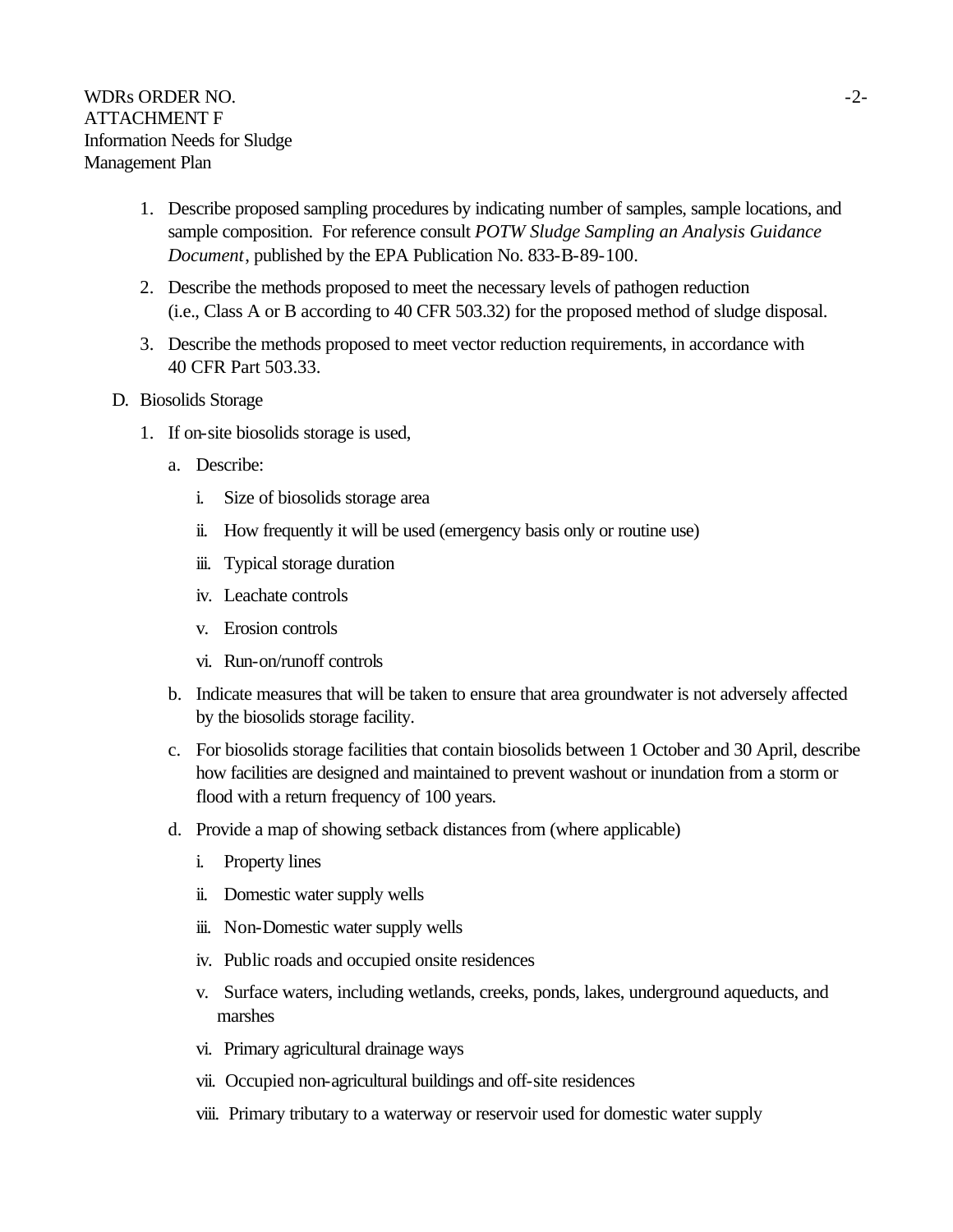- ix. Domestic surface water supply intake
- E. Spill Response Plan
	- 1. Emergency contacts and notification procedures
	- 2. Personal protective equipment requirements
	- 3. Response instructions for
		- a. spill during biosolids transport
		- b. storage facility failure
		- c. when hazardous or other unauthorized material is found
- F. Method of Disposal
	- 1. Describe and provide the following information related to biosolids disposal method(s). If more than one method will be utilized, include the percentage of annual biosolids production expected to be disposed of by each method.
		- a. Landfill Disposal
			- i. Name(s) and location(s) of landfill(s).
			- **ii. Waste discharge requirements order numbers adopted by the Regional Board that regulate the landfill(s).**
			- iii. Present classification of the landfill(s).
			- iv. Name and telephone number of the contact person at the landfill(s).
		- b. Incineration
			- i. Name(s) and location(s) of incineration site(s).
			- ii. Waste discharge requirements order numbers adopted by the Regional Board that regulate the incineration site(s).
			- iii. Method of disposal of ash from the incineration site(s).
			- iv. Names and locations of facilities receiving ash from the incineration site(s), if applicable.
			- v. Name and telephone number of the contact person at the incineration site(s).
		- c. Composting
			- i. Name(s) and location(s) of composting site(s).
			- ii. Waste discharge requirements order numbers adopted by the Regional Board that regulate the composting site(s).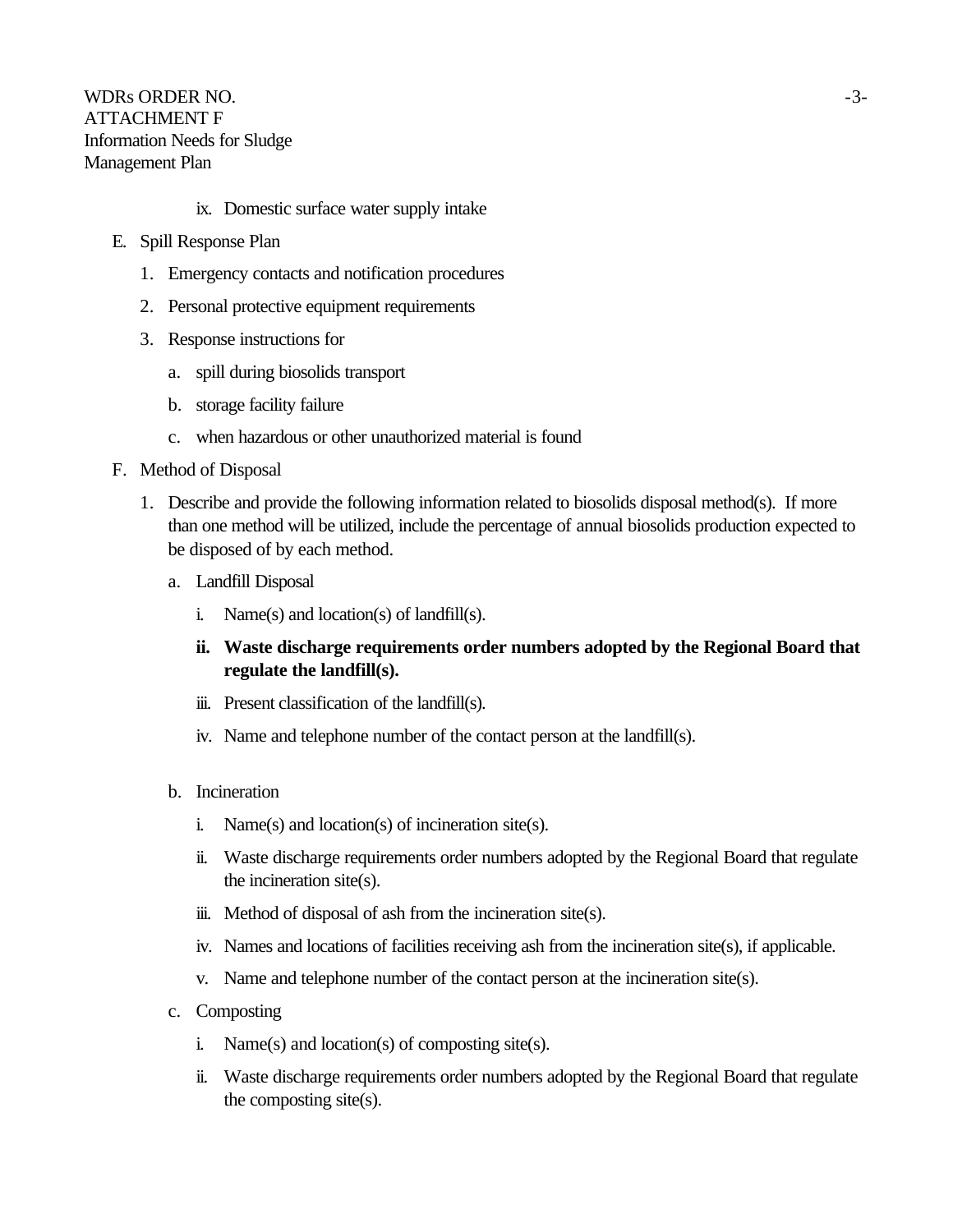- iii. Name and telephone number of the contact person at the composting site(s).
- d. Land Application
	- i. Ownership of the site(s) where biosolids are applied.
	- ii. Assessor Parcel Numbers (APNs) of site(s) where biosolids are applied.
	- iii. Waste discharge requirements order numbers adopted by the Regional Board that regulate the biosolids application site(s).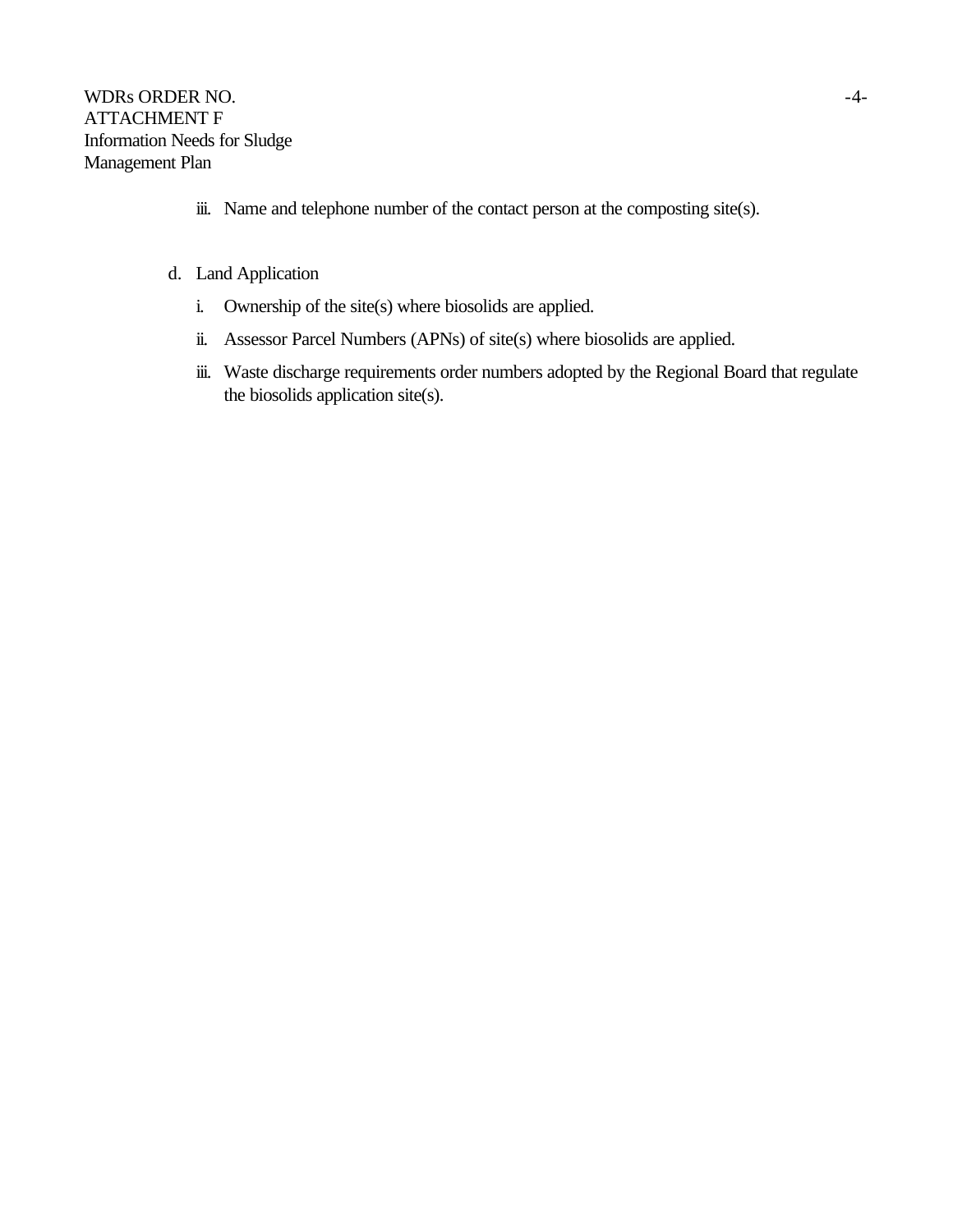# WASTE DISCHARGE REQUIREMENTS ORDER NO. FOR CITY OF DELANO WASTEWATER TREATMENT FACILITY KERN COUNTY

# ATTACHMENT G STANDARD MONITORING WELL PROVISIONS

Prior to installation of groundwater monitoring wells, the Discharger shall submit a work plan containing at least the information specified in this document. Wells may be installed after the executive officer's approval of the work plan. Upon installation of the monitoring wells, the Discharger shall submit a report of results, as described below. A registered geologist, certified engineering geologist, or civil engineer registered or certified by the State of California must sign all work plans and reports.

### **Monitoring Well Installation Work Plan**

A. General Information:

Monitoring well locations and rationale

Survey details

Equipment decontamination procedures

Health and safety plan

Topographic map showing any existing monitoring wells, proposed wells, waste handling facilities, utilities, and other major physical and man-made features.

- B. Drilling Details: describe drilling and logging methods
- C. Monitoring Well Design:
	- Casing diameter Borehole diameter Depth of surface seal Well construction materials Diagram of well construction Type of well cap Size of perforations and rationale Grain size of sand pack and rationale Thickness and position of bentonite seal and sand pack Depth of well, length and position of perforated interval
- D. Well Development:

Method of development to be used Method of determining when development is complete Method of development water disposal

- E. Surveying Details: discuss how each well will be surveyed to a common reference point
- F. Soil Sampling (if applicable):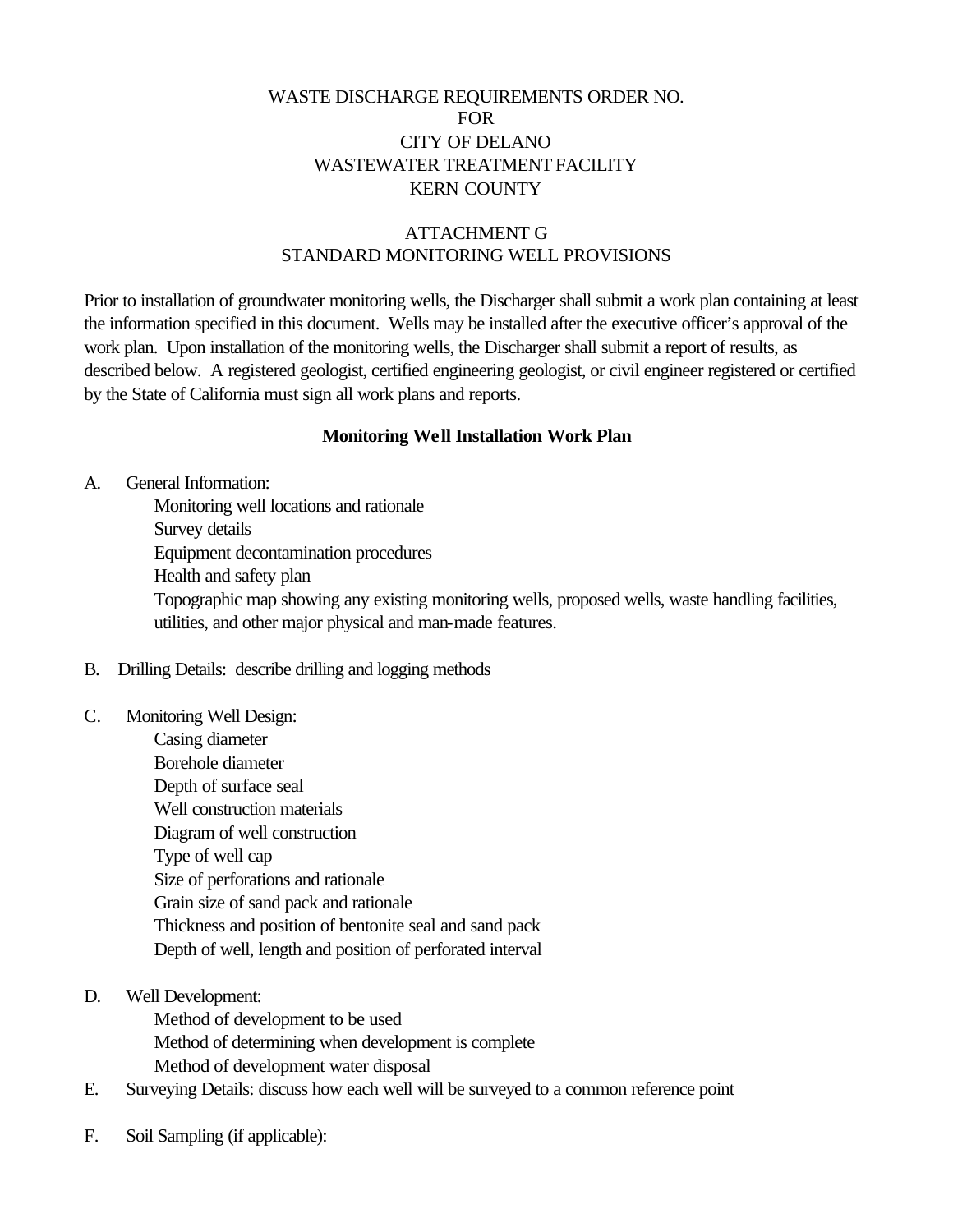WDRs ORDER NO.  $\sim$ ATTACHMENT G Standard Monitoring Well Provisions for Waste Discharge Requirements

Cuttings disposal method Analyses to be run and methods Sample collection and preservation method Intervals at which soil samples are to be collected Number of soil samples to be analyzed and rationale Location of soil samples and rationale QA/QC procedures

### G. Well Sampling:

Minimum time after development before sampling (48 hours) Well purging method and amount of purge water Sample collection and preservation method QA/QC procedures

### H. Water Level Measurement:

The elevation reference point at each monitoring well shall be within 0.01 foot. Ground surface elevation at each monitoring well shall be within 0.1 foot. Method and time of water level measurement shall be specified.

I. Proposed time schedule for work.

### Monitoring Well Installation Report of Results

### A. Well Construction:

Number and depth of wells drilled Date(s) wells drilled Description of drilling and construction Approximate locations relative to facility site(s) A well construction diagram for each well must be included in the report, and should contain the following details:

Total depth drilled Depth of open hole (same as total depth drilled if no caving occurs) Footage of hole collapsed Length of slotted casing installed Depth of bottom of casing Depth to top of sand pack Thickness of sand pack Depth to top of bentonite seal Thickness of bentonite seal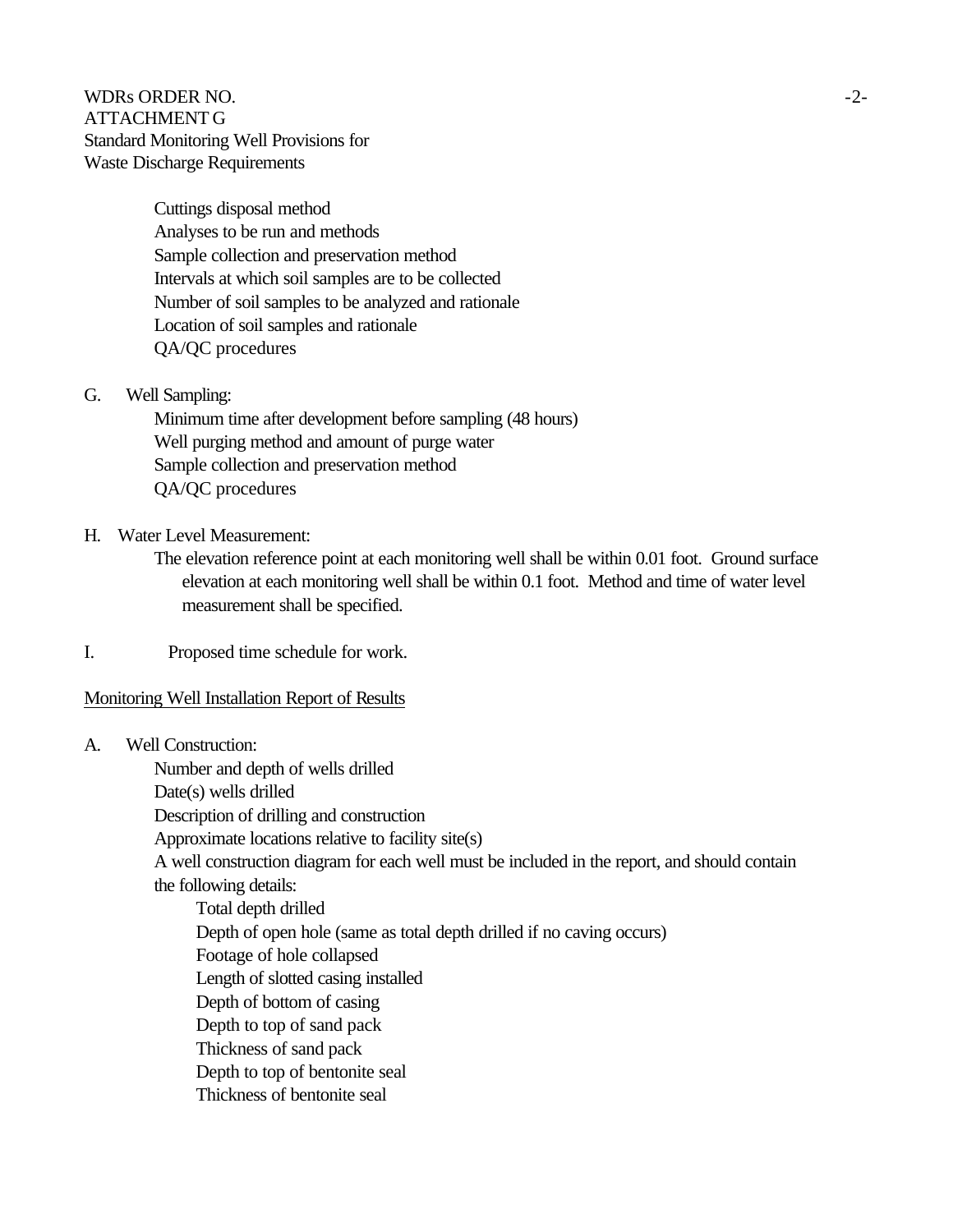WDRs ORDER NO.  $\sim$ ATTACHMENT G Standard Monitoring Well Provisions for Waste Discharge Requirements

Thickness of concrete grout

- Boring diameter Casing diameter Casing material Size of perforations Number of bags of sand Well elevation at top of casing Depth to ground water Date of water level measurement Monitoring well number Date drilled Location
- B. Well Development:

Date(s) of development of each well Method of development Volume of water purged from well How well development completion was determined Method of effluent disposal Field notes from well development should be included in report.

- C. Well Surveying: provide reference elevations for each well and surveyor's notes
- D. Water Sampling:

Date(s) of sampling How well was purged How many well volumes purged Levels of temperature, EC, and pH at stabilization Sample collection, handling, and preservation methods Sample identification Analytical methods used Laboratory analytical data sheets Water level elevation(s) Groundwater contour map

E. Soil Sampling (if applicable): Date(s) of sampling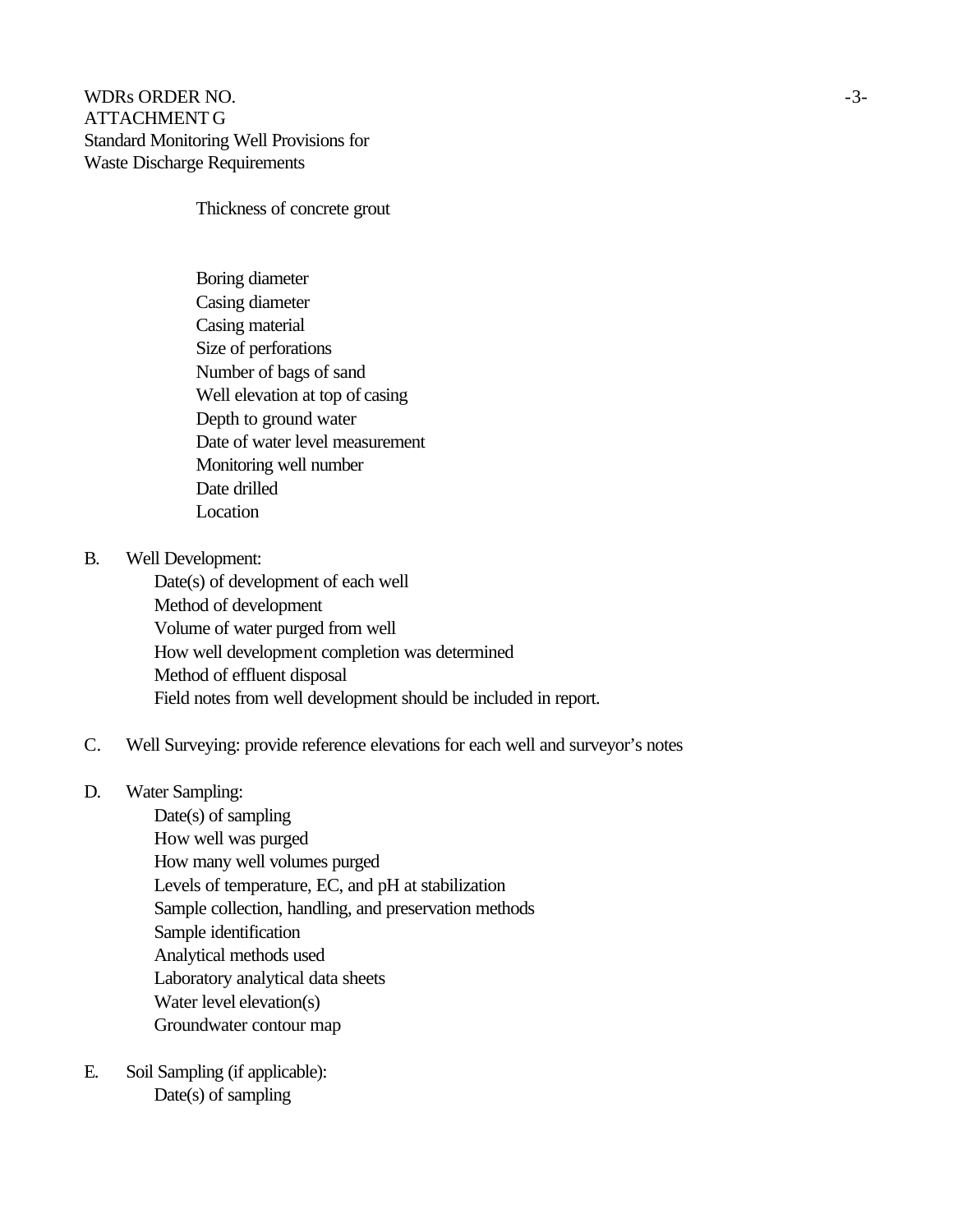WDRs ORDER NO. ATTACHMENT G Standard Monitoring Well Provisions for Waste Discharge Requirements

> Sample collection, handling, and preservation method Sample identification Analytical methods used Laboratory analytical data sheets